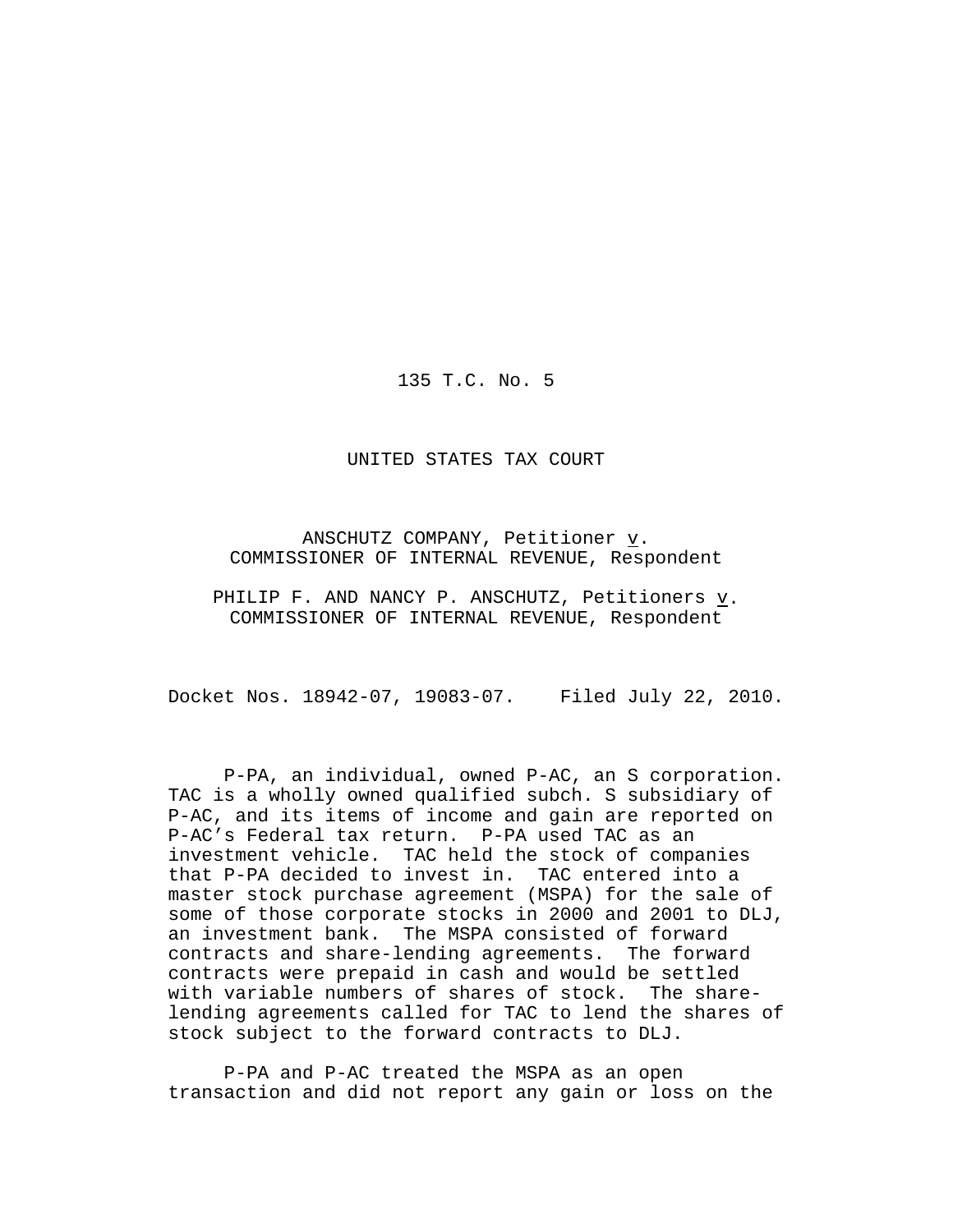transfers of stock. R determined that the MSPA was a sale of stock and that P-AC was liable for built-in gains tax pursuant to sec. 1374, I.R.C., as a result of TAC's income and gain being reported on P-AC's return. R also determined that there were deficiencies in the personal income tax of P-PA, the sole shareholder of P-AC, as a result of adjustments including in his income a distributive share of the built-in gain.

Under sec. 1058, I.R.C., no gain or loss is recognized by a taxpayer who transfers securities pursuant to an agreement that meets the requirements of sec. 1058(b), I.R.C.

Sec. 1259, I.R.C., provides for constructive sale treatment if a taxpayer enters into a transaction listed in sec. 1259(c)(1), I.R.C.

Held: The MSPA constituted a sale and TAC and P-AC must recognize gain to the extent of the upfront cash payments received in 2000 and 2001; the MSPA called for the lending of shares but did not meet the requirements of sec. 1058(b), I.R.C., because it limited TAC's risk of loss.

Held, further: TAC did not engage in constructive sales of stock in 2000 and 2001 pursuant to sec. 1259, I.R.C.

Robert A. Rudnick, Jonathan R. DeFosse, Richard J. Gagnon Jr., and Thomas S. Martin, for petitioners.

Dennis M. Kelly, Michael Cooper, and Jennifer Auchterlonie, for respondent.

GOEKE, Judge: This deficiency case turns on the treatment of stock transactions entered into by the Anschutz Corp. (TAC), a qualified subchapter S subsidiary of the Anschutz Co., during 2000 and 2001. TAC entered into a master stock purchase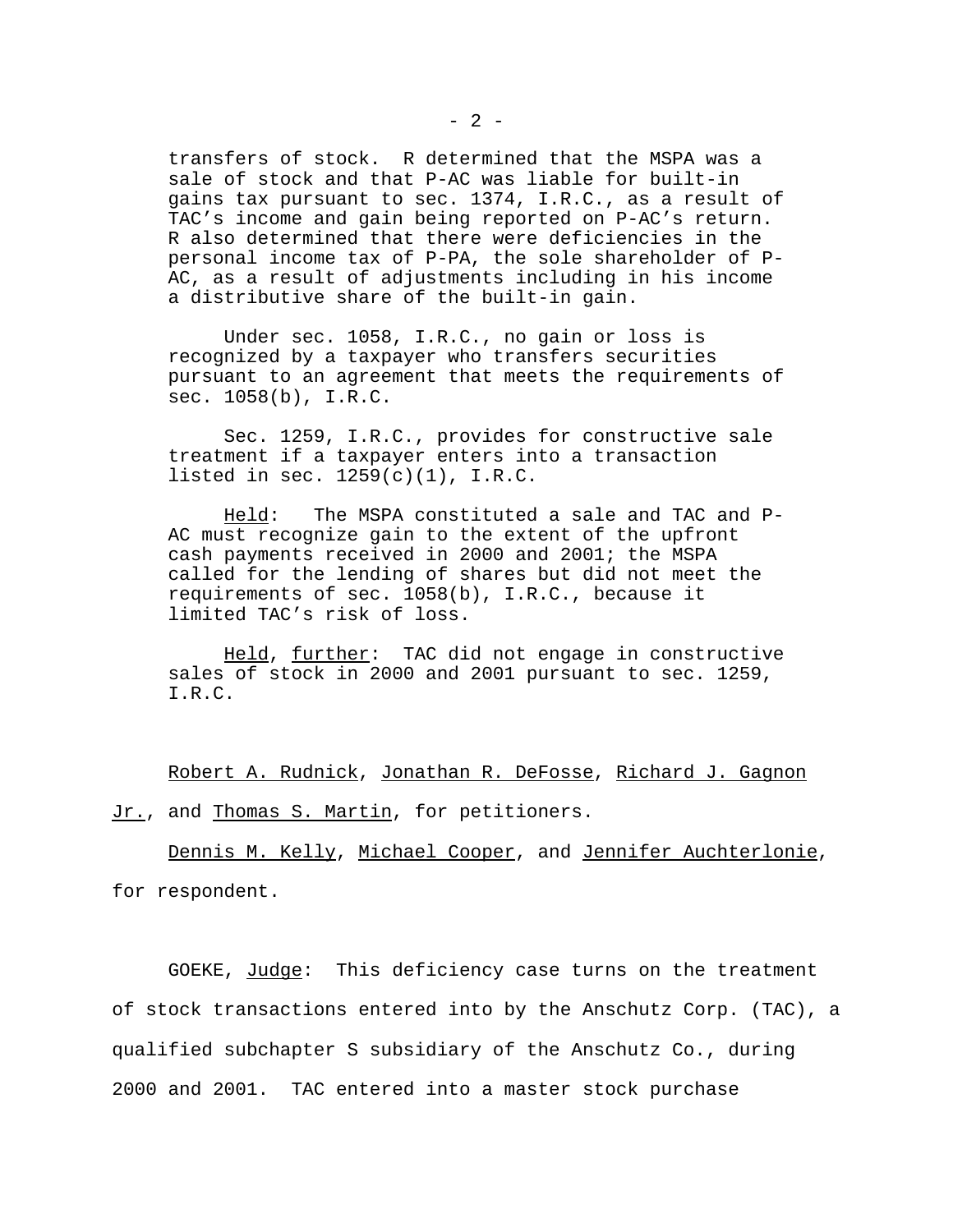agreement (MSPA) to sell shares of stock to an investment bank. The MSPA also called for TAC to lend those same shares to the bank. The issue is whether this sale agreement with concurrent share lending requires TAC, and its parent, Anschutz Co., to recognize built-in gain upon entering into the transaction. For the reasons stated herein, we conclude that TAC and Anschutz Co. must recognize gain to the extent of the upfront cash payments received in 2000 and 2001 exceed TAC's basis in the stock.

### FINDINGS OF FACT

## 1. General Background

Some of the facts have been stipulated, and the stipulations of fact and the attached the exhibits are incorporated herein by this reference.

Philip F. Anschutz (Mr. Anschutz) resided in Colorado at the time he filed his petition.<sup>1</sup> Mr. Anschutz was the sole shareholder of Anschutz Co., and is a calendar year taxpayer. Anschutz Co. was incorporated in Delaware on July 25, 1991. At the time it filed its petition, Anschutz Co.'s principal place of business was Denver, Colorado. Anschutz Co. elected, effective August 1, 1999, to be treated as an S corporation under section  $1362.2$ 

 $-3 -$ 

 $1$ Nancy P. Anschutz is a party because she and Mr. Anschutz filed joint Federal income tax returns.

<sup>2</sup>Unless otherwise indicated, all section references are to (continued...)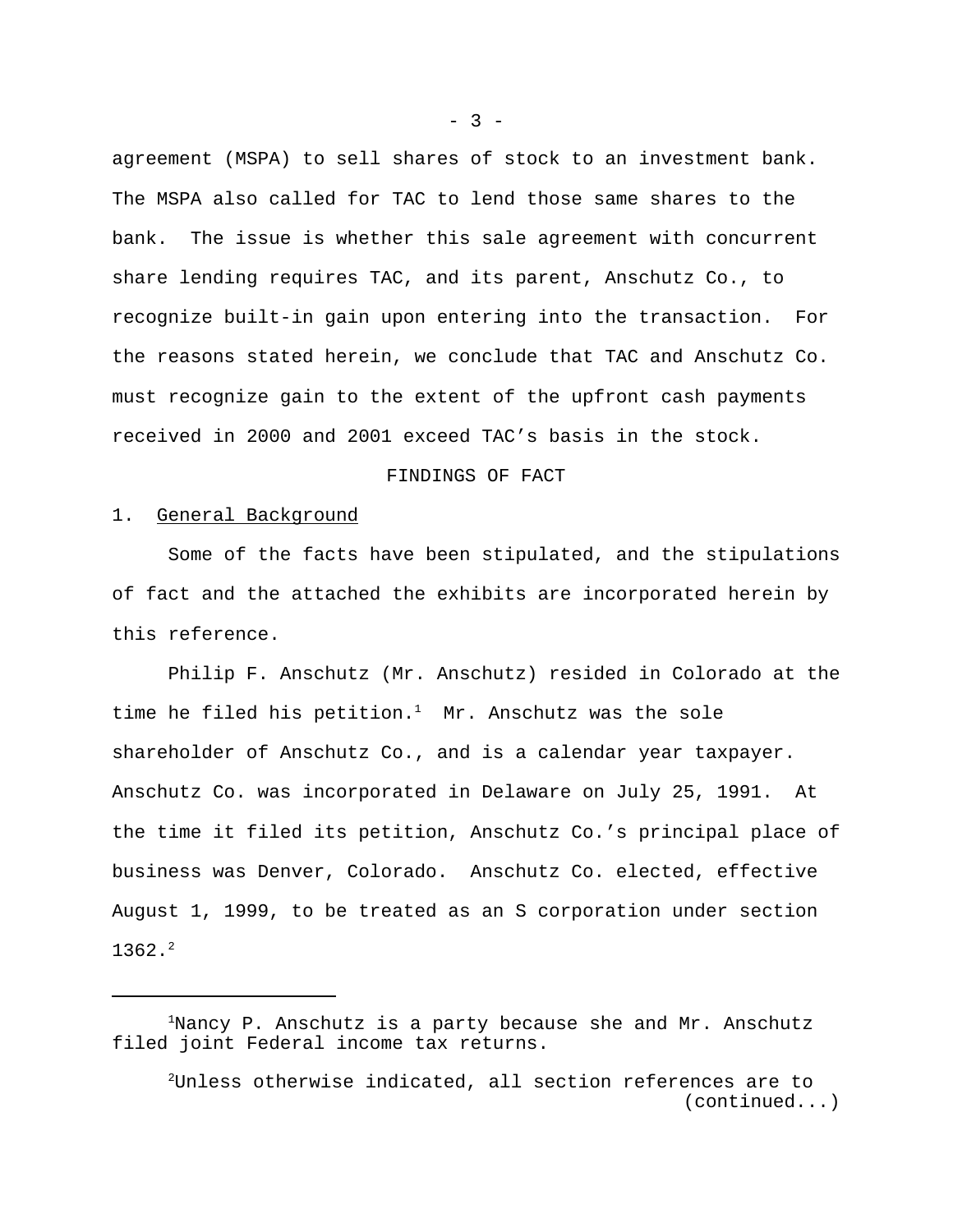TAC was incorporated in Kansas on December 17, 1959, and its principal place of business was in Denver, Colorado. At all times during 2000 and 2001, Anschutz Co. owned all of the outstanding stock of TAC.

Anschutz Co. elected to treat TAC as a qualified subchapter S subsidiary under section 1361(b)(3)(B)(ii). As a result, all assets, liabilities, income, deductions, and credits of TAC were treated as those of Anschutz Co. on the latter's Federal income tax returns for 2000 and 2001.

The stock transactions at issue were entered into by TAC. We refer to Mr. Anschutz and Anschutz Co. collectively as petitioners.

Respondent determined that TAC's stock transaction should have been treated as a closed sale. Because TAC is a qualified subchapter S subsidiary, its income would be reported on Anschutz Co.'s tax return. As a result, respondent determined that Anschutz Co. was liable for deficiencies in built-in gains tax under section 1374 of \$49,724,005 and \$63,856,385 for 2000 and 2001, respectively. Because Anschutz Co. is an S corporation and thus a flow-through entity, these determinations caused adjustments to Mr. Anschutz's distributive share of Anschutz

 $- 4 -$ 

 $2($ ...continued) the Internal Revenue Code in effect for the years in issue, and all Rule references are to the Tax Court Rules of Practice and Procedure.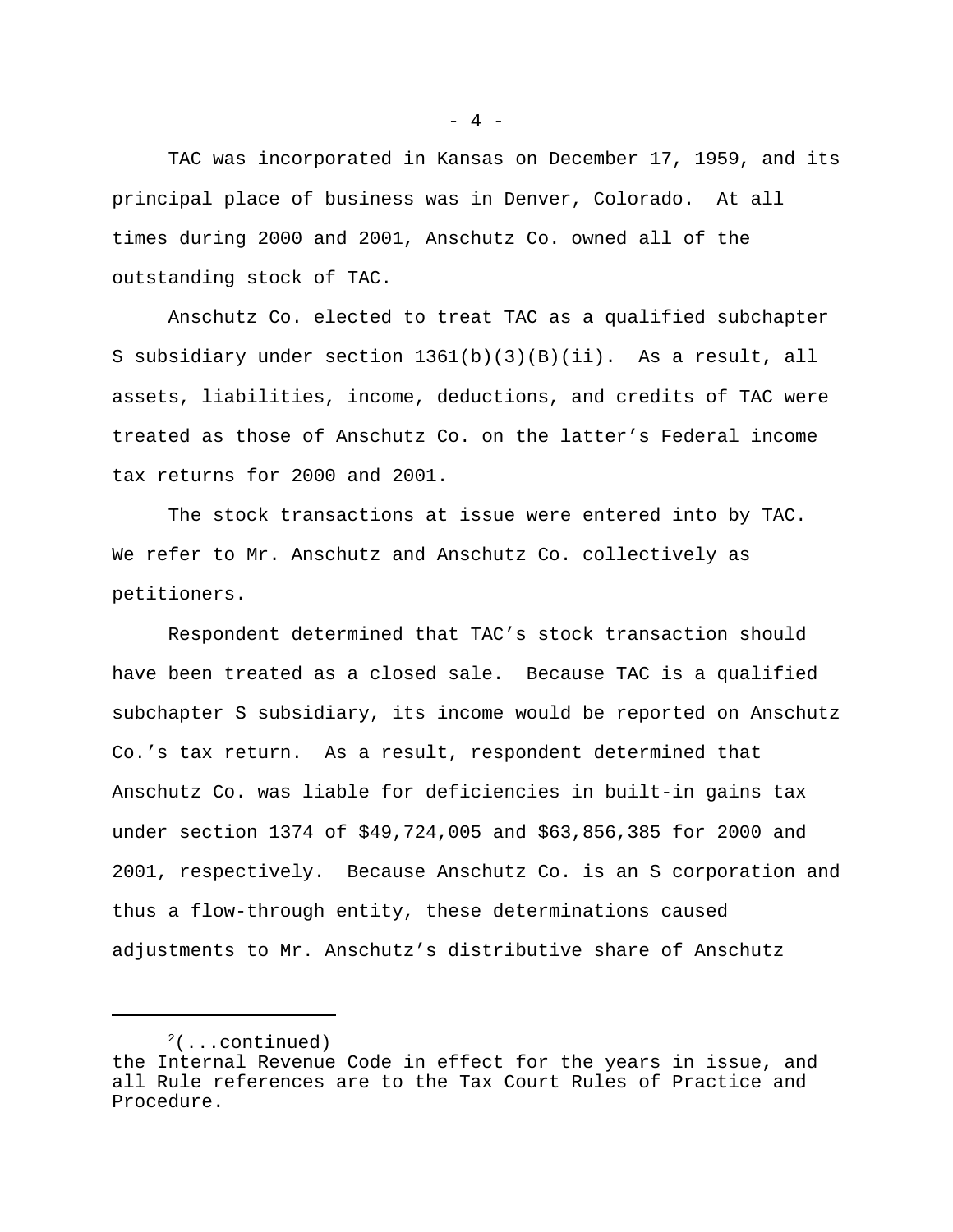Co.'s income and gain. As a result of these adjustments, respondent determined correlative deficiencies of \$12,081,726 and \$17,941,239 in Mr. Anschutz's income tax for 2000 and 2001, respectively.

# 2. Background of the Transactions at Issue

Beginning in the 1960s, Mr. Anschutz invested in and operated companies engaged in oil exploration and developing natural resources. During the past two decades Mr. Anschutz invested in and operated railroad companies. Mr. Anschutz's decision to invest in a particular company typically left him holding large blocks of its stock. Mr. Anschutz used TAC as an investment vehicle to hold these stocks.

Over the past decade Mr. Anschutz began investing in real estate and entertainment companies. These activities included ownership of the Staples Center in Los Angeles, California, the Los Angeles Kings of the National Hockey League, and the Los Angeles Galaxy of Major League Soccer. In the late 1990s and early 2000s Mr. Anschutz needed substantial amounts of cash to fund the acquisition, development, and expansion of these new business ventures.

In the course of researching various financing vehicles to fund its expanding real estate and entertainment enterprises, Mr. Anschutz and executives at Anschutz Co. consulted with Donaldson,

- 5 -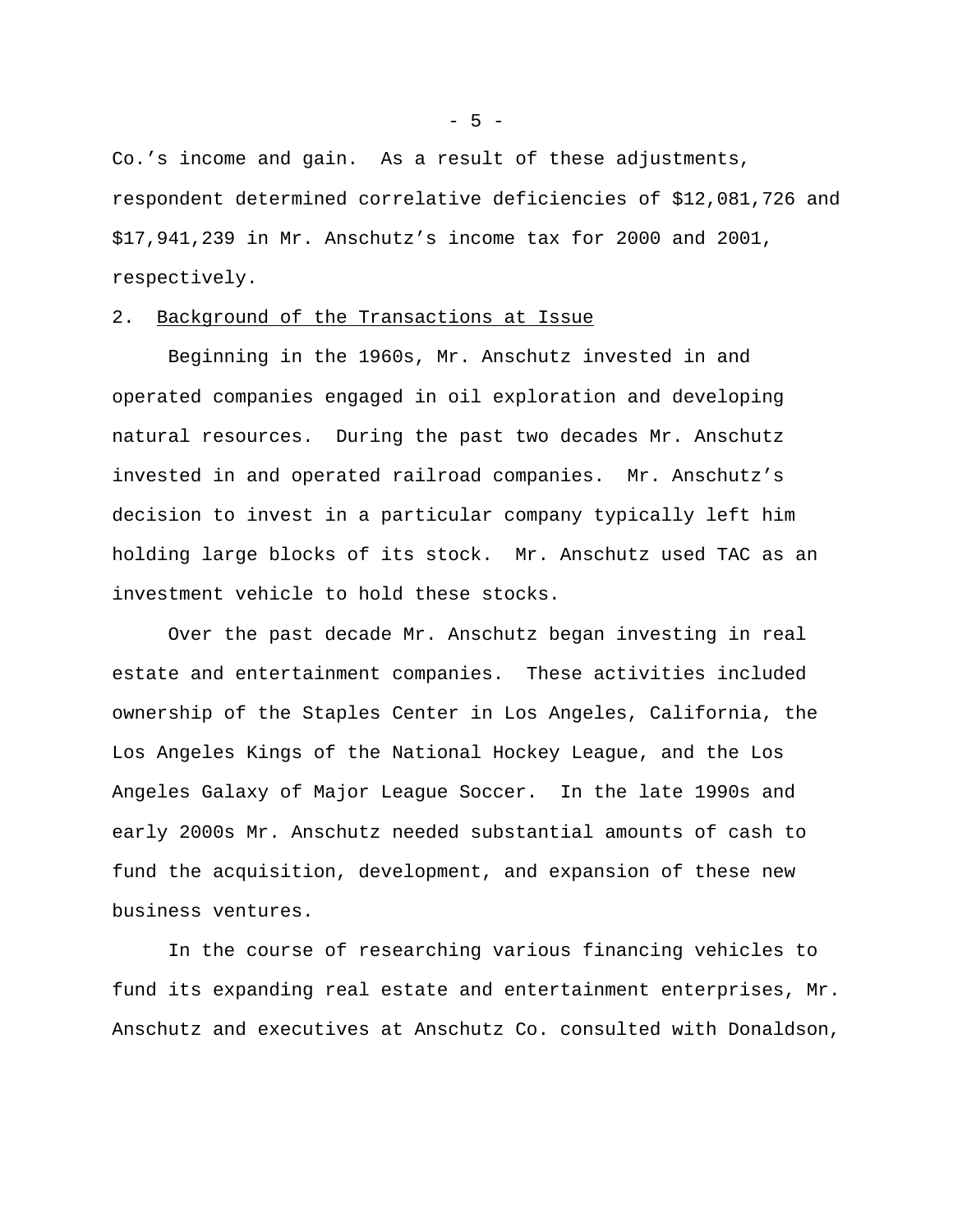Lufkin & Jenrette Securities Corp. (DLJ).<sup>3</sup> Mr. Anschutz and Anschutz Co. decided to raise funds by causing TAC to enter into transactions with DLJ involving the appreciated stock owned by TAC. Mr. Anschutz believed that these transactions would allow TAC to receive cash, using the appreciated stock as collateral, without having caused a sale for Federal income tax purposes.

TAC entered into long-term sale and lending agreements with regard to the stock at issue. The sale agreements were memorialized by a master stock purchase agreement (MSPA) and various accompanying documents but were referred to by petitioners as "Prepaid Variable Forward Contracts" (PVFCs). These PVFCs were accompanied by share-lending agreements (SLAs) with respect to the shares subject to the PVFCs.

TAC and DLJ negotiated the structure, basic provisions, and terms of all of the memorializing documents for the PVFCs and the SLAs used in implementing the stock transactions over the course of a year. The parties disagree whether the PVFCs should be viewed separately from the SLAs or as part of an integrated transaction.

 $- 6 -$ 

<sup>3</sup>The principal party to the stock transactions with TAC was DLJ Cayman Islands, LDC. DLJ Cayman Islands and Donaldson, Lufkin & Jenrette Securities Corp. were subsidiaries of Donaldson, Lufkin & Jenrette, a U.S. investment bank. On Nov. 3, 2000, DLJ was acquired by Credit Suisse First Boston, Inc. (CSFB). This acquisition did not materially affect the terms of the stock transactions. We will refer to Donaldson, Lufkin & Jenrette, its subsidiaries, and CSFB as DLJ for simplicity.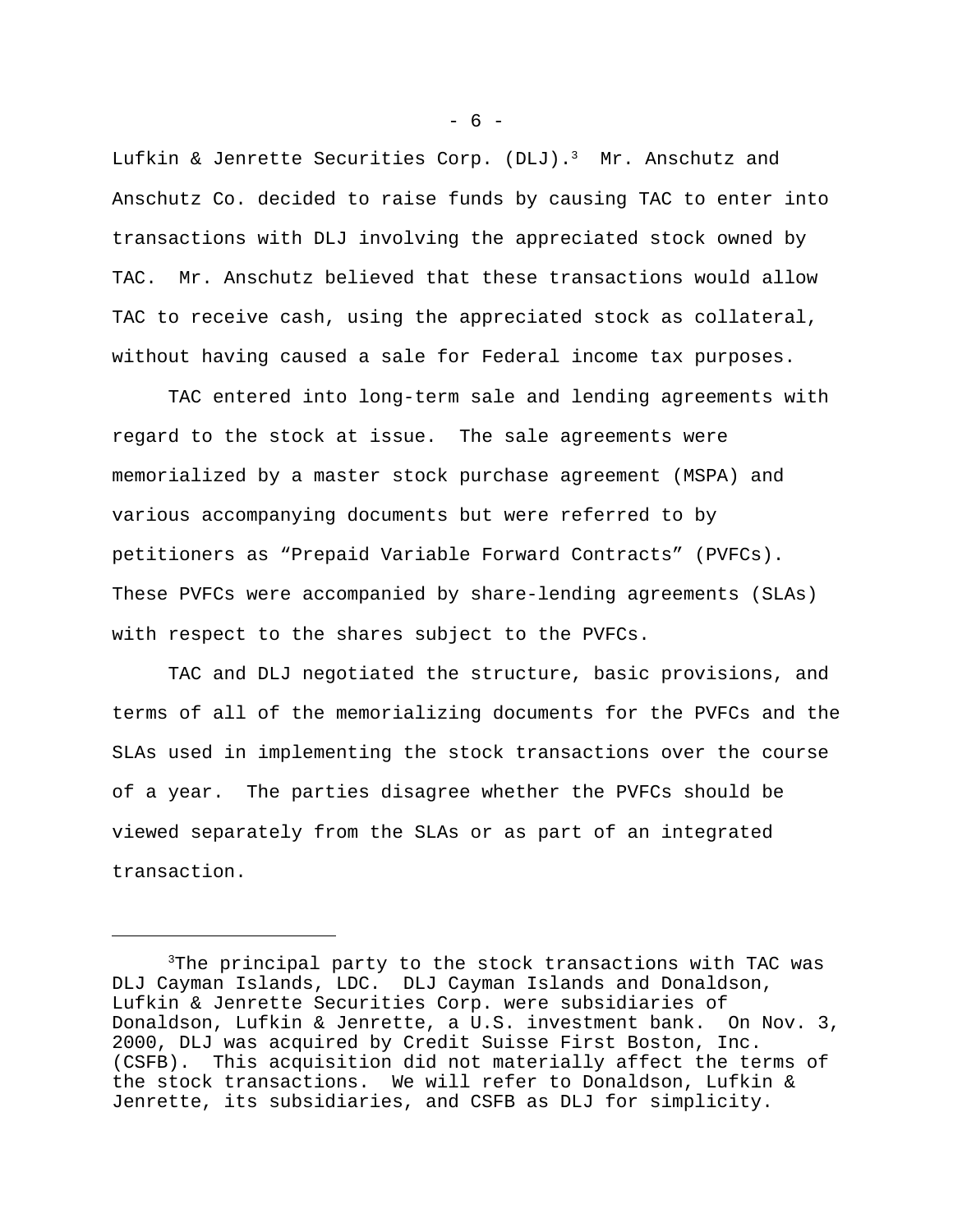## 3. The Transactions

### a. PVFCs

A forward contract is an executory contract calling for the delivery of property at a future date in exchange for a payment at that time. A PVFC is a variation of a standard forward contract. In a typical PVFC, a securities owner (the forward seller) holding an appreciated equity position enters into a forward contract to sell a variable number of shares of that equity position. The purchaser prepays its obligation under the PVFC to purchase a variable number of shares on a future date. At the maturity date of the contract, the forward seller will settle the contract by delivering either: (1) Shares of stock that had been pledged as collateral at inception of the contract; (2) identical shares of the stock;<sup>4</sup> or (3) cash. Typically the number of shares or the amount of cash to be delivered at maturity is determined at or near the contract maturity date according to the market price of the stock at issue.

Consider a taxpayer holding 100 shares of Corporation X stock, trading at \$10 per share. The taxpayer enters into a PVFC to deliver a number of shares in 1 year and receives a \$1,000

- 7 -

<sup>4</sup>"Identical" in this context does not mean the exact shares pledged at inception, but shares of stock of the same corporation and class as those pledged at inception. This allows the seller to retain the original shares but acquire additional shares in the open market at or around the contract's maturity and deliver those shares instead.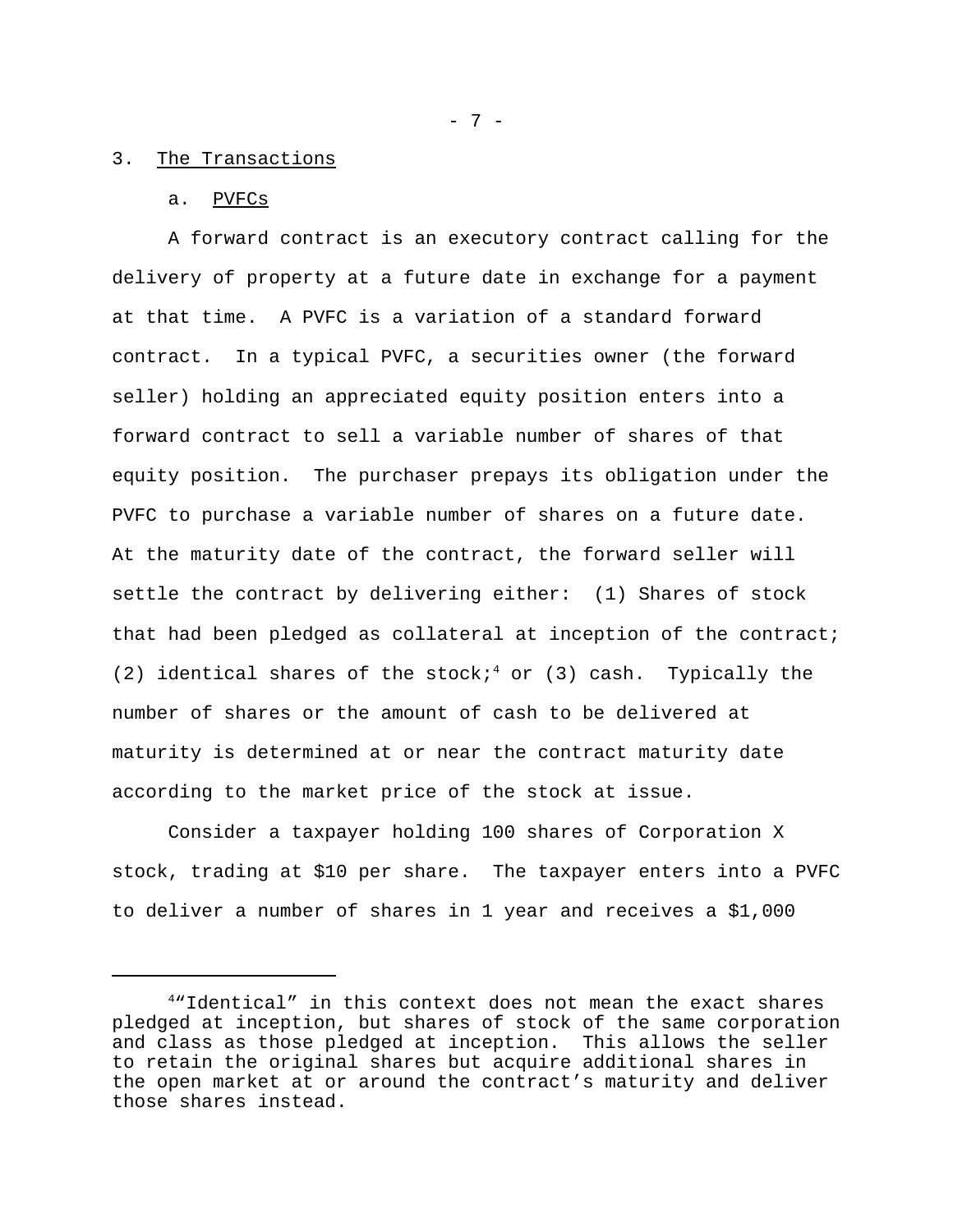upfront cash payment. If the stock is trading at \$10 or below, the taxpayer must deliver all 100 shares. If the stock is trading at \$20, the taxpayer must deliver 50 shares or \$1,000 cash.

## b. Share-Lending Agreements

Share-lending agreements are often entered into by equity holders who have taken a long position with respect to a stock and plan on holding it for an extended period. The equity owner can agree to lend the stock to a counterparty, who can then use the borrowed shares to increase market liquidity and facilitate stock sales. For example, the equity owner can lend shares to an investment bank, which could then use the lent shares to execute short sales on behalf of its clients.

The borrower will normally pledge cash collateral, and the lender will derive a profit lending the shares by retaining a portion of the interest earned by this cash collateral. At the end of the lending period, the counterparty will return the borrowed shares to the equity owner/lender.

# 4. TAC's Transactions

### a. Transaction Terms

Mr. Anschutz caused TAC to enter into the MSPA. Both the PVFCs and the SLAs were governed by the same transaction documents. DLJ was the counterparty, and Wilmington Trust Co. (WTC) served as the collateral agent.

 $- 8 -$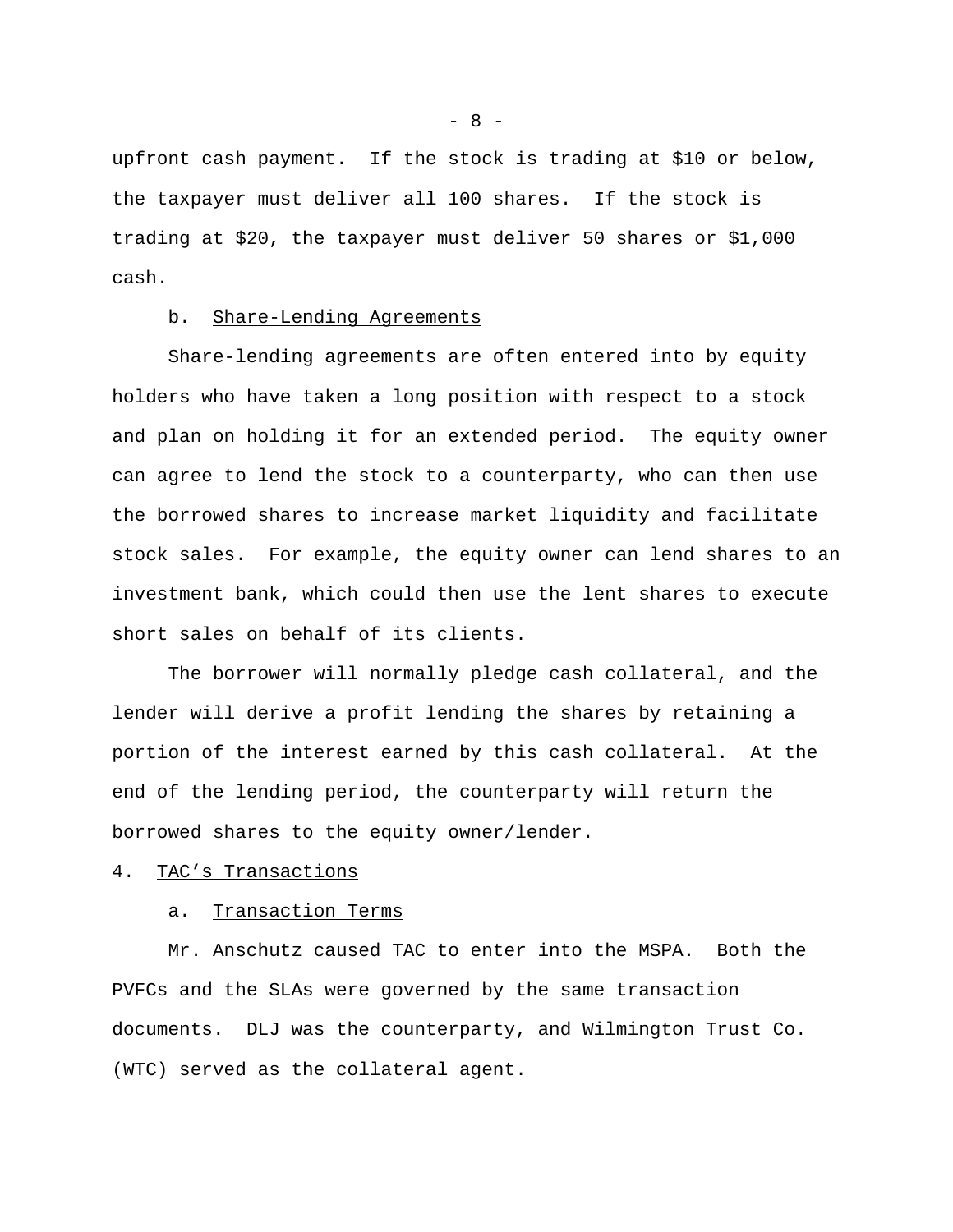The PVFCs required DLJ to make an upfront payment to TAC in exchange for a promise by TAC to deliver a variable number of shares to DLJ 10 years in the future. TAC and DLJ negotiated two issues: (1) The amount of DLJ's upfront payment in relation to the fair market value of the shares; and (2) the amount of appreciation TAC would be entitled to retain over the term of the PVFCs.

TAC and DLJ decided that DLJ would make an upfront payment equal to 75 percent of the fair market value of the shares subject to the PVFCs. The parties also agreed that there would be a ceiling on TAC's entitlement to any appreciation in the stock over the term of the PVFC. If the fair market value of the stock at issue in the PVFC were to increase over the term of the contract, TAC was entitled to retain the first 50 percent of this appreciation. Any additional appreciation above the first 50 percent would accrue to DLJ.

The MSPA also required TAC to pledge collateral in exchange for the upfront cash payment under the PVFC and required TAC and DLJ to execute pledge agreements for each transaction schedule. TAC pledged the shares of stock at issue in the PVFCs as collateral for the upfront payment and to guarantee TAC's performance under the PVFC. The pledged shares were delivered to WTC as trustee. The pledge agreements further required WTC to enter into SLAs with DLJ. WTC held title to the stock pursuant

- 9 -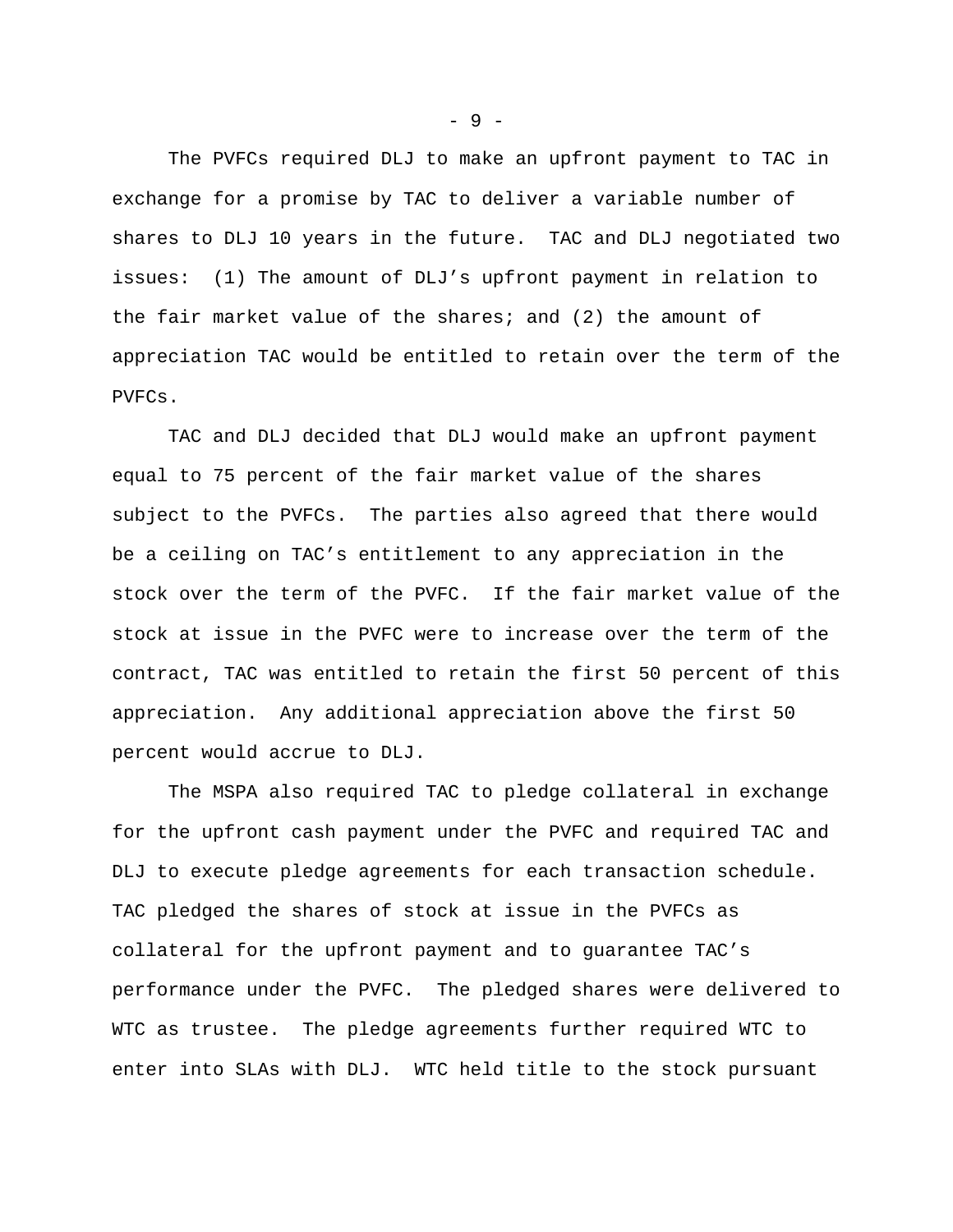to the pledge agreements and acted as TAC's agent in entering into the SLAs. TAC received a prepaid lending fee calculated by reference to the value of the lent shares (discussed in detail below); the fee was generally equal to 5 percent of the fair market value of the shares lent under the SLAs.

The diagram below illustrates the general outline of the transaction.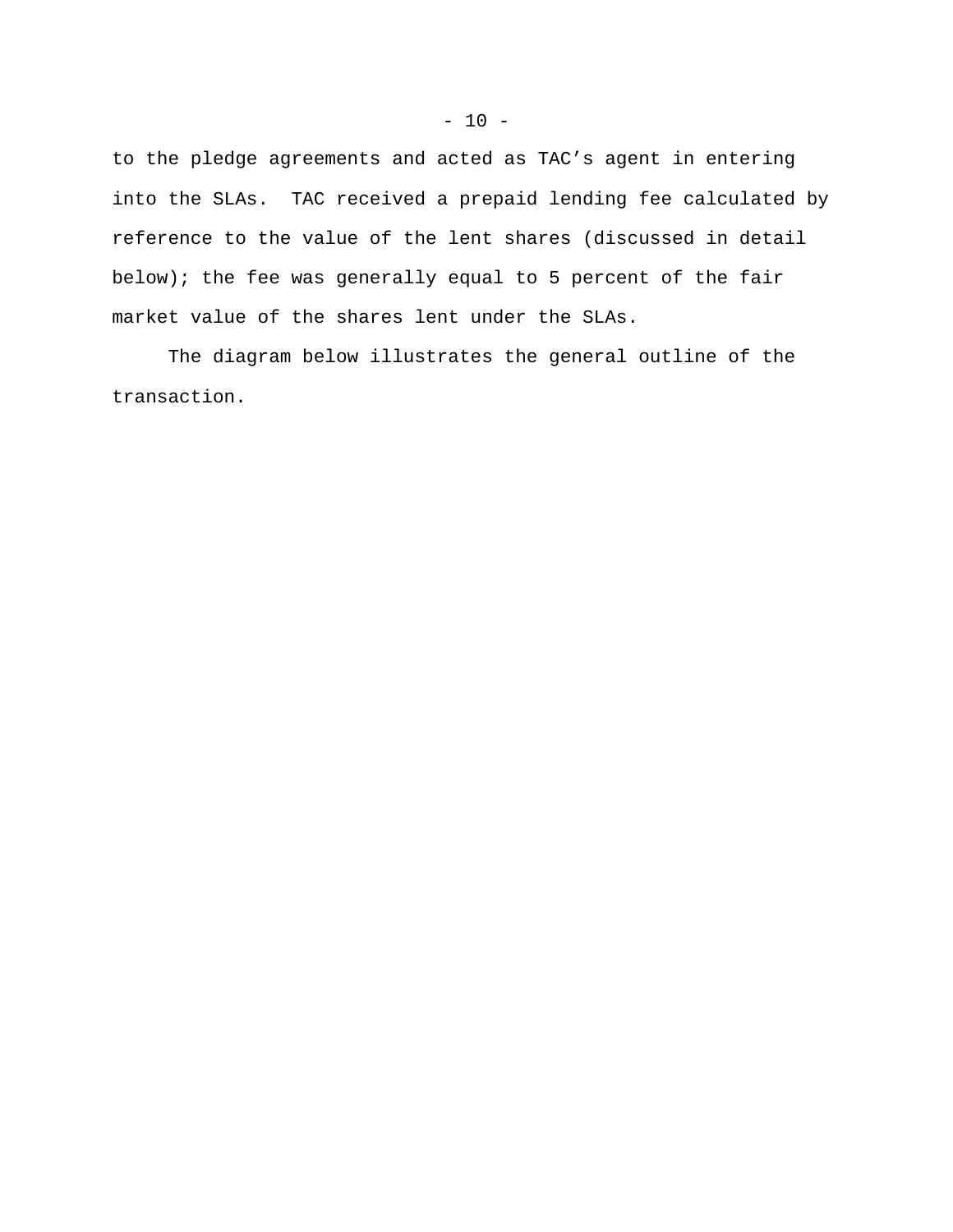

# b. Transaction Documents

The stock transactions were memorialized in the MSPA. The MSPA required the execution of a transaction schedule for each stock at issue. TAC and DLJ executed three transaction schedules.

The MSPA also required that for each transaction schedule the parties execute a pledge agreement establishing collateral accounts with WTC. Pledge agreements were executed,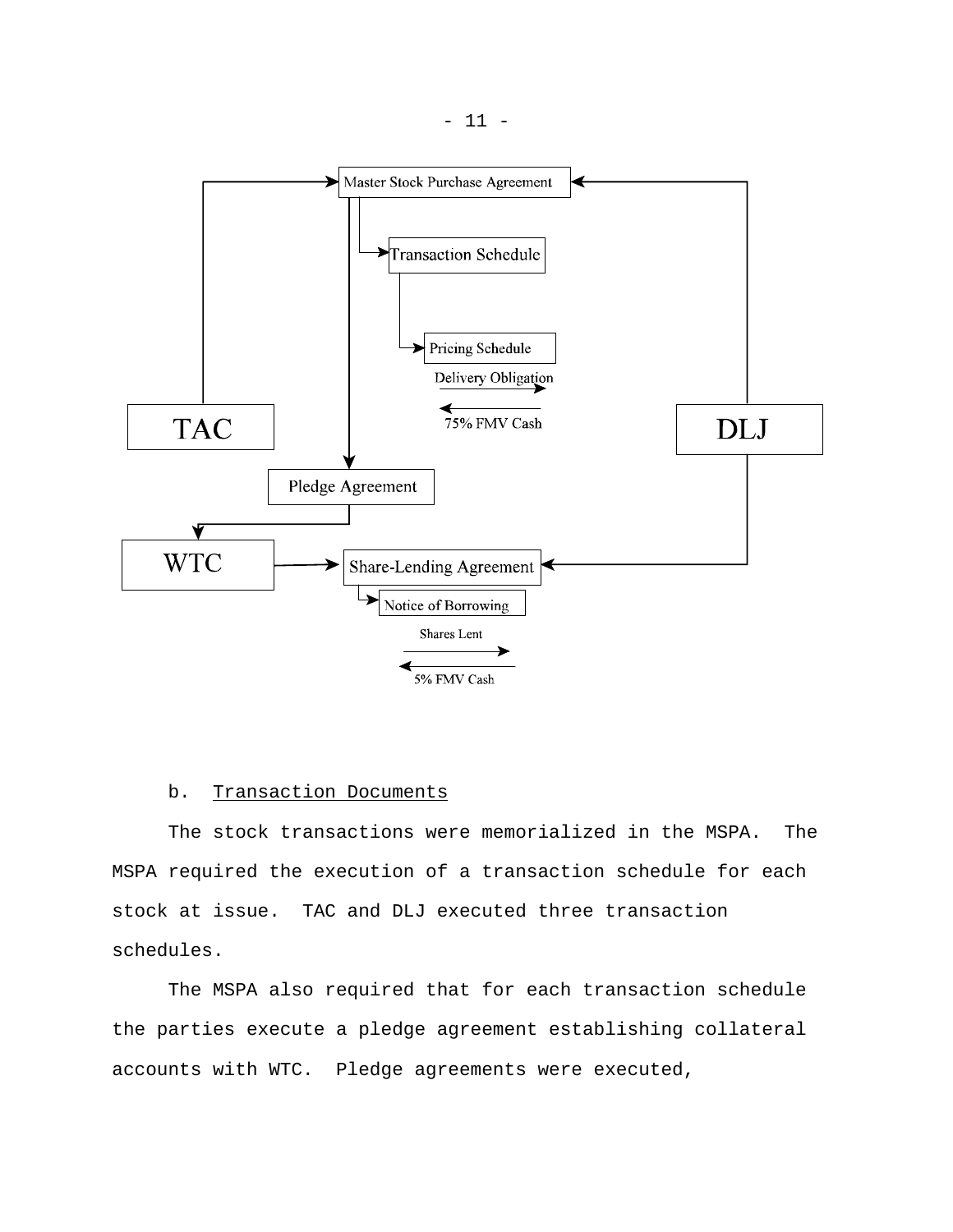corresponding to the three transaction schedules. Each pledge agreement required WTC as collateral agent and DLJ to execute an SLA that would allow WTC to lend shares of stock to DLJ. Three SLAs were executed corresponding to the three pledge agreements.

Although each transaction schedule governed a certain number of shares of stock, these base numbers of shares were further divided into smaller segments for each PVFC, called "tranches". A tranche is a number of related securities that are part of a larger securities transaction. The MSPA required that each PVFC and each instance of share lending be memorialized by a pricing schedule and notice of borrowing, respectively. Each pricing schedule and notice of borrowing caused the establishment of a tranche.

There were a total of 10 pricing schedules and notices of borrowing executed pursuant to the 3 transaction schedules and 3 SLAs. Transaction 1 was made up of six tranches; transaction 2 was made up of three tranches; and transaction 3 was made up of one tranche.

The amounts of the upfront payments and the numbers of shares to be delivered were decided by reference to formulas and definitions contained in the MSPA, discussed in more detail below.

 $- 12 -$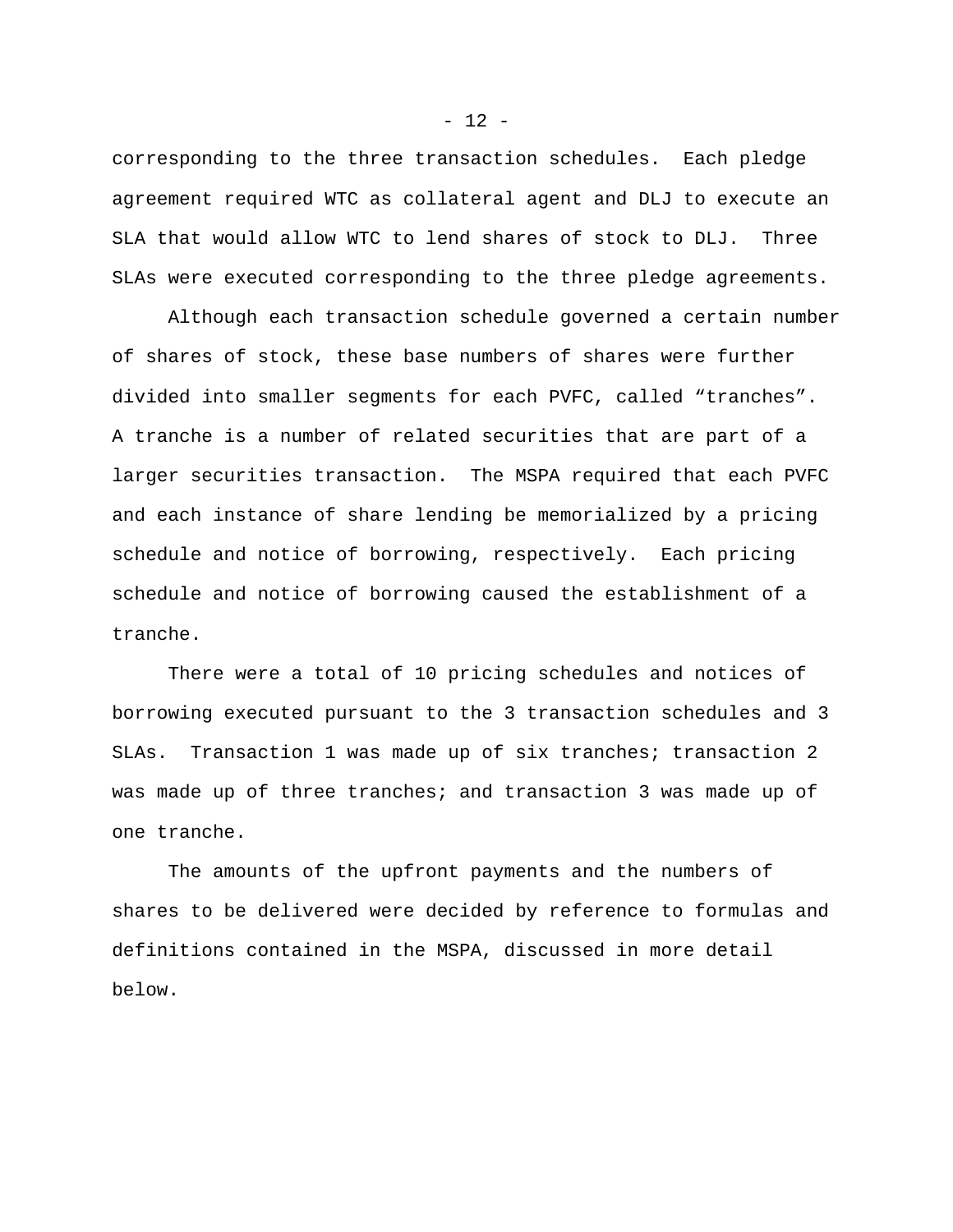### i. MSPA

The MSPA between TAC as seller and DLJ as buyer was entered into on May 9, 2000. The MSPA provided the basic framework for the stock transactions and defined certain terms and requirements that applied to all of the stock transactions. The MSPA also included terms that would apply differently depending on the specific transaction schedule or pricing schedule at issue. These terms would be defined in greater detail in the transaction schedule or pricing schedule as each was executed.

# ii. Transaction Schedules

As stated previously, TAC and DLJ executed three transaction schedules pursuant to the MSPA. Each corresponded to a different corporate security.

Each transaction schedule identified the issuer, the type of security at issue, and the maximum number of shares that would be subject to the transaction. The transaction schedule further defined certain terms, initially defined and contained in the MSPA, as they would apply to all of the shares governed by that specific transaction schedule. These terms included the effective date and maturity dates of the transaction, the "Minimum Average Hedge Price", the "Hedging Termination Date", the "Threshold Appreciation Price Multiplier", the "Purchase Price Multiplier", and the "Maximum Borrow Cost Spread Trigger".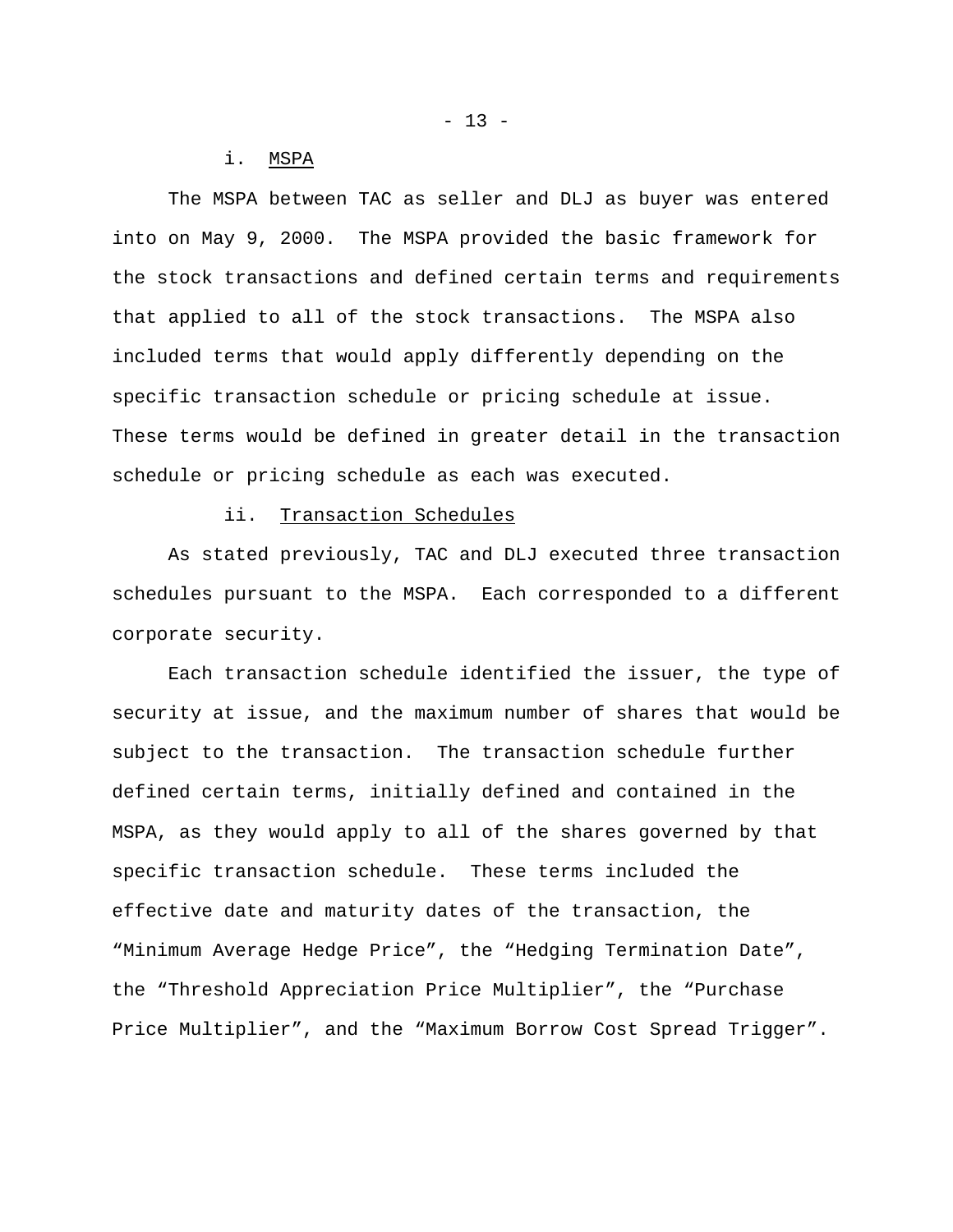The effective date of a transaction schedule was the date on which TAC and DLJ executed the transaction schedule. Each transaction schedule had a range of maturity dates beginning on the 10th and ending on the 11th anniversary of the effective date of the transaction.

Each stock transaction between TAC and DLJ was preceded by DLJ's executing short sales of that stock in the open market. These short sales had to be executed between the effective date of a transaction schedule and the hedging termination date. The hedging termination date was the final date for DLJ to execute short sales to determine the "average hedge price".

## iii. Pricing Schedules

Each individual stock transfer made pursuant to a transaction schedule was memorialized by a pricing schedule. The execution of a pricing schedule established a tranche for that transaction.<sup>5</sup> The sum of the base shares in each tranche equaled the number of shares subject to the transaction schedule.

These terms included:  $(1)$  The average hedge price;  $(2)$  the downside protection threshold price; (3) the threshold appreciation price; (4) the purchase price; (5) the payment

<sup>5</sup>Each individual tranche had both a transaction number and a tranche number. Thus, a tranche could be identified as T1T1, where the first number was the number of the transaction and the second was the number of the tranche within that transaction. Thus, the six tranches under transaction 1 can be represented as T1T1 through T1T6, the three tranches under transaction 2 as T2T1 through T2T3, and the tranche under transaction 3 as T3T1.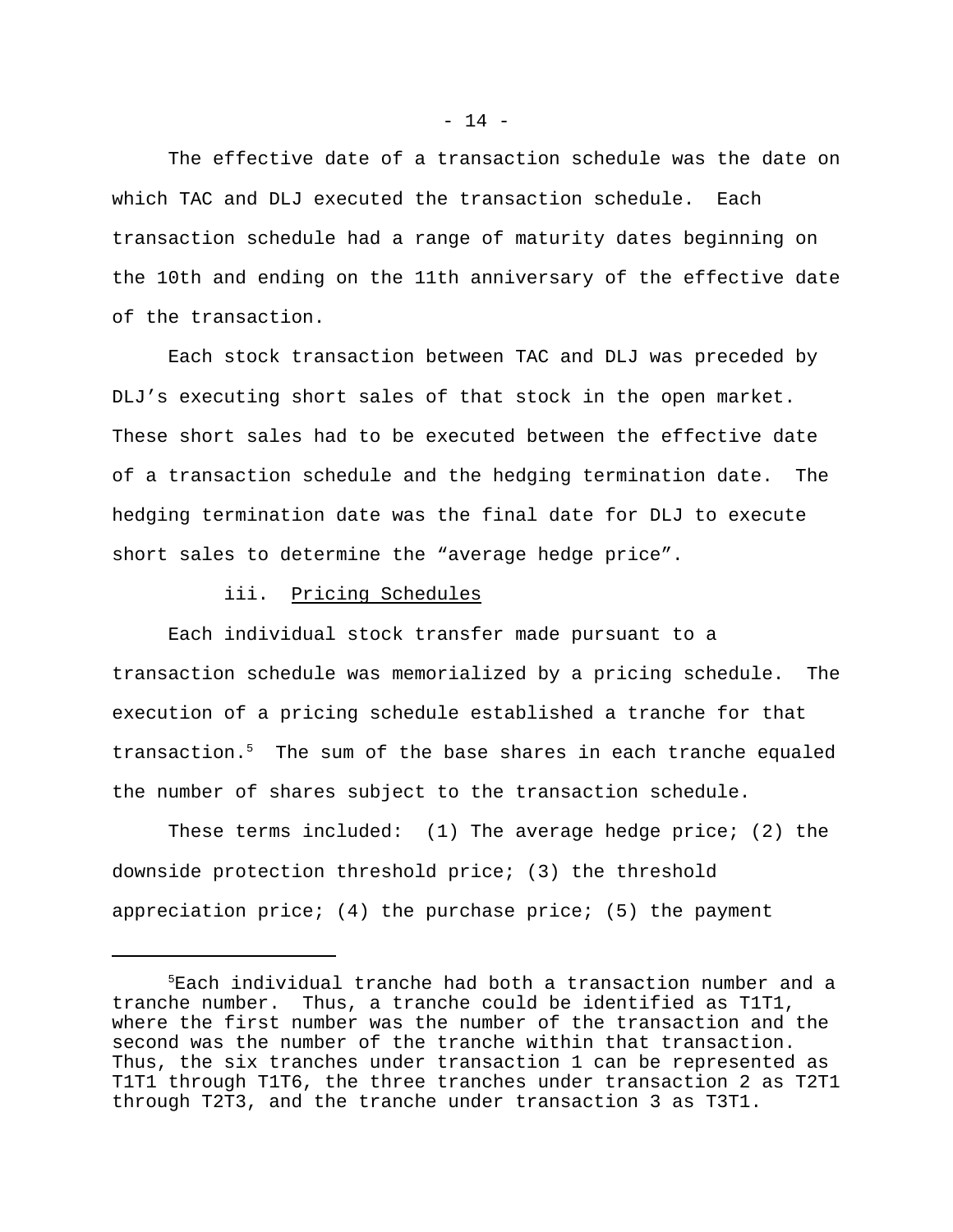schedule (within 5 days of execution of the pricing schedule); (6) the tranche notice date; and (7) the maturity dates.

The information in each pricing schedule was generated by DLJ's executing short sales of the stock that would be in the tranche. These short sales in effect hedged DLJ's risk on the forward contract, because the short sales protected DLJ from a decrease in stock value during the term of the PVFC.

The average hedge price was the average price DLJ received on its short sales. The average hedge price and the downside protection threshold price were equal. The downside protection threshold price is so named because it represents the lowest value that TAC could receive for its shares on the settlement date. This in effect locked in a value per share that TAC would get credit for when the PVFCs were settled.

TAC's entitlement to the first 50 percent of any appreciation of the shares was represented in the transaction schedule by the threshold appreciation price multiplier and in the pricing schedule by the initial threshold appreciation price multiplier of 1.50. The initial threshold appreciation price multiplier was applied to the average hedge price to calculate the threshold appreciation price. The threshold appreciation price was the maximum amount per share that TAC would retain.

In sum, TAC was entitled to retain any stock value above the downside protection threshold price and below or equal to the

 $- 15 -$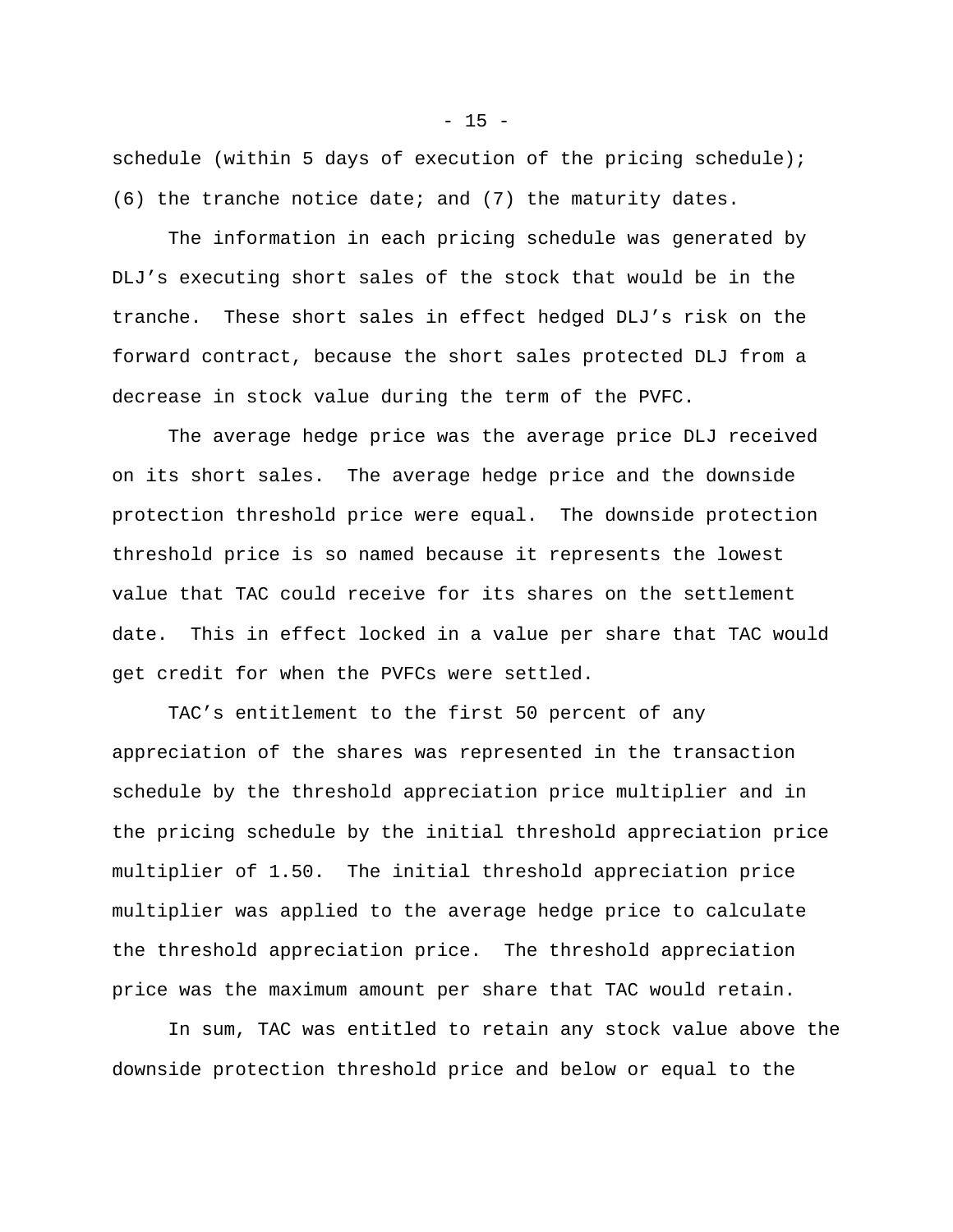threshold appreciation price. Any value per share above the threshold appreciation price accrued to DLJ.

The short sales and accompanying information were used to determine the upfront payment TAC was entitled to receive under each tranche. This upfront payment was equal to 75 percent and was represented in the transaction schedule by a purchase price multiplier of .75. The amount of the upfront payment was calculated in each pricing schedule. The base number of shares in a tranche was multiplied by the average hedge price and the purchase price multiplier of .75. The resulting amount was the upfront payment made to TAC under the PVFCs.

## iv. Pledge Agreements

The MSPA required TAC and DLJ to establish collateral accounts to hold shares subject to the MSPA, the transaction schedule, and the pricing schedule. TAC and DLJ entered into three pledge agreements, each corresponding to one of the three transaction schedules.

WTC served as collateral agent. Each pledge agreement provided for the establishment of collateral accounts with WTC, delivery to WTC of the number of shares initially subject to the applicable transaction and tranche, the creation of security interests in the pledged shares, and release of these pledged shares to WTC. The pledge agreement also dealt with the

 $- 16 -$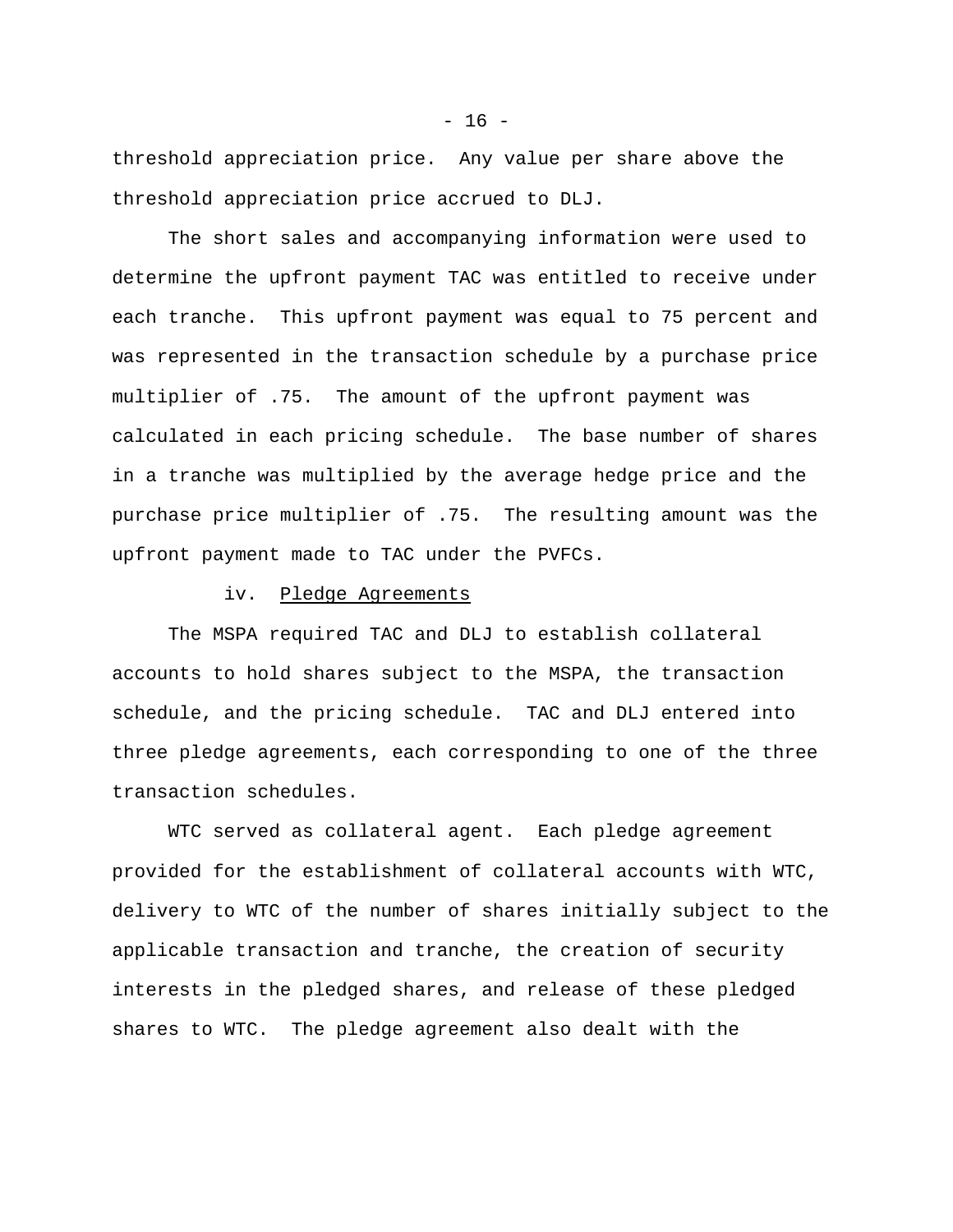treatment of income and distributions related to the pledged shares.

# v. SLAs

The MSPA and the pledge agreements required WTC to enter into SLAs with DLJ that allowed DLJ to borrow from WTC the shares pledged as collateral.

Three SLAs were executed, corresponding to the three transaction schedules and pledge agreements entered into under the MSPA. Individual acts of borrowing were initiated by DLJ. The separate SLAs, like the transaction schedules, were divided into separate tranches. Each tranche was established by the filing of a notice of borrowing with WTC.

The tranche establishment notice assigned a tranche number and identified the number of shares subject to the SLA tranche. Each notice of borrowing corresponded to a specific tranche established under one of the three transaction schedules. Thus, for each pricing schedule tranche T1T1 through T3T1, there is a corresponding share-lending tranche.

The SLAs further provided procedures for the transfer of shares, periodic payments of dividends and distributions with respect to the shares at issue, payment of fees, guaranties, and for the recall of shares lent under the agreement. The SLAs provided that TAC could recall the pledged shares by notifying WTC, which would then inform DLJ of the recall. Upon receiving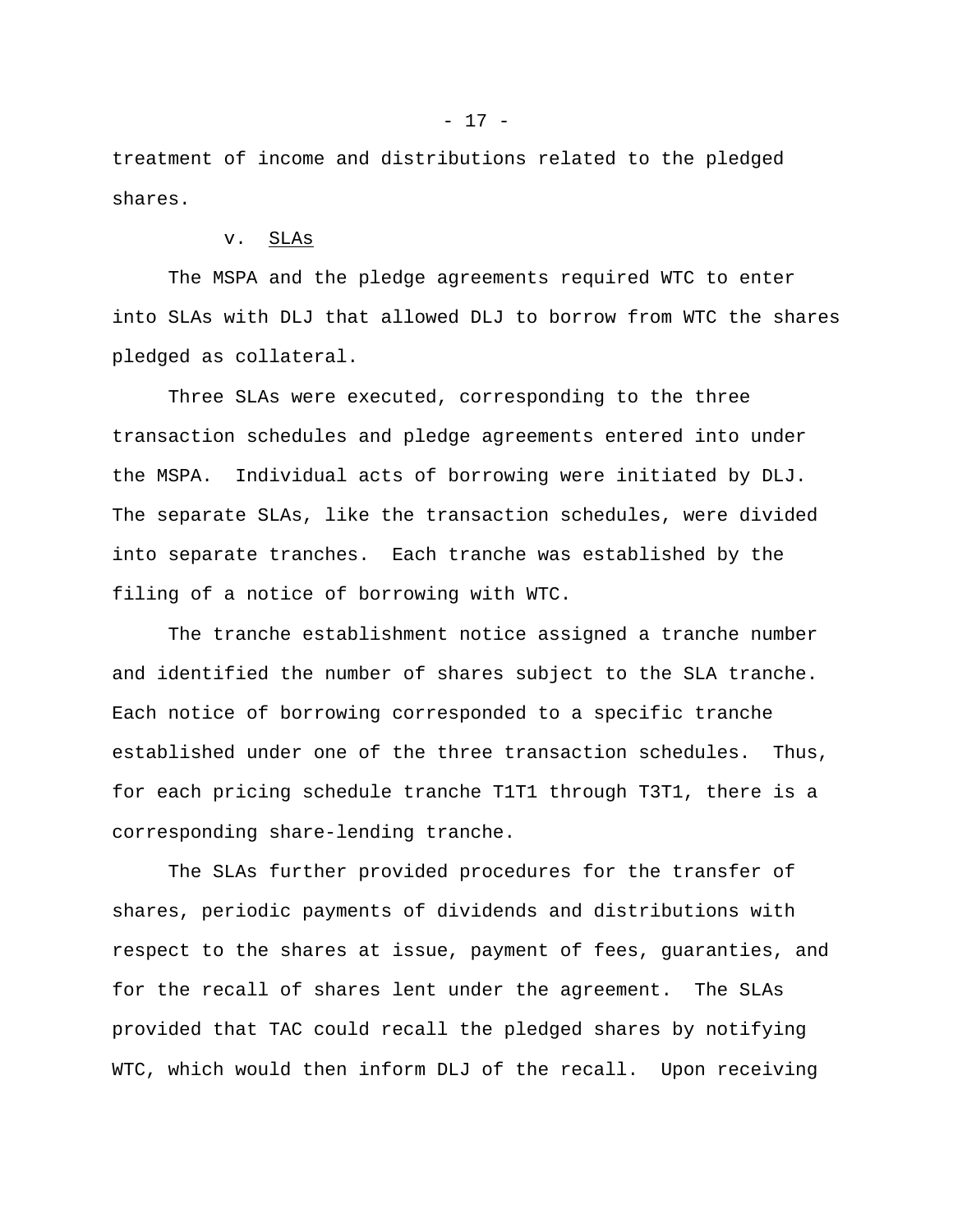notice, DLJ would return the number of borrowed shares subject to that specific recall to TAC's collateral accounts at WTC. If TAC recalled shares from DLJ, it would have to return a pro rata portion of the prepaid lending fee it received upon the initial share lending.

## c. Acceleration Provisions

Each PVFC had a maturity date of 10 to 11 years after execution. However, DLJ could, pursuant to the MSPA, accelerate the settlement date of a PVFC if certain events occurred. If DLJ accelerated a transaction, TAC would have to deliver a number of shares that would vary with the parties' relative economic positions at the time of acceleration.

DLJ could accelerate a PVFC only if certain events occurred, including TAC's filing for bankruptcy or a material change in TAC's economic position such that it was unclear whether TAC would be able to satisfy its obligations under the PVFC. Lastly, DLJ could accelerate the settlement of a PVFC if it was unable to hedge its position with respect to the stock at issue in the PVFC.

### d. Execution of PVFCs and SLAs

Each individual PVFC was executed according to the same steps. DLJ, upon receiving notice that TAC wanted to execute a

 $- 18 -$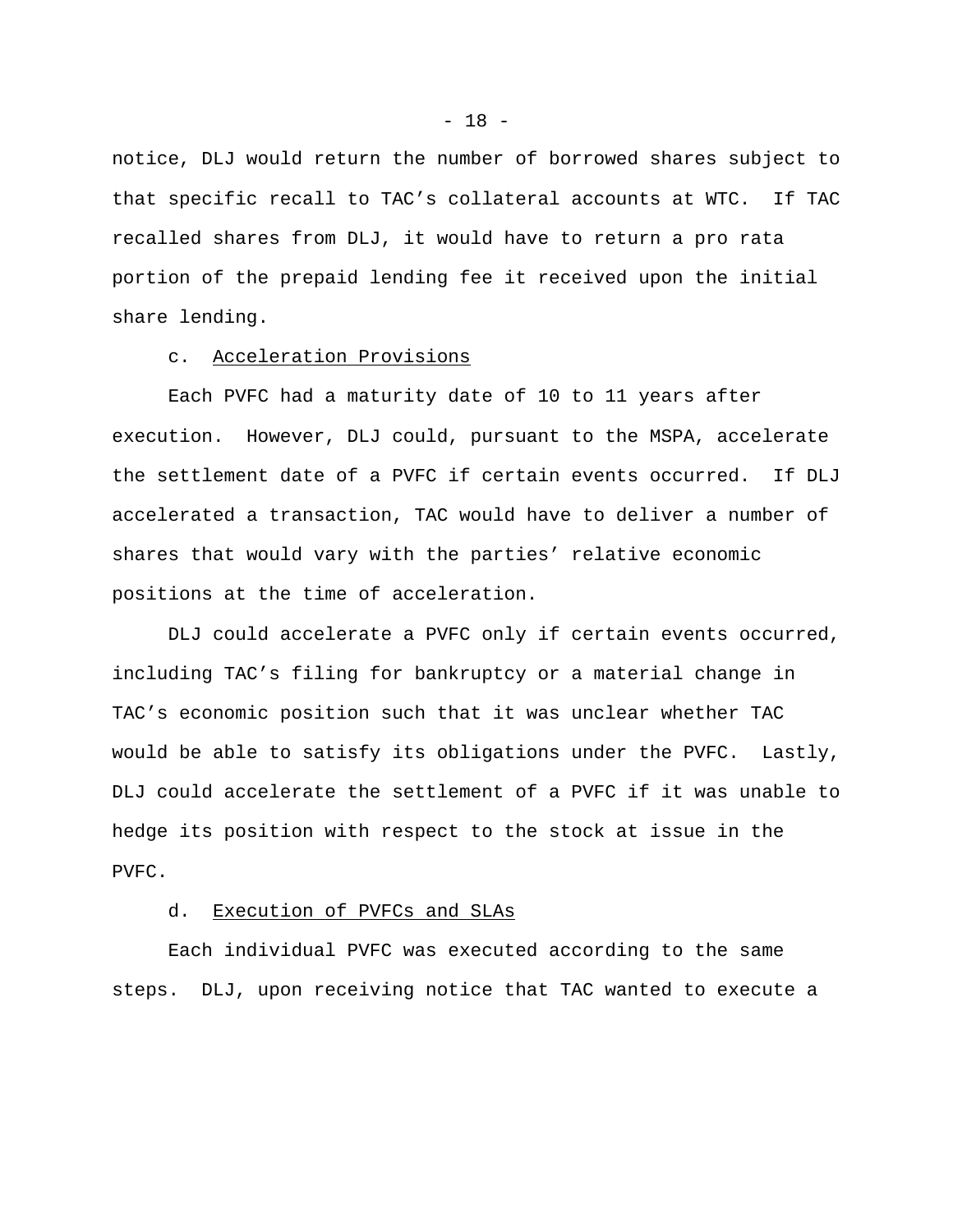PVFC, would borrow shares of the stock at issue<sup>6</sup> in the pricing schedule from an unrelated third party and sell those shares in the open market as part of a short sale. These short sales would be used to generate the information in the pricing schedule and to determine TAC's upfront payment. These short sales were executed between the execution date of the pricing schedule and the hedging termination date, and the results of the short sales were compiled in the pricing schedule. The short sale proceeds were used to fund the upfront payment made as part of the PVFC and left DLJ with an obligation to close out the short sale by transferring identical shares to the original third-party lender. The PVFCs and the short sales worked to cancel out DLJ's risk of loss on the stock purchases. If the fair market value of stock subject to the PVFCs dropped over the course of the contract, the short sales would earn a profit; if the fair market value increased, the PVFCs would earn a profit.

DLJ would not execute one short sale for the entire amount of stock at issue in the pricing schedule. Instead, DLJ would split the number of shares over a number of different short sales as part of the process for establishing each tranche. The various prices received on these short sales were then averaged to determine the average hedge price for the tranche.

 $- 19 -$ 

<sup>6</sup>The corporate stocks at issue in the transactions are all widely traded and available, so the borrowing of shares to execute a short sale was not difficult.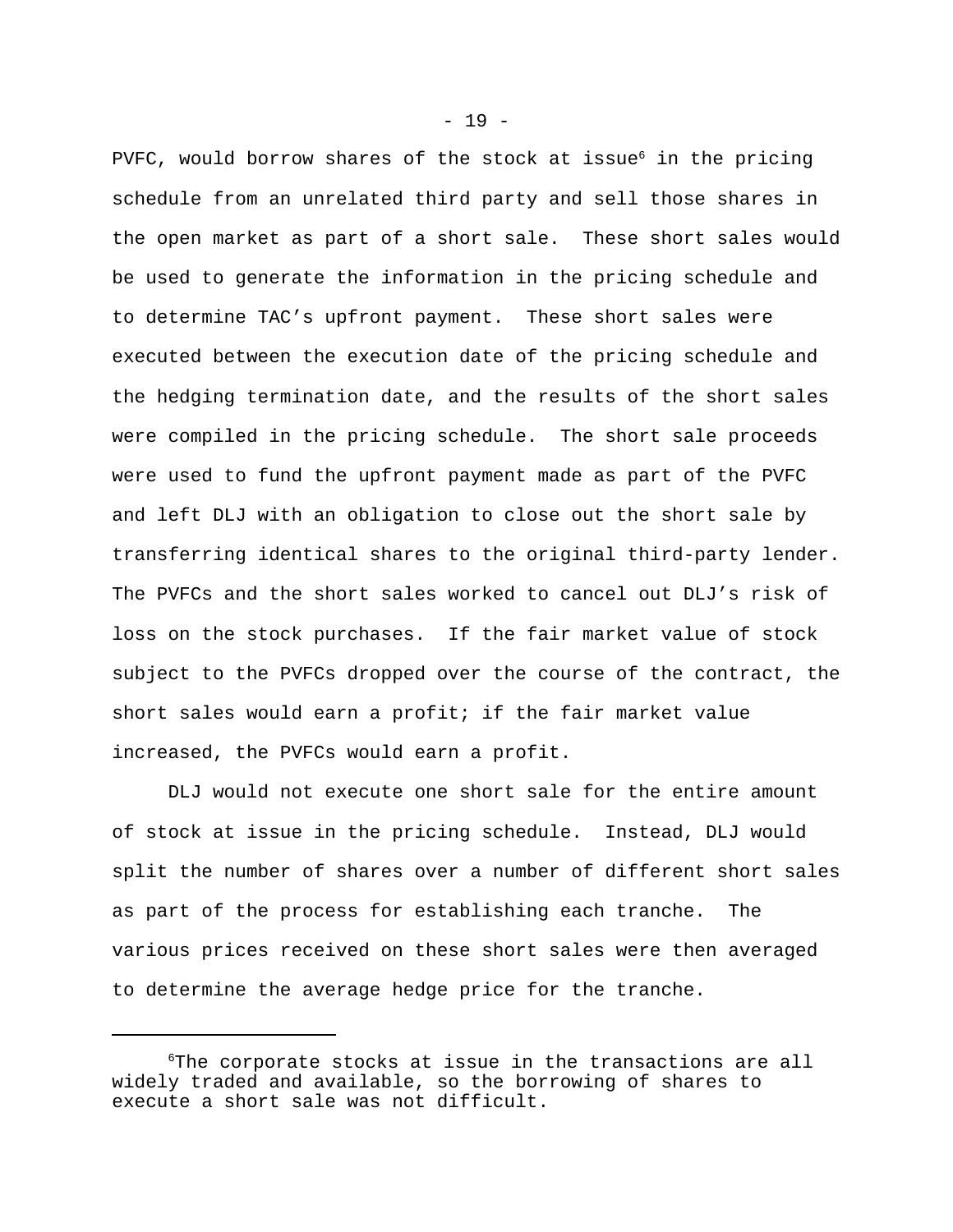The other terms of the various pricing schedules memorializing each tranche under the MSPA were determined on the basis of these initial short sales. As stated previously, the average hedge price equaled the downside threshold protection price. The base number of shares was multiplied by the average hedge price and the purchase price multiplier to determine TAC's upfront payment. The downside protection threshold price was multiplied by the initial threshold appreciation price multiplier to determine the maximum amount of value per share that TAC would be entitled to keep if the stock appreciated.

The cash proceeds of the short sales were used to fund the upfront payment of the PVFCs. Payment was made within 5 days of delivery of the pricing schedule to TAC.

## 5. TAC's Three Transactions

#### a. Transaction 1

On May 9, 2000, TAC and DLJ executed a transaction schedule pursuant to the MSPA for transaction 1. Transaction 1 implemented a stock transaction with respect to a maximum of 10 million shares of Union Pacific Resources Group, Inc. (UPR) common stock.

The transaction schedule for transaction 1 provided an effective date of May 9, 2000, and a range of maturity dates from the 10th to the 11th anniversary of the effective date. The transaction schedule further provided a hedging termination date

 $- 20 -$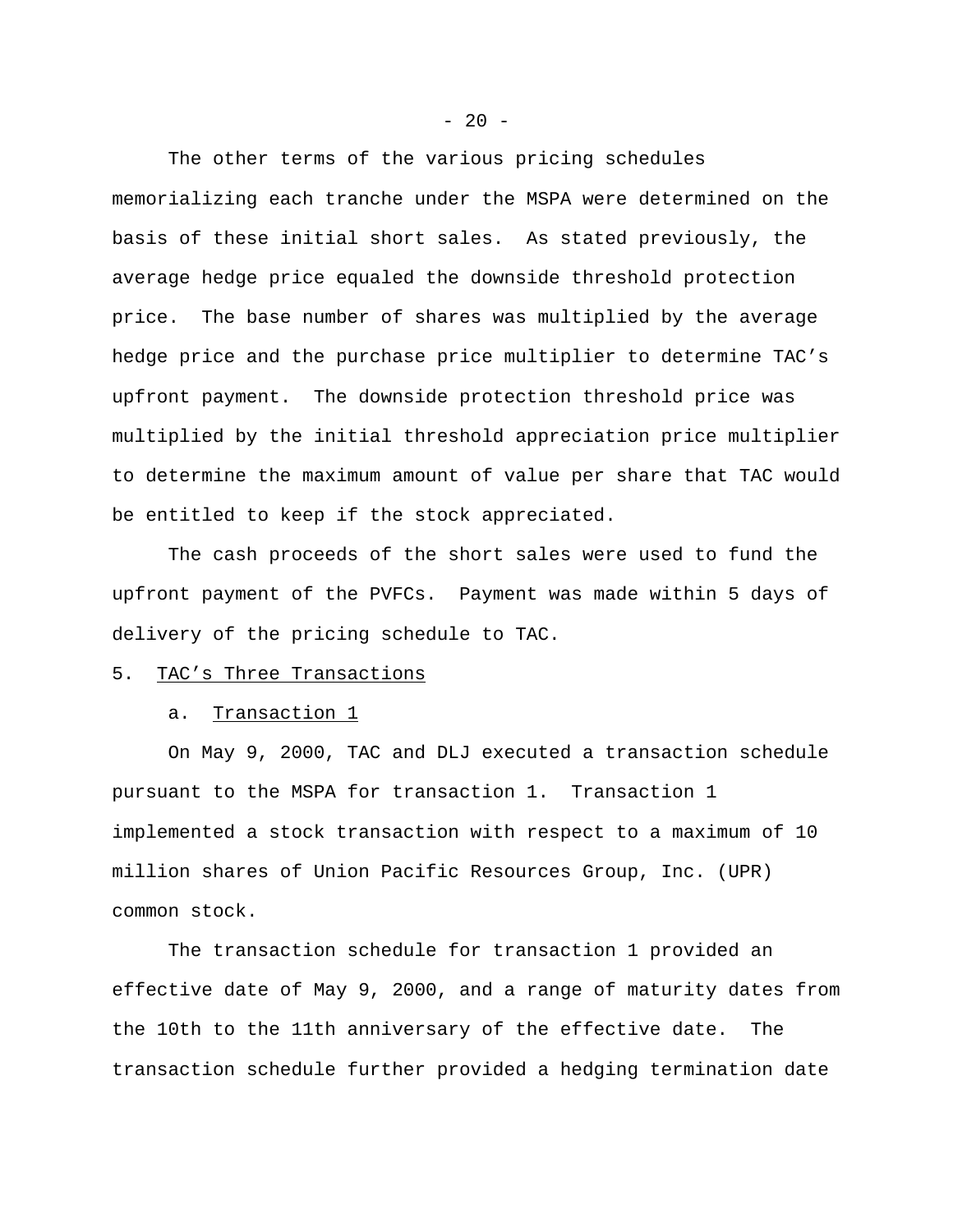of December 31, 2000, an initial threshold appreciation price multiplier of 1.50, and a purchase price multiplier of .75. Although the MSPA allowed TAC to settle with either cash or securities, the transaction schedule deleted the cash settlement option.

On May 9, 2000, TAC, DLJ, and WTC entered into a pledge agreement with respect to the stock subject to transaction 1.

As stated previously, transaction 1 was divided into six tranches, corresponding to six pricing schedules. Three of the six pricing schedules were for a total of 4 million shares of UPR common stock. The other three were for a total of 2,217,903 shares of Anadarko Petroleum Corp. (APC) common stock.

The pricing schedule for T1T1 was dated May 12, 2000, and was for 1.5 million shares of UPR common stock. T1T1 had an average hedge price of  $$21.49$ .<sup>7</sup> TAC received an upfront cash payment of \$24,181,087 for T1T1. DLJ executed a share-lending notice, establishing a borrowing tranche corresponding to T1T1. The borrowing tranche was for 1.5 million shares of stock. DLJ actually borrowed 1,449,000. TAC received a prepaid lending fee of \$1,640,143 for these shares.

The pricing schedule for T1T2 was dated May 12, 2000, and was for 1.5 million shares of UPR common stock. T1T2 had an average hedge price of \$21.49. TAC received an upfront cash

<sup>&</sup>lt;sup>7</sup>All prices are rounded to two decimal places.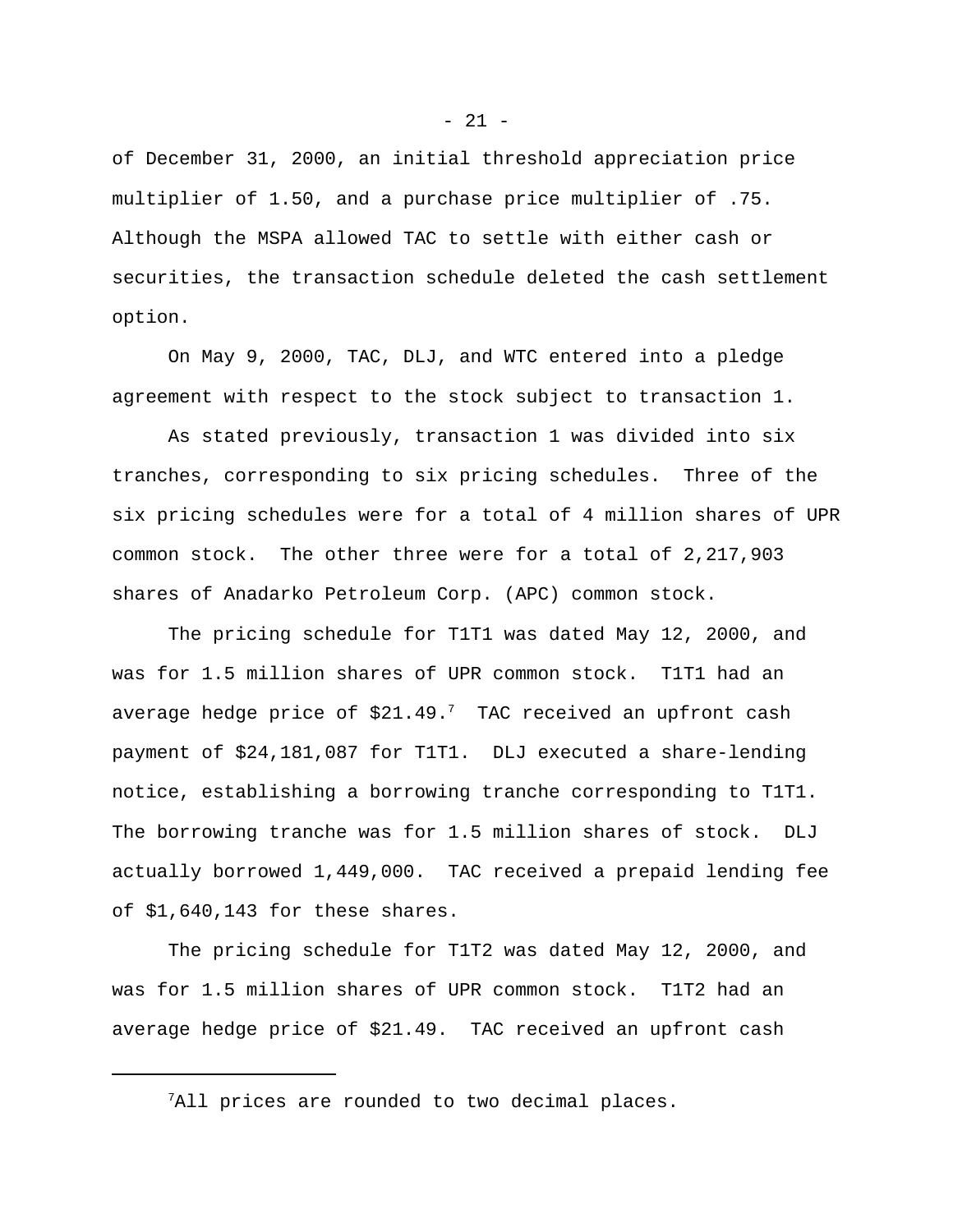payment of \$24,181,087 for T1T2. DLJ executed a share-lending notice, establishing a borrowing tranche corresponding to T1T2. The borrowing tranche was for 1.5 million shares of stock. DLJ actually borrowed 1,449,000. TAC received a prepaid lending fee of \$1,640,143 for these shares.

The pricing schedule for T1T3 was dated June 9, 2000, and was for 1 million shares of UPR common stock. T1T3 had an average hedge price of \$23.76. TAC received an upfront cash payment of \$17,818,725 for T1T3. DLJ executed a share-lending notice, establishing a borrowing tranche corresponding to T1T3. The borrowing tranche was for 1 million shares of stock. DLJ actually borrowed 1 million. TAC received a prepaid lending fee of \$1,131,914 for these shares.

On July 14, 2000, UPR merged with APC. As a result, the 4 million shares at issue in tranches T1T1 through T1T3 were converted to 1,820,000 shares of APC common stock. The 3,898,000 shares actually lent pursuant to lending tranches established under T1T1 through T1T3 were converted to 1,773,590 shares of APC common stock. Further, tranches 4-6, discussed below, dealt with shares of APC common stock, not UPR common stock.

The pricing schedule for T1T4 was dated August 8, 2000, and was for 951,117 shares of APC common stock. T1T4 had an average hedge price of \$49.85. TAC received an upfront cash payment of \$35,559,530 for T1T4. DLJ executed a share-lending notice,

 $- 22 -$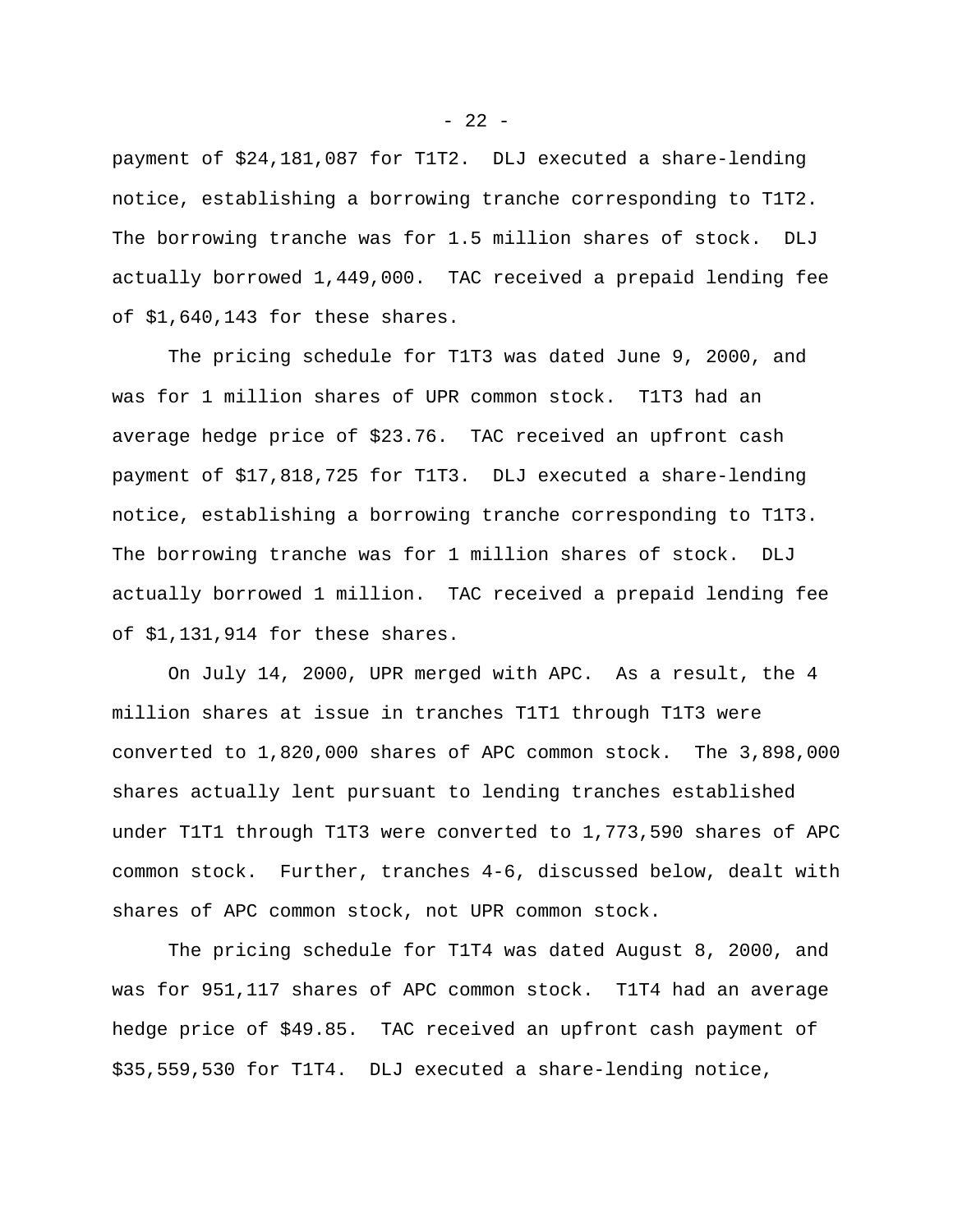establishing a borrowing tranche corresponding to T1T4. The borrowing tranche was for 951,117 shares of stock. DLJ actually borrowed 747,182. TAC received a prepaid lending fee of \$2,370,635 for these shares.

The pricing schedule for T1T5 was dated August 10, 2000, and was for 633,393 shares of APC common stock. T1T5 had an average hedge price of \$52.49. TAC received an upfront cash payment of \$24,937,189 for T1T5. DLJ executed a share-lending notice, establishing a borrowing tranche corresponding to T1T5. The borrowing tranche was for 633,393 shares of stock. DLJ actually borrowed 523,984. TAC received a prepaid lending fee of \$1,662,479 for these shares.

The pricing schedule for T1T6 was dated August 10, 2000, and was for 633,393 shares of APC common stock. T1T6 had an average hedge price of \$52.49. TAC received an upfront cash payment of \$24,937,189 for T1T6. DLJ executed a share-lending notice, establishing a borrowing tranche corresponding to T1T6. The borrowing tranche was for 633,393 shares of stock. DLJ actually borrowed 523,984. TAC received a prepaid lending fee of \$1,662,479 for these shares.

b. Transaction 2

On December 5, 2000, TAC and DLJ executed a transaction schedule for transaction 2 for 2 million shares of Union Pacific Corp. (UPC) common stock. It was later amended to allow for a

 $- 23 -$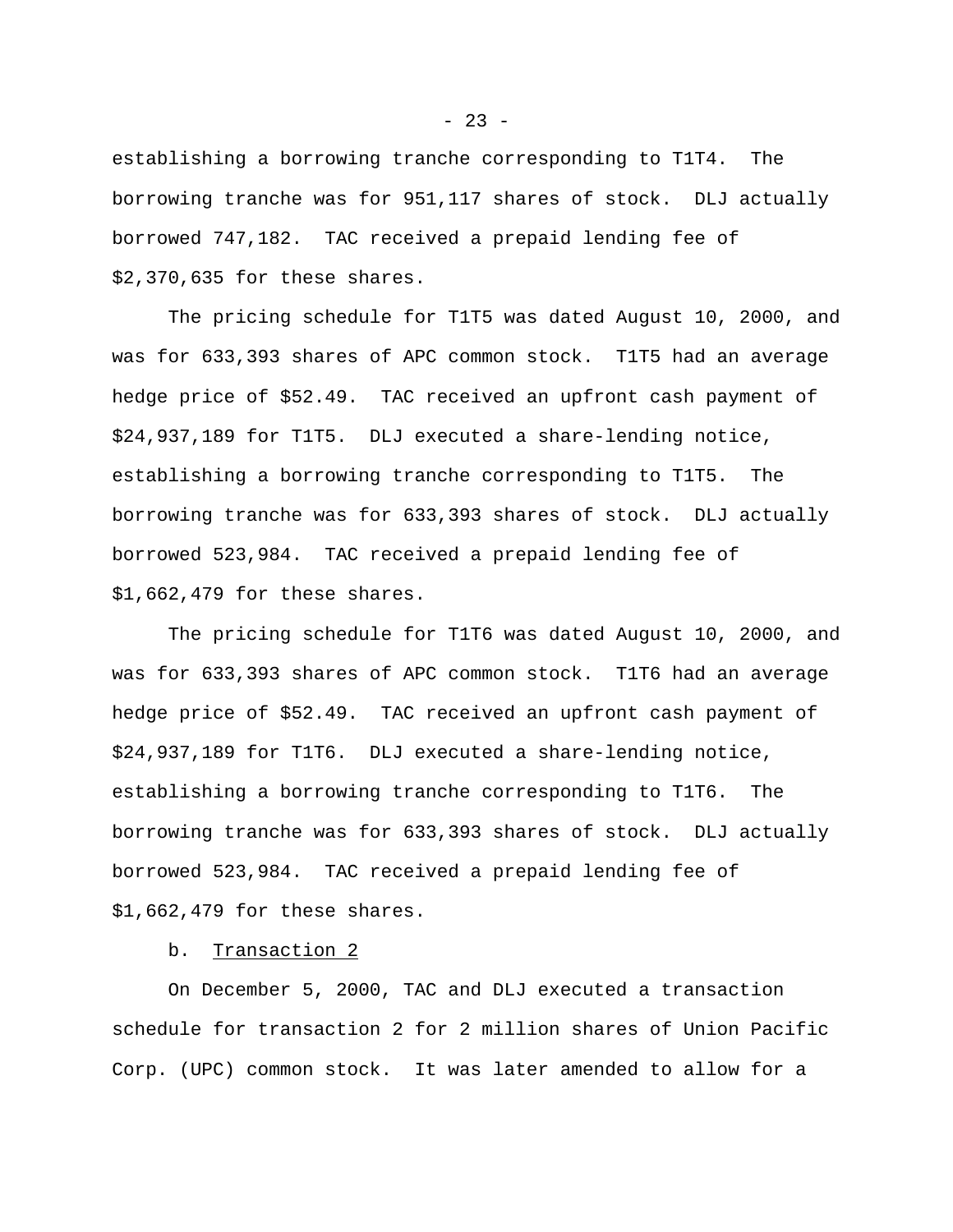maximum of 3 million shares of UPC common stock. The transaction schedule for transaction 2 stated an effective date of December 5, 2000, a range of maturity dates, a hedging termination date of January 30, 2001, an initial threshold appreciation price multiplier of 1.50, and a purchase price multiplier of .75. The transaction schedule further stated that transaction 2 could not be settled in cash.

On December 5, 2000, TAC and DLJ executed a pledge agreement for the shares subject to transaction 2. On February 9, 2001, DLJ and WTC, as agent for TAC, entered into an SLA with respect to the shares at issue in transaction 2.

Transaction 2 was executed through three pricing schedules. The pricing schedule for T2T1 was dated January 4, 2001, and was for 750,000 shares of UPC common stock. T2T1 had an average hedge price of \$50.56. TAC received an upfront cash payment of \$28,440,562 for T2T1. DLJ executed a share-lending notice, establishing a borrowing tranche corresponding to T2T1. The borrowing tranche was for 750,000 shares of stock. DLJ actually borrowed 750,000. TAC received a prepaid lending fee of \$1,896,037 for these shares.

The pricing schedule for T2T2 was dated January 4, 2001, and was for 750,000 shares of UPC common stock. T2T2 had an average hedge price of \$51.09. TAC received an upfront cash payment of \$28,742,681 for T2T2. DLJ executed a share-lending notice,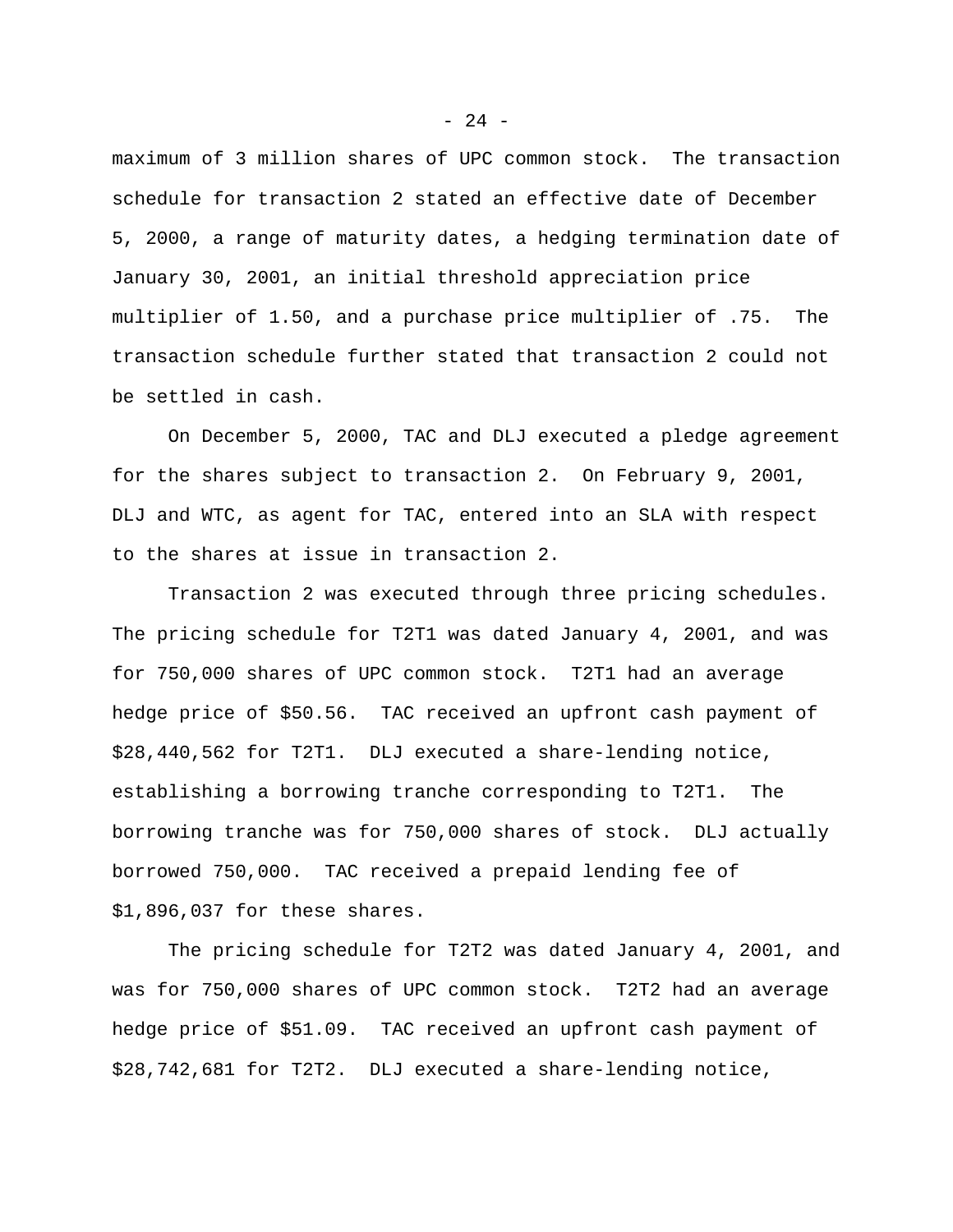establishing a borrowing tranche corresponding to T2T2. The borrowing tranche was for 750,000 shares of stock. DLJ actually borrowed 750,000. TAC received a prepaid lending fee of \$1,916,178 for these shares.

The pricing schedule for T2T3 was dated January 16, 2001, and was for 1.5 million shares of UPC common stock. T2T3 had an average hedge price of \$51.61. TAC received an upfront cash payment of \$58,061,250 for T2T3. DLJ executed a share-lending notice, establishing a borrowing tranche corresponding to T2T3. The borrowing tranche was for 1.5 million shares of stock. DLJ actually borrowed 1.5 million shares. TAC received a prepaid lending fee of \$3,870,750 for these shares.

c. Transaction 3

On April 5, 2001, TAC and DLJ executed a transaction schedule for transaction 3 to execute a stock transaction with respect to a maximum of 2 million shares of UPC common stock.

On April 5, 2001, TAC, DLJ, and TWC entered into a pledge agreement with respect to the shares subject to transaction 3. WTC, as agent for TAC, and DLJ entered into an SLA with respect to the shares of transaction 3.

Transaction 3 consisted of only one pricing schedule for all 2 million shares at issue. The pricing schedule for T3T1 was dated April 25, 2001, and had an average hedge price per share of \$56.07. TAC received an upfront cash payment of \$84,109,350 for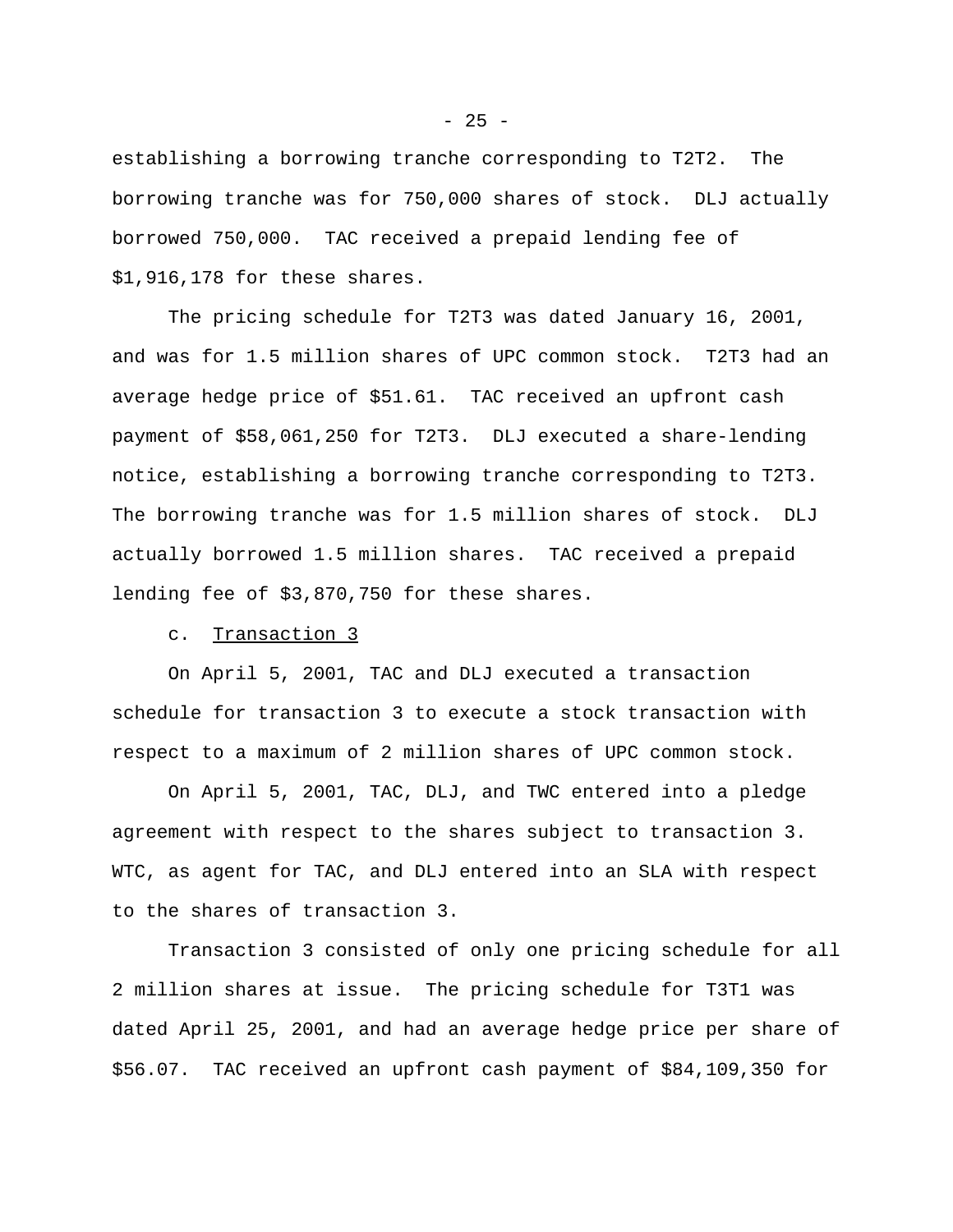T3T1. DLJ executed a share-lending notice, establishing a borrowing tranche corresponding to T3T1. The borrowing tranche was for 2 million shares of stock. DLJ actually borrowed 2 million shares. TAC received a prepaid lending fee of \$5,607,290 for these shares.

### d. Total Payments Received

TAC received upfront payments under the PVFCs totaling \$350,968,652 and \$23,398,050 in prepaid lending fees under the SLAs.

## 6. Later Years

# a. Amendments to Documentation

The parties to the MSPA have continued to monitor the transactions with regard to their business goals. DLJ, for instance, has continued to adjust its hedges under the PVFCs. The MSPA, pledge agreements, and SLAs were amended on June 13, 2003, to reflect DLJ's being acquired by Credit Suisse First Boston and to introduce the concept of "share reduction cash payments". This amendment dealt with cash dividends or dividend equivalent payments received by TAC with respect to the stocks subject to the transactions at issue. The share reduction program gave TAC two options: (1) It would pay DLJ cash equal to any cash dividends or dividend equivalent payments; or (2) use the payments to acquire additional shares of the particular stock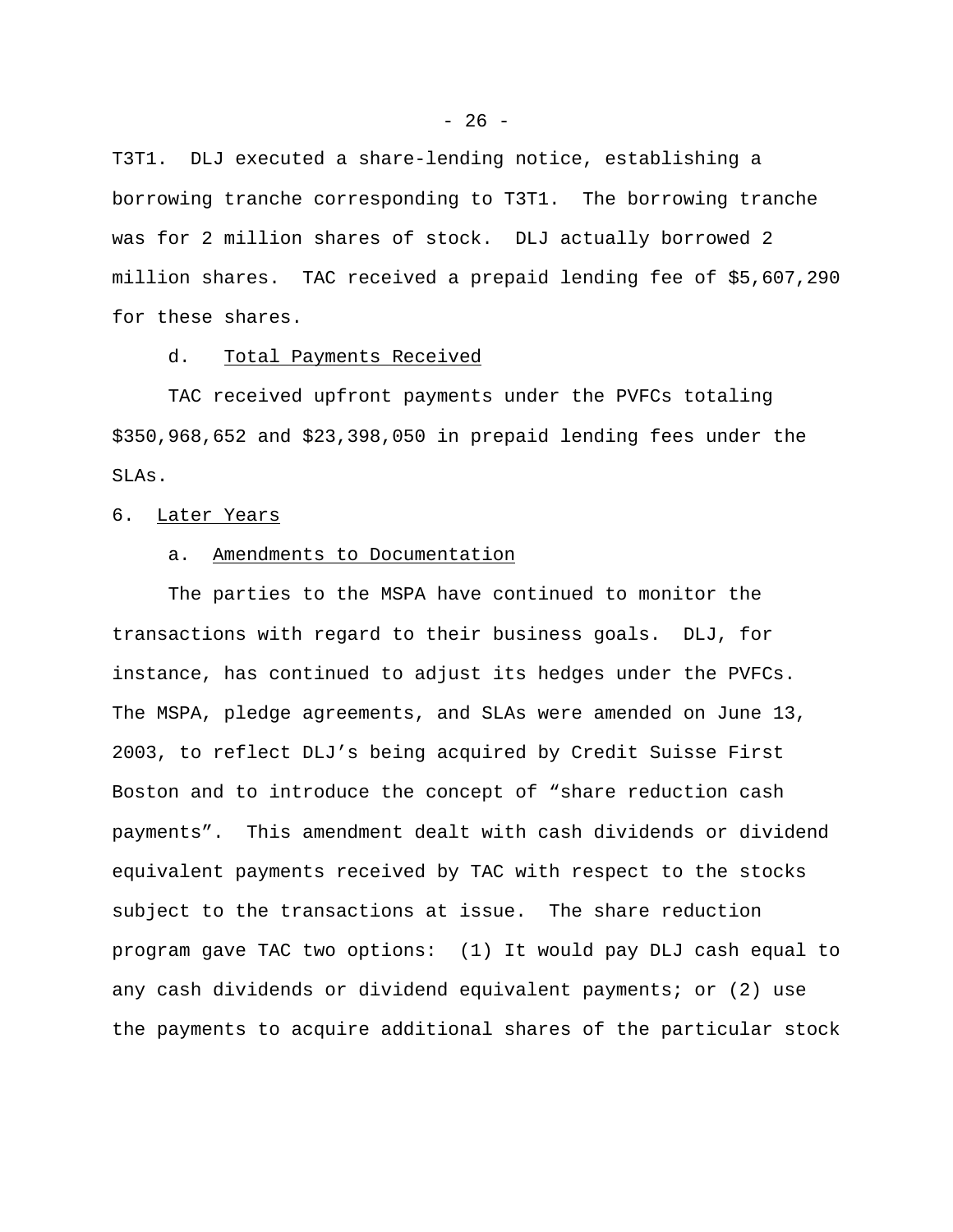at issue and pledge those additional shares as collateral under the pledge agreements.

b. Share Recalls

In 2006, during respondent's audit of petitioners, TAC recalled a portion of the shares pursuant to its authority under the SLAs. The decision to recall shares was an attempt by petitioners to show respondent that the SLAs were valid.

Shortly before trial, petitioners recalled the remaining shares lent under the SLAs. The shares of stock were recalled to again show the legitimacy of the SLAs and TAC's right of recall. In both instances, TAC paid DLJ a pro rata portion of the prepaid lending fee, as required by the SLAs.

## 7. Settling the PVFCs at Maturity

The PVFCs will be settled at their maturity dates when it will be determined how many shares, or the cash equivalent, must be delivered to DLJ (the settlement shares). The MSPA sets out the process for calculating the settlement shares or amount of cash that TAC must deliver.

The number of settlement shares required to be delivered at a PVFC's maturity date is determined by multiplying the base number of shares in each tranche by the average settlement ratio. The average settlement ratio will be calculated before the maturity date and is determined by reference to the adjusted settlement price.

- 27 -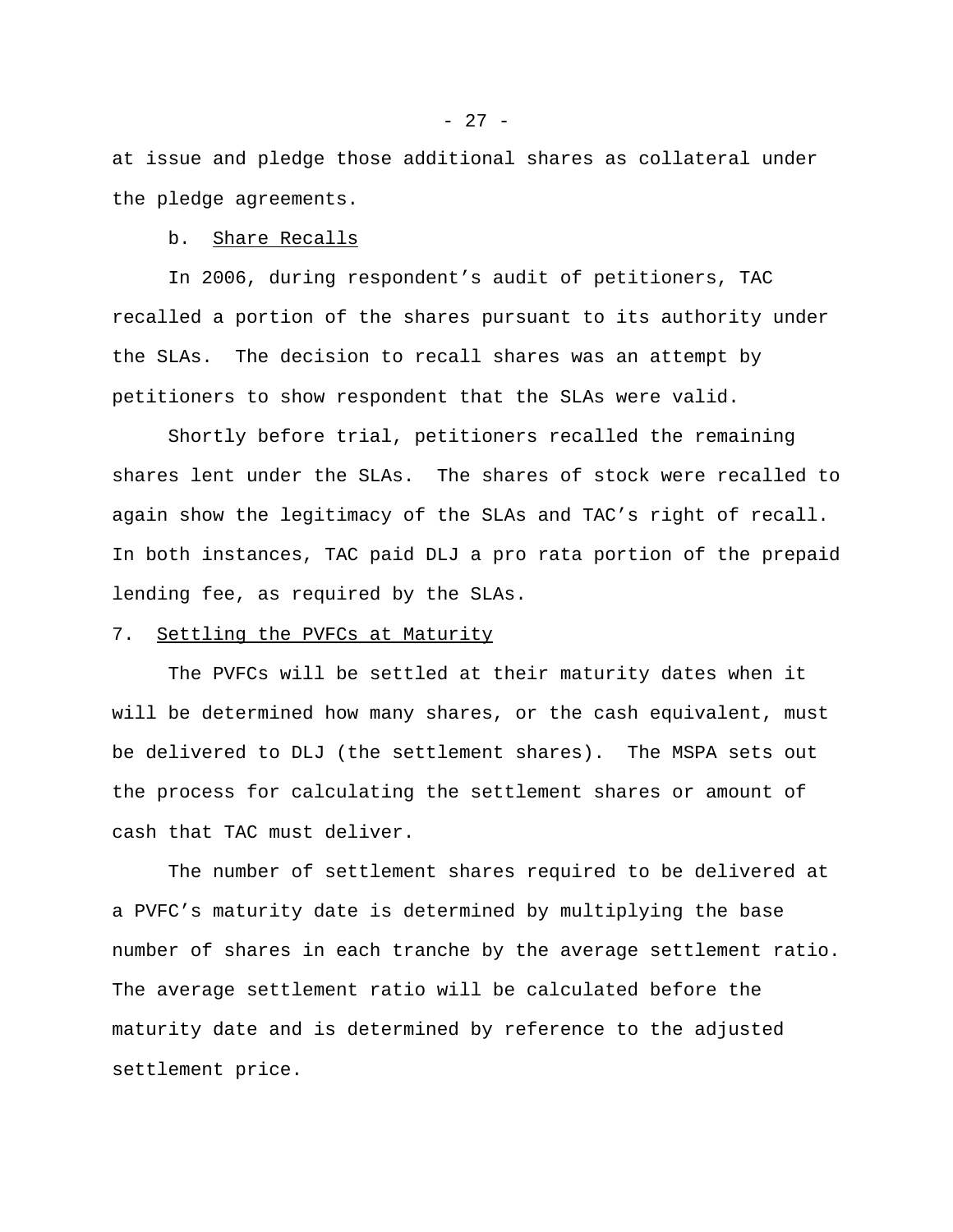The adjusted settlement price will be the New York Stock Exchange trading value multiplied by the distribution adjustment factor. The distribution adjustment factor is applied in order to account for any distributions made with respect to the stock at issue at or near the maturity date.

Once the adjusted settlement price is calculated, it will be compared to the downside protection threshold price and the threshold appreciation price, which, as discussed above, provided the range of values in which TAC would keep some appreciation of the stock.

If the adjusted settlement price was less than or equal to the downside protection threshold price, the average settlement ratio will be 1. Applying a ratio of 1 to the base number of shares means that TAC will be required to deliver at most the base number of shares and will not have to return any additional value to DLJ. In effect, if the adjusted settlement price was less than or equal to the downside protection threshold price, then TAC just had to deliver the number of shares at issue in the tranche. No matter how far the value of the stock fell, TAC would not have to return any portion of the upfront cash payment. Thus, the downside threshold protection price locked in a minimum value that TAC was guaranteed to receive credit for.

If the adjusted settlement price was between the downside protection threshold price and the threshold appreciation price,

 $- 28 -$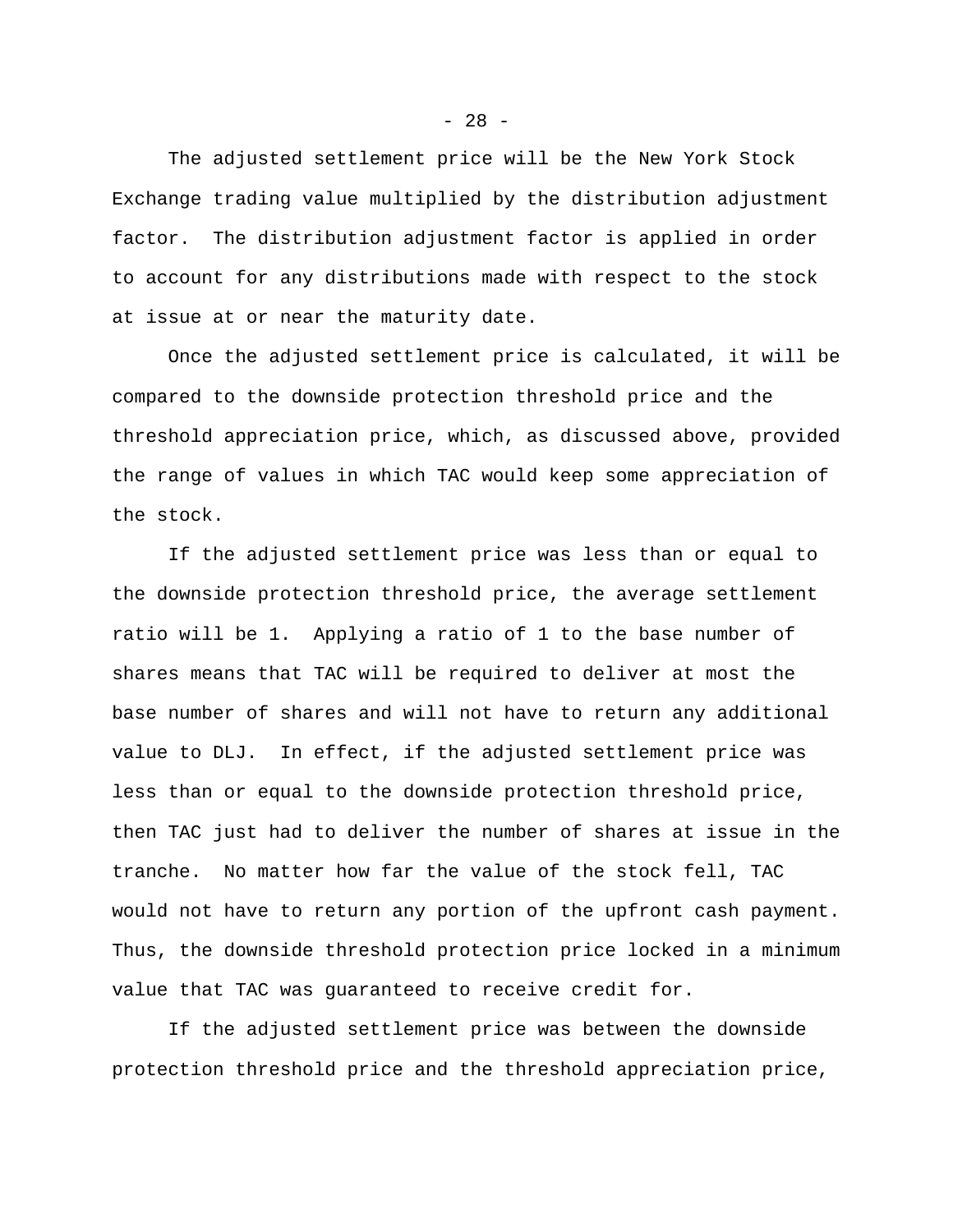the average settlement ratio was a ratio that when applied to the base number of shares in each tranche would reduce TAC's ultimate delivery obligation by a certain number of shares. The shares TAC was entitled to keep would be equal in value to any appreciation of the stock that TAC was entitled to retain.

If the adjusted settlement price was greater than the threshold appreciation price, the average settlement ratio was a fraction that when applied to the base number of shares in each tranche would allow TAC to keep the first 50 percent of appreciation and allow any excess appreciation to go to DLJ as previously explained.

Once the average settlement ratio was determined, it was multiplied by the base number of shares in each tranche. TAC was then required to deliver that number of shares to DLJ to satisfy its obligation under the PVFCs. The shares used to settle the PVFCs could be those in TAC's collateral accounts at WTC (to which the lent shares were returned) or similar shares. Alternatively, cash could be used to make the settlement payment.

## 8. Procedural Posture

Mr. Anschutz and Anschutz Co. treated the PVFC portions of the MSPA as open transactions and not as closed sales of stock. Neither reported gain or loss from the stock transactions on his or its Federal income tax returns.

- 29 -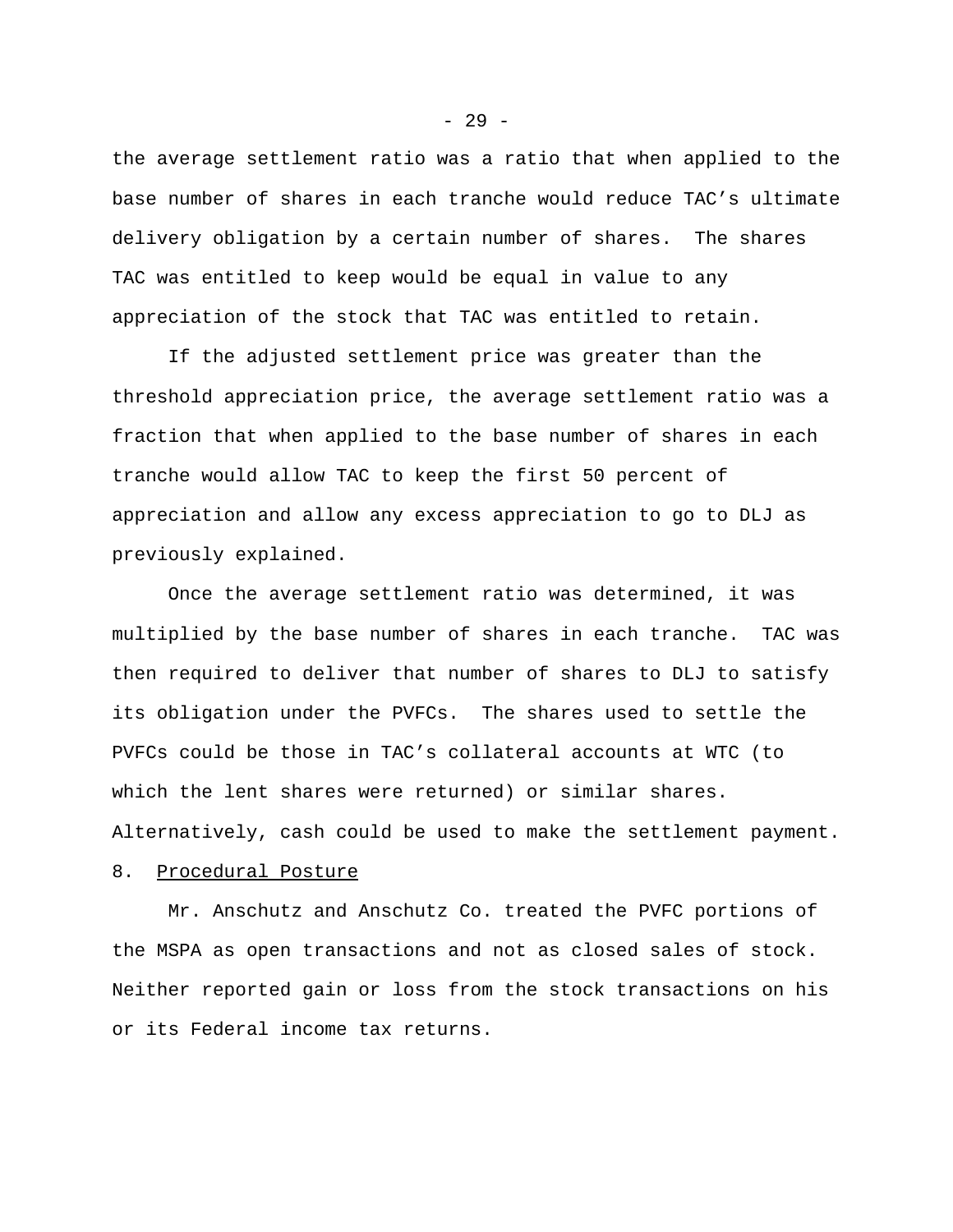TAC had bases during 2000 of \$0.87 and \$1.91, respectively, in the UPR and APC shares subject to transaction 1. TAC had a basis of \$1.51 during 2001 in the UPC shares subject to transactions 2 and 3. On August 22, 2007, respondent issued a notice of deficiency to Anschutz Co. for tax years 2000 and 2001. The notice of deficiency determined that TAC had entered into closed sales of stock, had received 100 percent of the fair market value for the stock, and thus was liable for section 1374 built-in gains tax in 2000 and 2001 to the extent the value received exceeded Anschutz Co.'s basis in the stock. The builtin gains tax was calculated by reference to the shares of stock that were pledged to WTC, then borrowed by DLJ. The deficiencies do not include shares pledged as collateral by TAC but not borrowed by DLJ.

Because S corporations are flow-through entities, the builtin gain respondent determined on Anschutz Co.'s returns, less the tax on that gain, then flowed to Mr. Anschutz. On August 22, 2007, respondent issued a notice of deficiency to Mr. Anschutz for 2000 and 2001. The notice of deficiency determined deficiencies in Mr. Anschutz's income tax with respect to the adjustments to Anschutz Co.'s tax liabilities.

On August 21, 2007, Anschutz Co. filed its petition in docket No. 18942-07. On August 23, 2007, Mr. Anschutz filed his

 $-30 -$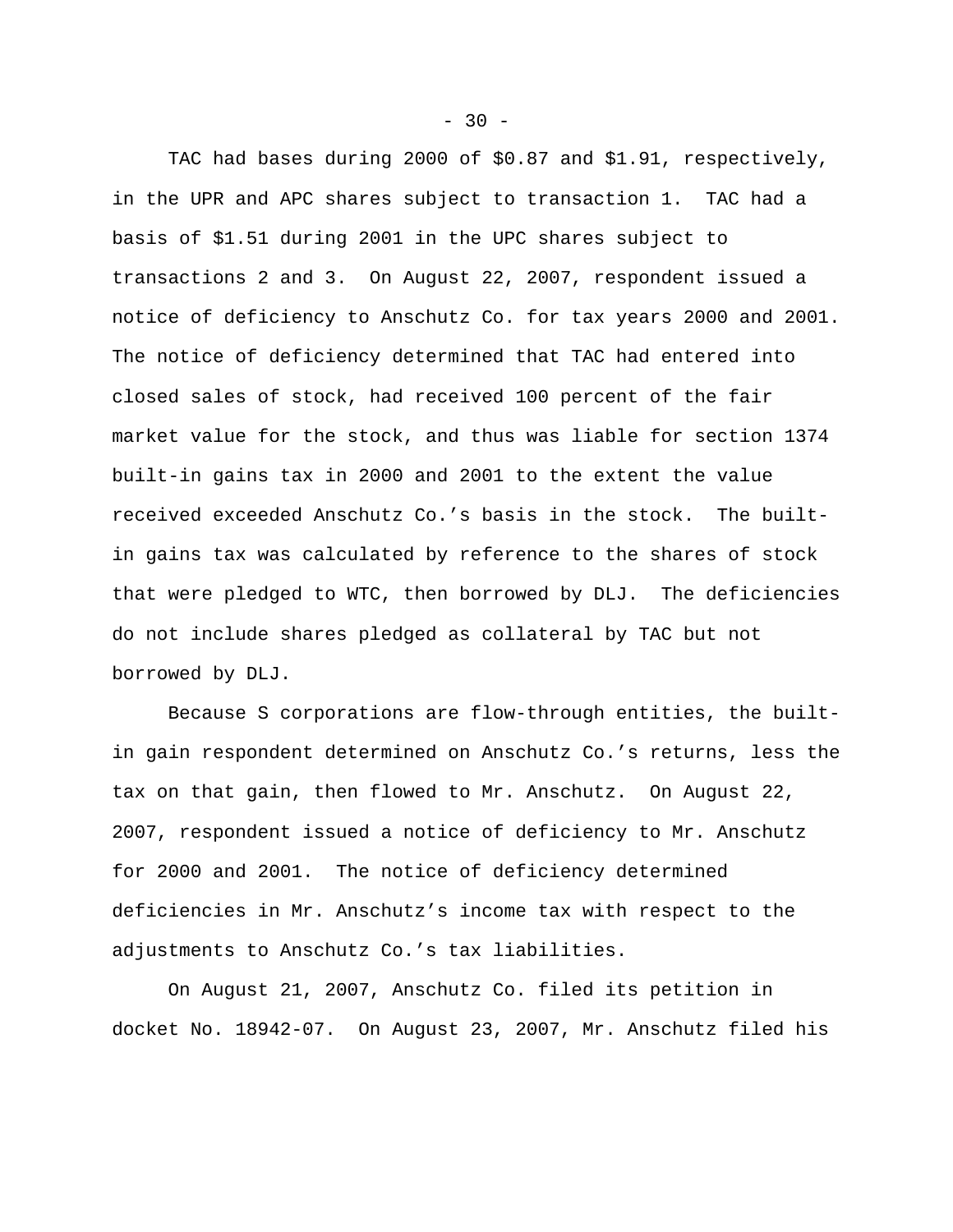petition in docket No. 19083-07. A trial in these consolidated cases was held on February 9-10, 2009, in Washington, D.C.

Respondent submitted an expert report in support of his position that closed sales of stock occurred in 2000 and 2001. Petitioners submitted a report in rebuttal.

### OPINION

The Commissioner's determinations in the notice of deficiency are presumed correct, and the taxpayer bears the burden of proving, by a preponderance of the evidence, that these determinations are incorrect. Rule  $142(a)(1)$ ; Welch v. Helvering, 290 U.S. 111, 115 (1933). Under section 7491(a), if the taxpayer produces credible evidence with respect to any factual issue relevant to ascertaining the taxpayer's liability and meets other requirements, the burden of proof shifts from the taxpayer to the Commissioner as to that factual issue. Neither party addressed the burden of proof. Because we decide this case on the basis of the preponderance of the evidence, we need not decide upon which party the burden rests.

Section 61(a)(3) provides that gross income includes gains derived from dealings in property. Section 1001(a) provides that the gain from the sale or other disposition of property shall be the excess of the amount realized over the adjusted basis, as calculated by reference to section 1011.

 $- 31 -$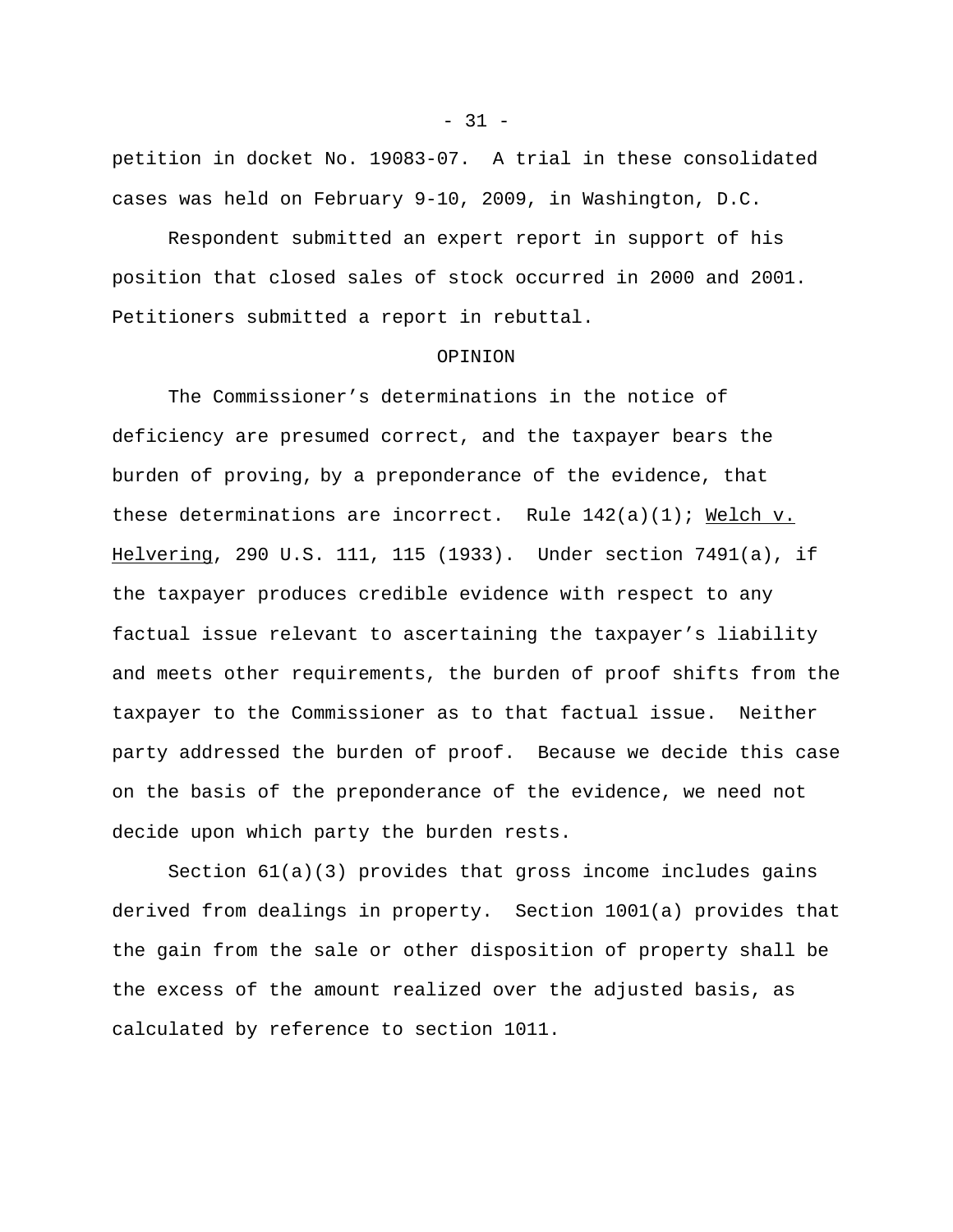The stocks at issue were owned by TAC, a qualified subchapter S subsidiary. Normally, an S corporation is not subject to Federal income taxes. Sec. 1363(a). Like a partnership, it is a conduit through which income and loss flow to its shareholders. Normally, if an S corporation disposes of stock, any gain on the disposition will flow to the corporation's owners.

Anschutz Co. elected S corporation status on August 1, 1999. Anschutz Co. also elected to treat TAC as a qualified subchapter S subsidiary under section 1361(b)(3)(B). As a result, all income, deductions, and credits of TAC were includable in Anschutz Co.'s Federal income tax returns for 2000 and 2001.

Section 1374(a) provides an exception to the general rule of flow-through treatment. Section 1374(a) imposes a corporatelevel tax on the net recognized built-in gain of an S corporation that has converted from C corporation to S corporation status. The tax generally applies to built-in gain recognized during the 10-year period beginning with the first taxable year for which the corporation is an S corporation. See sec.  $1374(d)(7)$ . Built-in gain is measured by the appreciation of any asset over its adjusted basis at the time the corporation converts from C corporation to S corporation status. N.Y. Football Giants, Inc. v. Commissioner, 117 T.C. 152, 155 (2001); see sec. 1374(d)(3). An S corporation generally is not liable for the built-in gains

 $-32 -$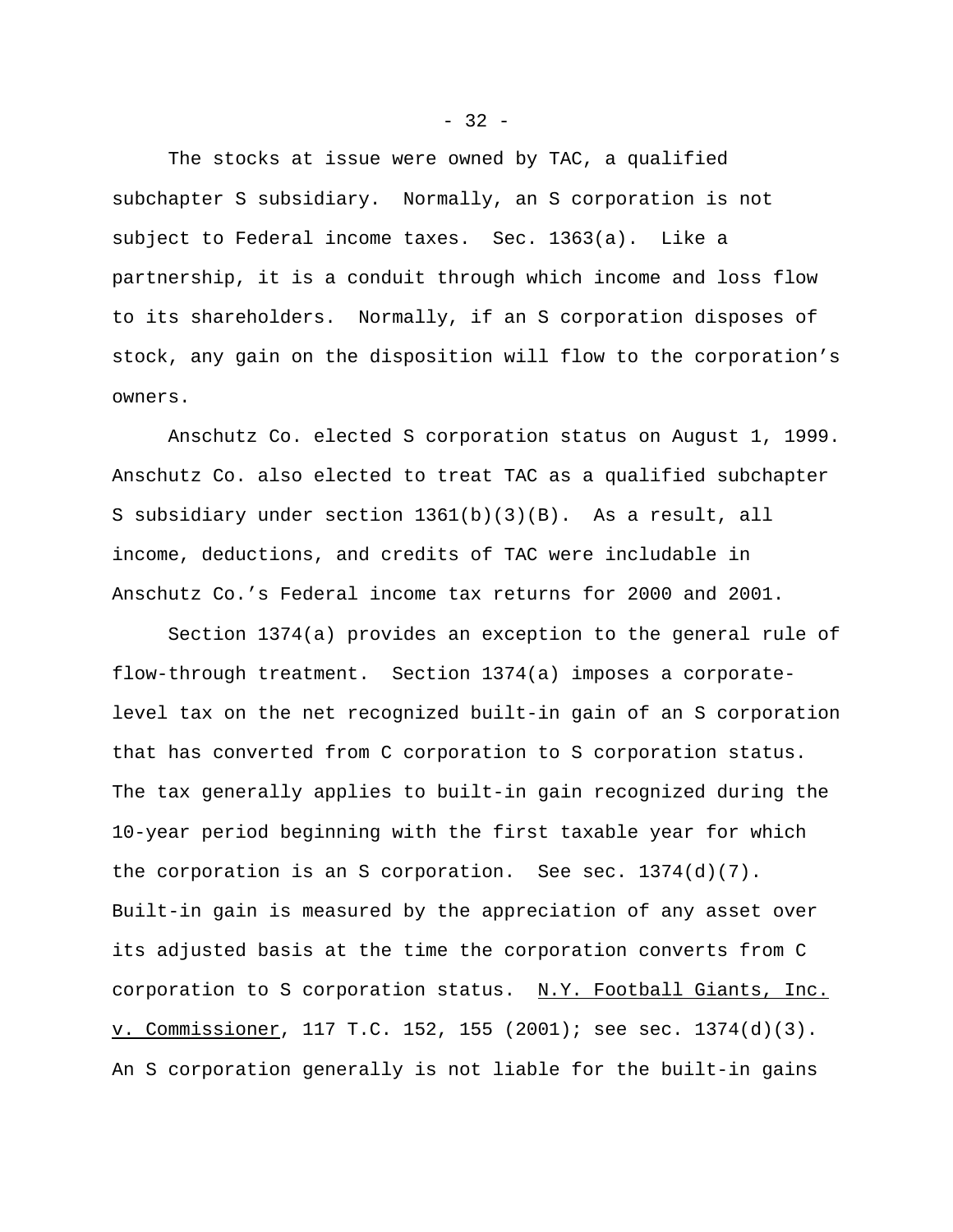tax on the disposition of any asset if it establishes that it did not own the asset on the day it converted from C to S status, or that the fair market value of the asset was less than its adjusted basis on the first day of the first taxable year for which it was an S corporation. N.Y. Football Giants, Inc. v. Commissioner, supra at 155.

TAC owned the stock at issue and entered into the stock transactions with DLJ. Because the fair market value of the stock exceeded its adjusted basis on the first day TAC became a qualified subchapter S subsidiary, the built-in gains tax will be triggered if the stock transactions are treated as completed sales for Federal income tax purposes. Because TAC is treated as a qualifying subchapter S subsidiary, its assets, liabilities, and items of income and deductions are attributed to its parent, Anschutz Co. Petitioners concede that if we find the PVFCs and SLAs constitute sales for Federal tax purposes, then the built-in gains tax will apply.

Because Anschutz Co. is an S corporation, Mr. Anschutz would normally have to report Anschutz Co.'s income on his own return. Section  $1366(f)(2)$  provides that any section 1374 tax paid by an S corporation is treated as a loss sustained by that corporation. N.Y. Football Giants, Inc. v. Commissioner, supra at 157 & n.5. If we find that Anschutz Co. was required to report gain upon TAC's entering into the MSPA, Anschutz Co. will be required to

 $-33 -$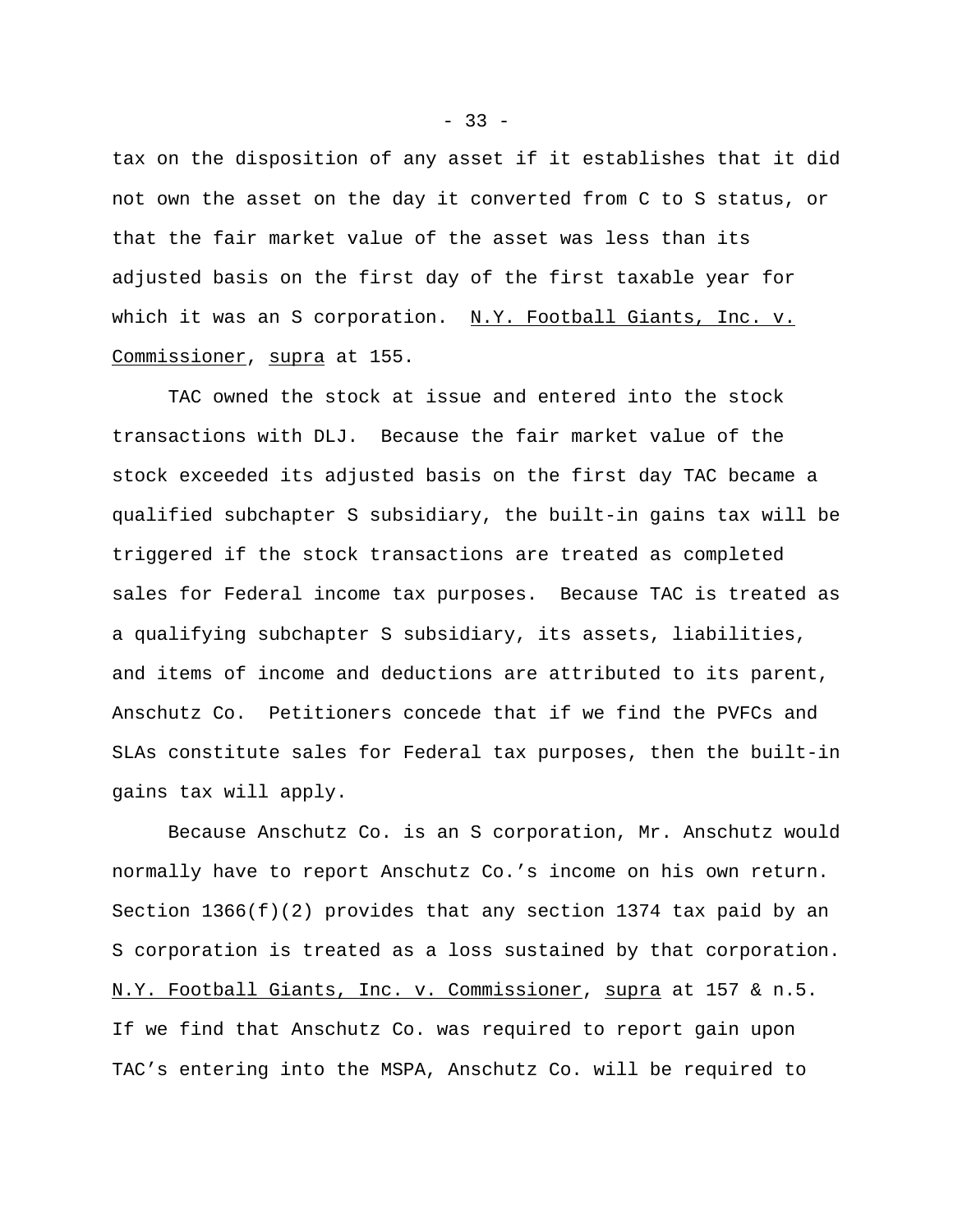pay built-in gains tax. This tax will then be treated as a loss for Anschutz Co. See sec.  $1366(f)(2)$ . Treating the stock transactions as closed sales will have an impact on Mr. Anschutz's distributive share of Anschutz Co.'s income and loss, consisting of an increase in his income to the extent the gain from sale treatment exceeds the built-in gains tax. Accordingly, respondent determined deficiencies in Mr. Anschutz's income tax as a result of determining that built-in gain from the stock transactions was attributable to Anschutz Co.

Respondent puts forth two arguments in support of his determinations: (1) That the MSPA triggered a sale under section 1001; and (2) that there was a constructive sale under either section  $1259(c)(1)(A)$  or  $(C)$ . We will address each in turn.

# I. Section 1001 Sale of Stock

## A. Respondent's Argument

Respondent argues that TAC's transfers of stock during 2000 and 2001 should be treated as closed transactions for Federal tax purposes. His argument comprises three parts: (1) TAC transferred legal title and the benefits and burdens of ownership; (2) the SLAs are not true lending arrangements, but a way for TAC to deliver the shares of stock to DLJ; and (3) TAC transferred the shares to DLJ in exchange for an ascertainable amount of consideration equal to 100 percent of the fair market value of the stock.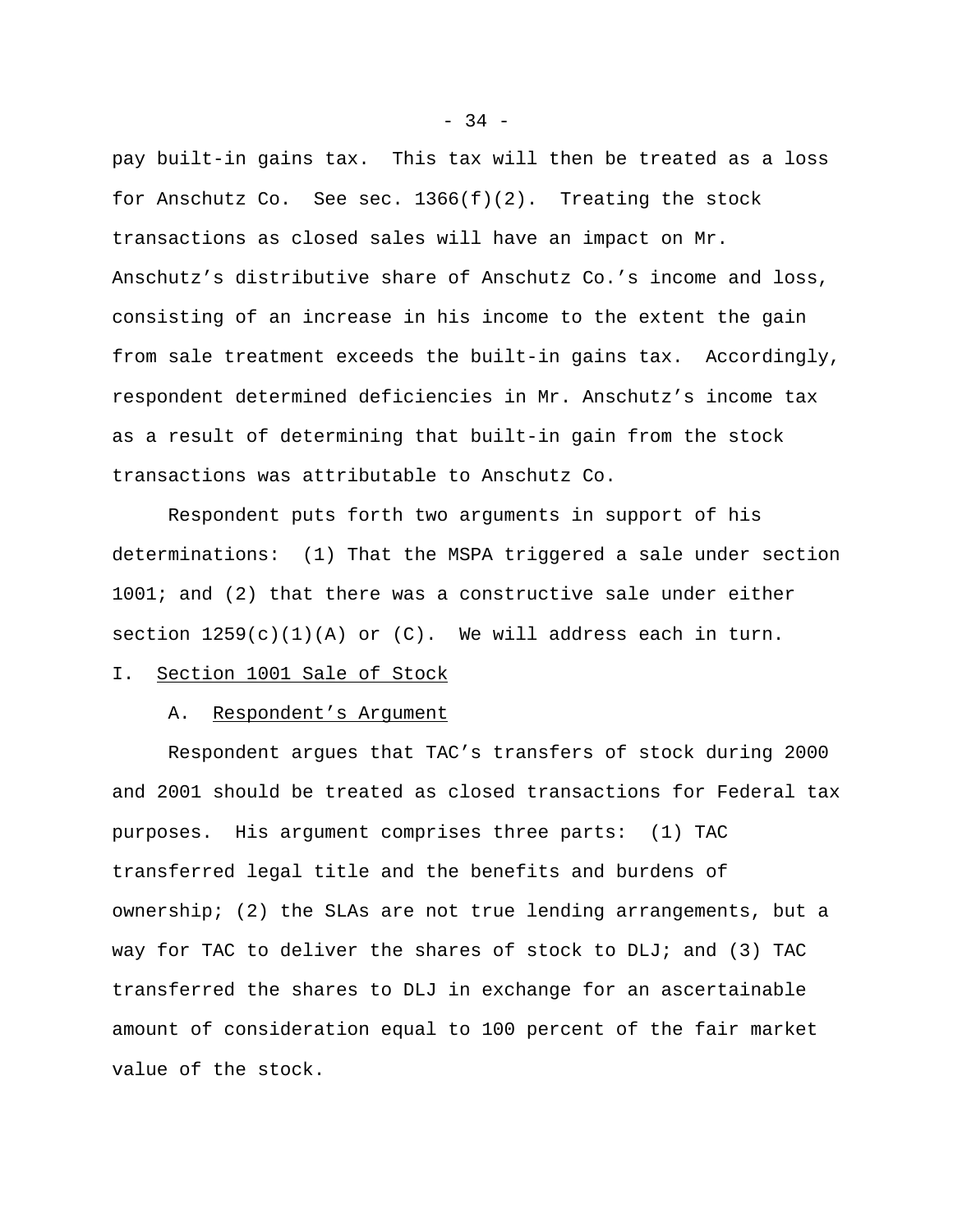To determine whether an agreement transfers substantially all of the incidents of ownership, we look at all of the facts and circumstances surrounding the transfer, relying on objective evidence of the parties' intentions provided by their overt acts. Ragghianti v. Commissioner, 71 T.C. 346, 349-350 (1978); Pac. Coast Music Jobbers, Inc. v. Commissioner, 55 T.C. 866, 874 (1971), affd. 457 F.2d 1165 (5th Cir. 1972); Dunne v. Commissioner, T.C. Memo. 2008-63.

In Dunne v. Commissioner, supra, we compiled the following nonexclusive factors that are evaluated in determining whether a transaction transfers the accoutrements of stock ownership:

(1) Whether the taxpayer has legal title or a contractual right to obtain legal title in the future;

(2) whether the taxpayer has the right to receive consideration from a transferee of the stock;

(3) whether the taxpayer enjoys the economic benefits and burdens of being a shareholder;

(4) whether the taxpayer has the power to control the company;

(5) whether the taxpayer has the right to attend shareholder meetings;

(6) whether the taxpayer has the ability to vote the shares;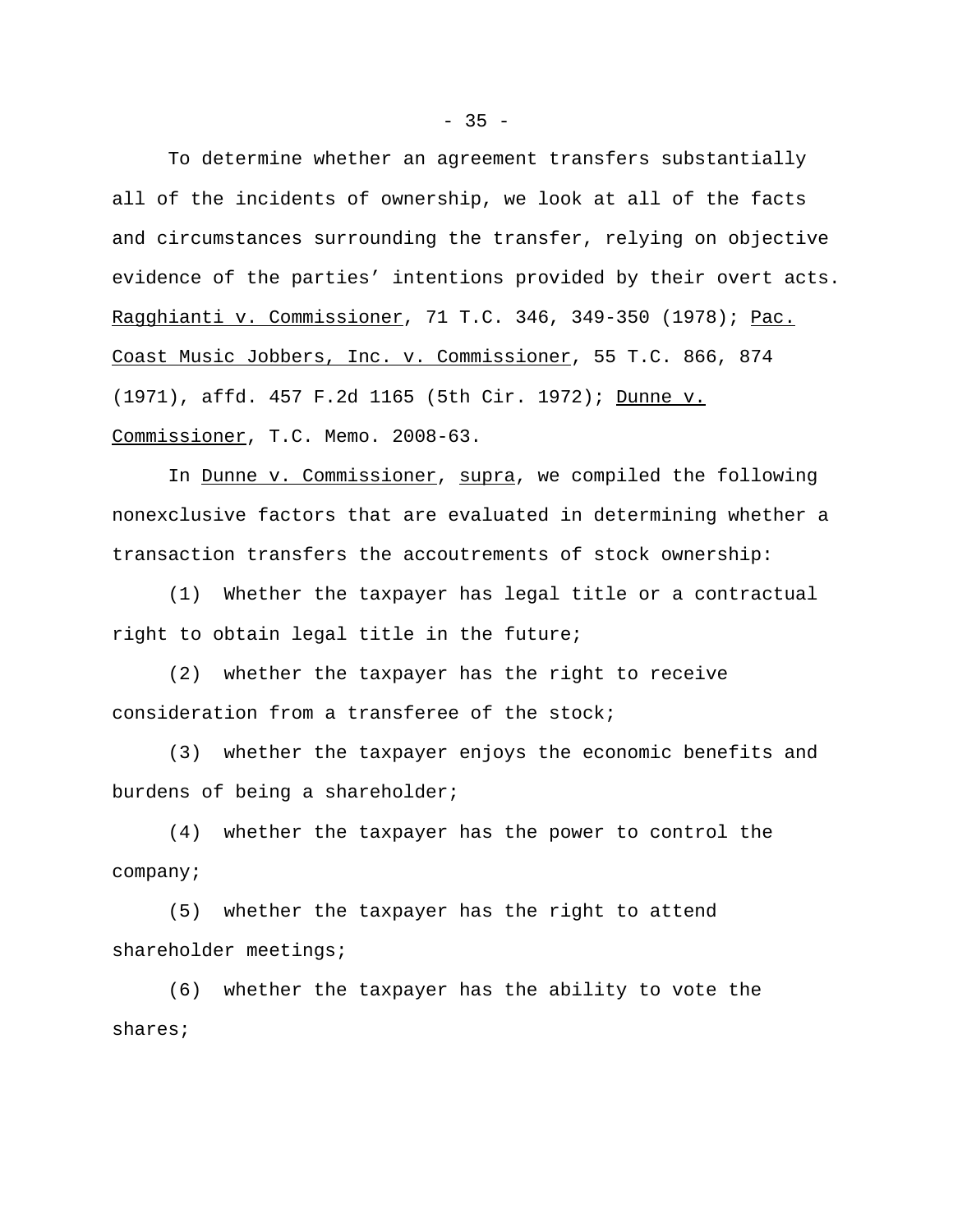(7) whether the stock certificates are in the taxpayer's possession or are being held in escrow for the benefit of that taxpayer;

(8) whether the corporation lists the taxpayer as a shareholder on its tax return;

(9) whether the taxpayer lists himself as a shareholder on his individual tax return;

(10) whether the taxpayer has been compensated for the amount of income taxes due by reason of shareholder status;

(11) whether the taxpayer has access to the corporate books; and

(12) whether the taxpayer shows by his overt acts that he believes he is the owner of the stock.

No one factor is necessarily determinative, and the weight of a factor in each case depends on the surrounding facts and circumstances. Id.

Respondent argues that in determining whether a sale occurred, we must look at all relevant documents to determine whether TAC has transferred the indicia of ownership. Respondent contends that this includes the MSPA, all transaction schedules, all pledge agreements, and all SLAs. Respondent argues that all of these documents must be analyzed because they are interrelated and the parties treated the PVFCs and the SLAs as one transaction.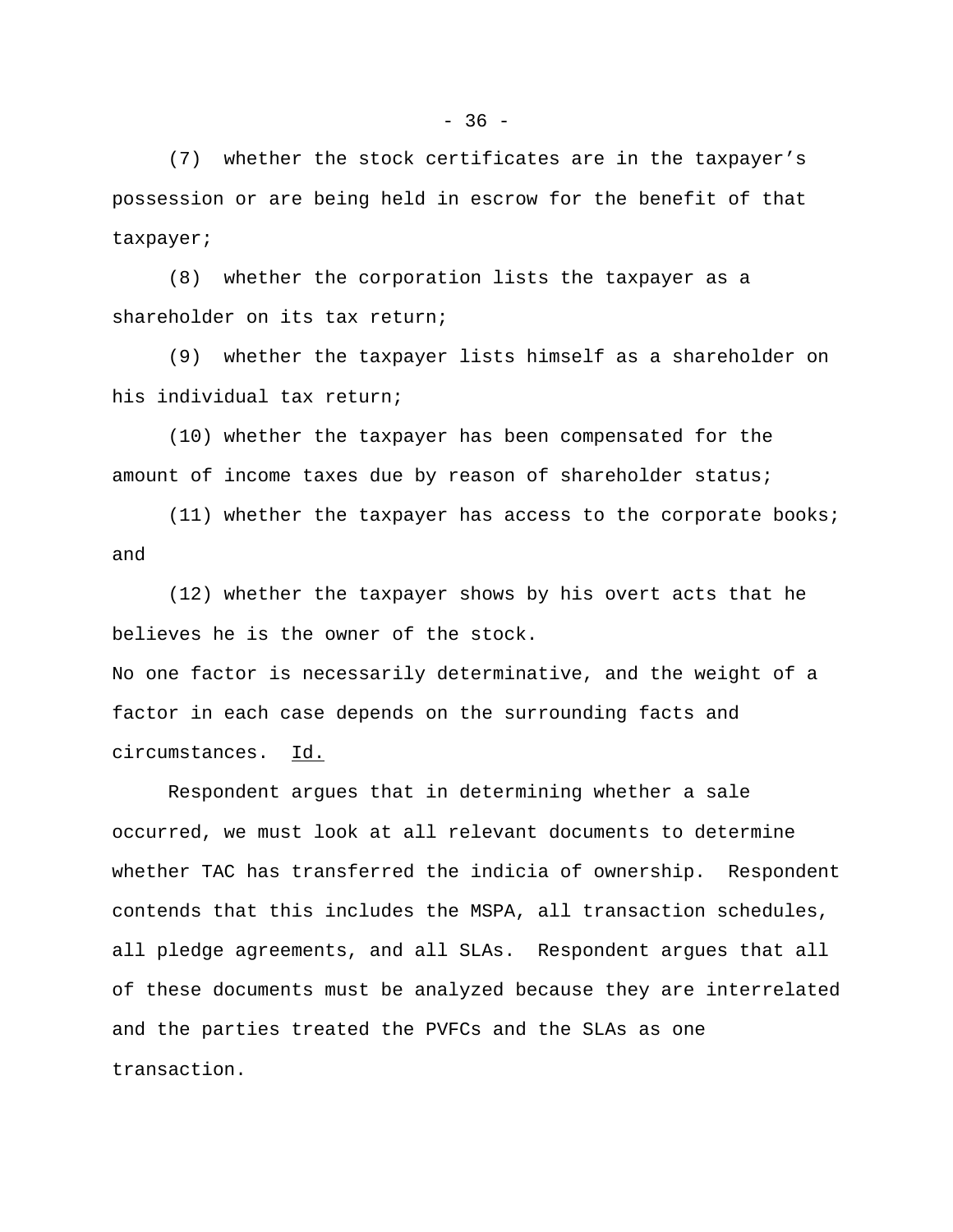# 1. Did TAC Transfer Legal Title and the Benefits and Burdens of Ownership?

Respondent points out that TAC transferred legal title to the stock but concedes that transfer of title without transfer of the benefits and burdens of the stock might not qualify as a sale for Federal tax purposes. Respondent further argues that TAC transferred the benefits and burdens of ownership upon entering into the MSPA, including: (1) The right to vote the pledged shares as a shareholder; (2) control and the right to dispose of the pledged shares; and (3) substantially all of TAC's economic rights in the pledged shares. TAC received substantial upfront cash payments for the shares.

2. Were The SLAs Legitimate Share-Lending Agreements?

Although respondent next argues that TAC transferred a number of indicia of ownership to DLJ, were we to give effect to the SLAs according to their terms, TAC's ability to recall the shares would accordingly return those rights and indicia of ownership to TAC. To that end, respondent argues that the SLAs were not true share-lending agreements but merely a means of delivering the shares to DLJ pursuant to stock sales. If we agree with respondent that the SLAs were not true share-lending agreements and the shares of stock could not actually be recalled, it would support respondent's arguments that the benefits and burdens of stock ownership were transferred to DLJ along with legal title to the pledged stock.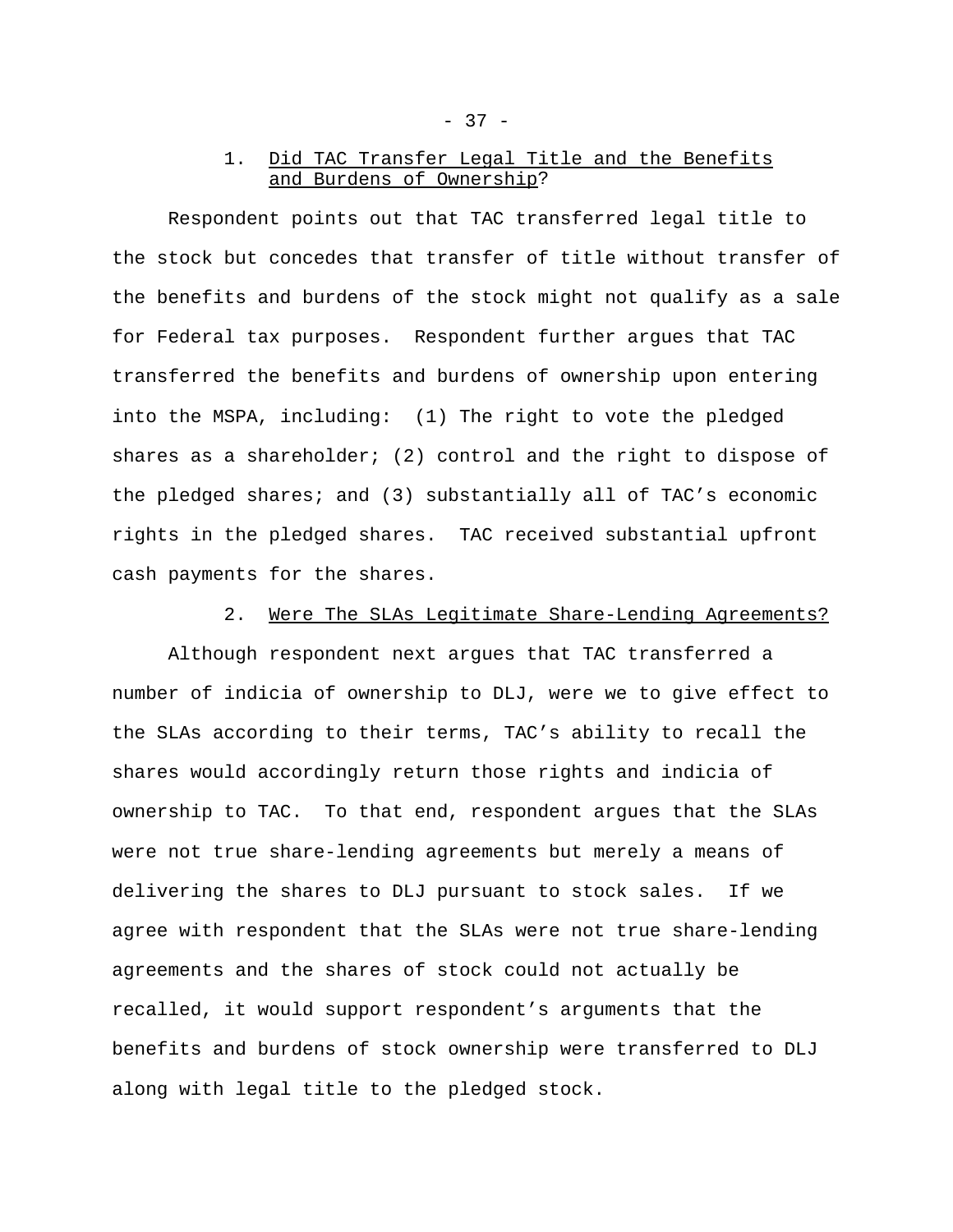Respondent's argument concerning the SLAs is based on his contention that the SLAs do not conform with industry standards governing typical share-lending agreements. Respondent contends that TAC's SLAs lack the following attributes normally found in a share-lending agreement: (1) A pledge of liquid collateral; (2) a securities lending fee payable by the borrower; (3) a right exercisable by the lender to receive distributions payable on the securities; and (4) a right exercisable by the lender to demand return of the lent shares without substantial conditions or restrictions.

# 3. TAC Received 100-Percent Value in 2000 and 2001

Respondent argues that TAC received 100 percent of the fair market value of the pledged shares in 2000 and 2001, not only the cash payments equal to 80 percent of the fair market value of the stock at that time.

As discussed above, TAC is entitled to retain any stock value above the downside protection threshold price and below or equal to the threshold appreciation price. Respondent argues that this right can be valued as an equity option. Respondent also argues that TAC's right to any dividends can also be valued as an equity option. Respondent relies on his expert report in calculating the fair market values of these options.

Respondent contends that because the SLAs are not legitimate, any additional value that TAC is entitled to keep at

- 38 -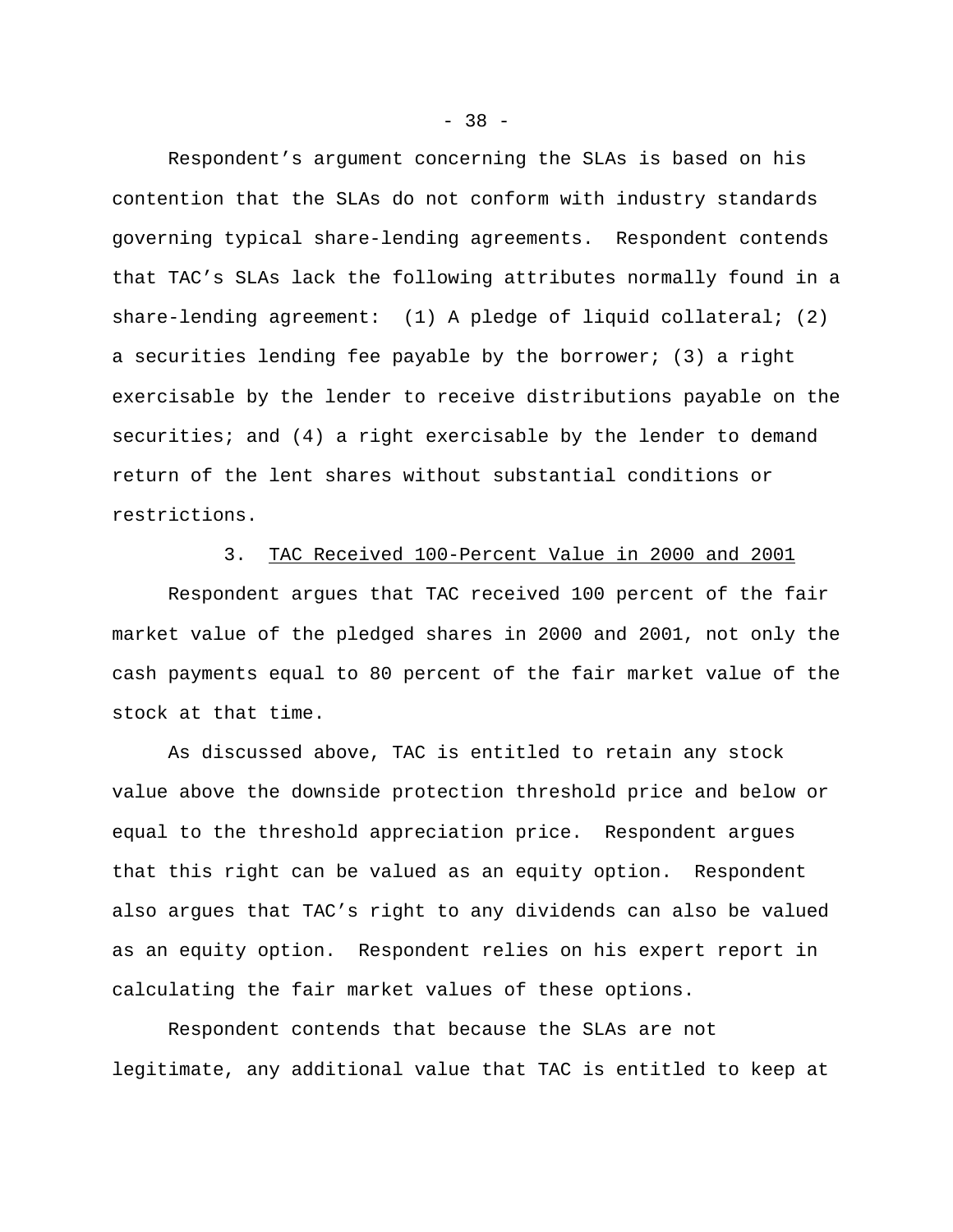the PVFC maturity dates is more properly viewed as a payment from DLJ to TAC than as TAC's retaining shares of stock. In accordance with this view, respondent contends that TAC, instead of being able to retain shares, was given equity options that would pay out should the stock appreciate or any dividends be paid out on the stocks.

Respondent's valuation of this equity option and the dividend option and DLJ's fees for entering into the transactions make up the difference between the 80 percent of the fair market value of the shares received as cash and 100 percent of the fair market value of the stock at the time TAC and DLJ entered into the transaction.

Respondent contends that TAC received the 100 percent as follows: (1) 75 percent of the fair market value as the upfront cash payment under the pricing schedules; (2) 5 percent of the fair market value as the prepaid lending fee; (3) an equity option equal in value to the present value of any appreciation in the pledged shares above the downside protection threshold and not in excess of the threshold appreciation price; (4) a dividend option equal in value to the present value of any dividend rights over the term of the PVFCs; and (5) the remainder as DLJ's fees for entering into and structuring the transaction.

 $-39 -$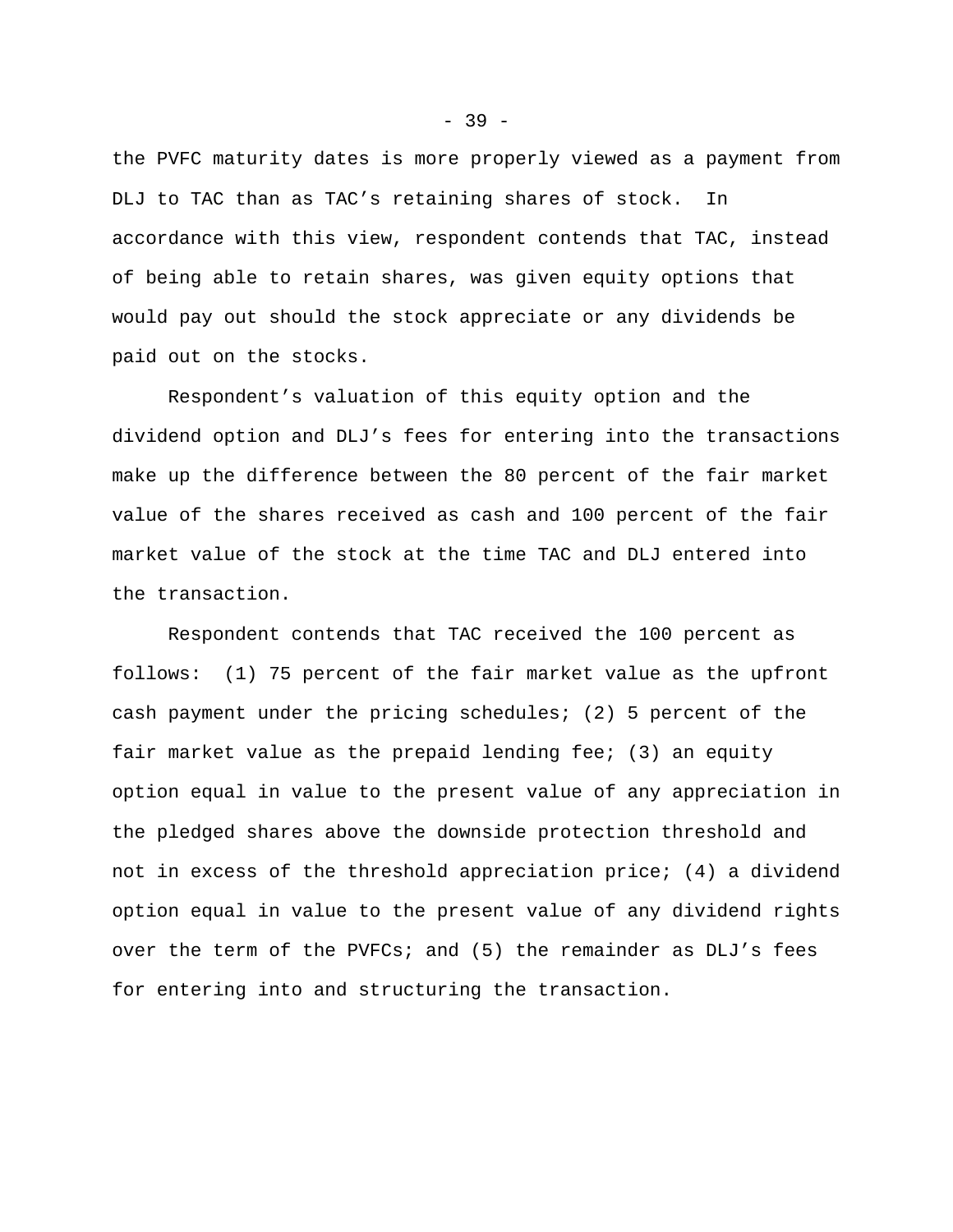$- 40 -$ 

## B. Petitioners' Argument

Petitioners argue that TAC executed two separate transactions--PVFCs and SLAs--and neither constitutes a current sale for Federal tax purposes.

Petitioners argue that the PVFCs are not current sales because the identity and quantity of stock being sold will not be determinable until the PVFC maturity dates. Petitioners contend that the taxpayer's basis, the holding period, and the number of securities to be sold cannot be known until the future delivery date, and it is therefore impossible for the parties to know how many shares will be sold and whether TAC will ultimately realize a gain or loss on the transaction.

Petitioners rely heavily on Rev. Rul. 2003-7, 2003-1 C.B. 363, and argue that the PVFCs at issue are substantially identical to those addressed in the revenue ruling. In Rev. Rul. 2003-7, supra, the taxpayer entered into a forward contract with an investment bank to deliver a variable number of shares of stock, depending on the fair market value of the stock on the delivery date.

The sale agreement required the taxpayer to pledge as collateral the maximum number of shares that might have to be delivered at maturity. Rev. Rul. 2003-7, supra, states that the taxpayer informed his counterparty bank that he intended to use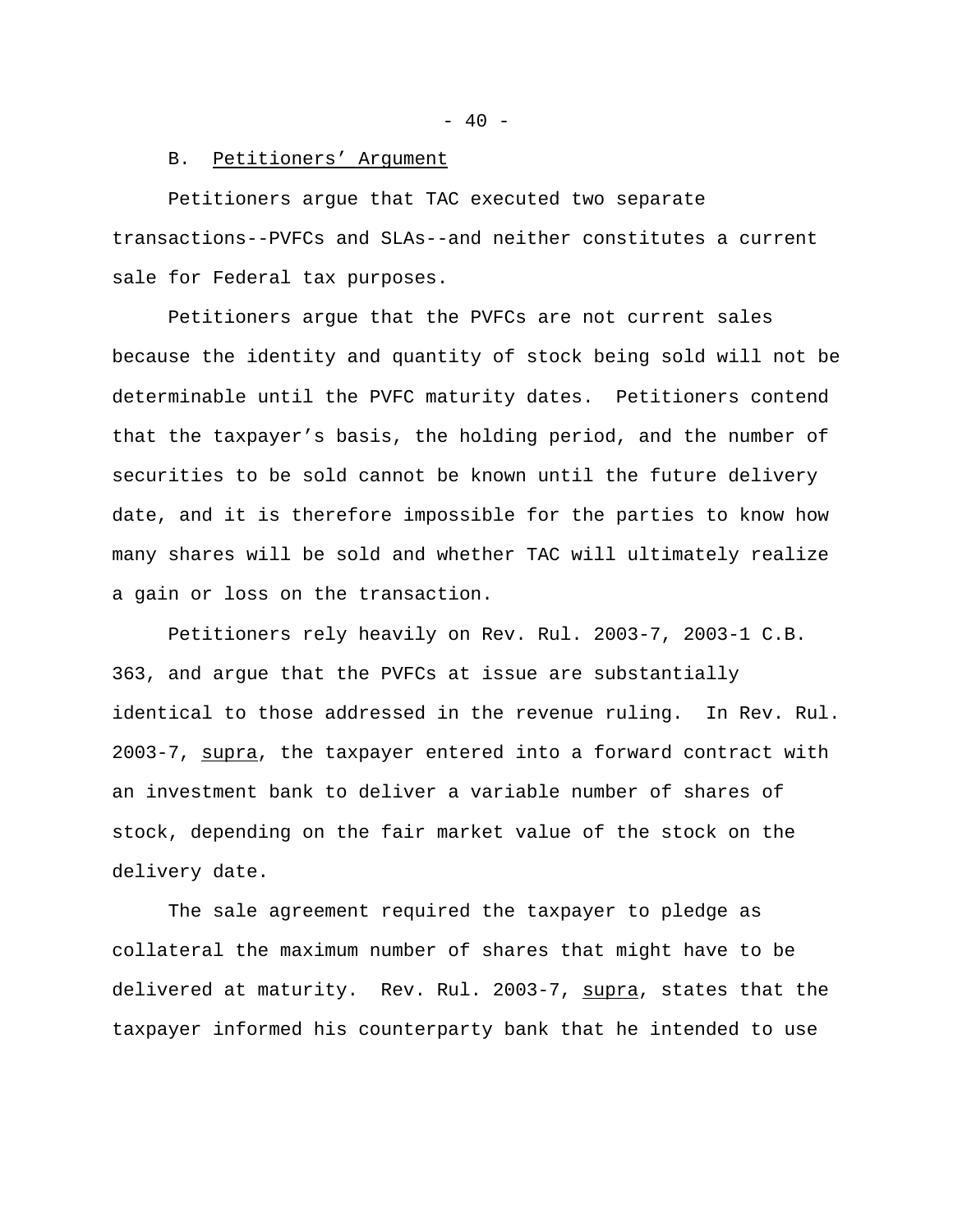the shares pledged as collateral to satisfy his ultimate delivery obligation.

The taxpayer received an upfront payment in exchange for his obligation to deliver stock at a later date and had the unrestricted right to deliver the pledged shares, cash, or identical shares to satisfy his delivery obligation. The revenue ruling held that the taxpayer had not caused a sale under section 1001.

Petitioners assert that any differences between the instant case and the PVFCs in Rev. Rul. 2003-7, supra, are immaterial, including the fact that the transaction schedules for transactions 1 and 2 deleted the cash settlement option. Petitioners point to testimony by DLJ employees that TAC could settle in cash, rather than in shares, because it made no difference to the bank. Petitioners further contend that their position is stronger than that of the taxpayer in Rev. Rul. 2003- 7, supra, because, unlike the taxpayer in the ruling, TAC never stated to DLJ that it intended to cover the PVFCs with the shares pledged as collateral.

Petitioners concurrently argue that the SLAs are not current sales. Petitioners point to longstanding caselaw that has held share lending not to be current sales and contend that Congress' enactment of section 1058 in 1997 reaffirms the tax-free nature of share-lending transactions.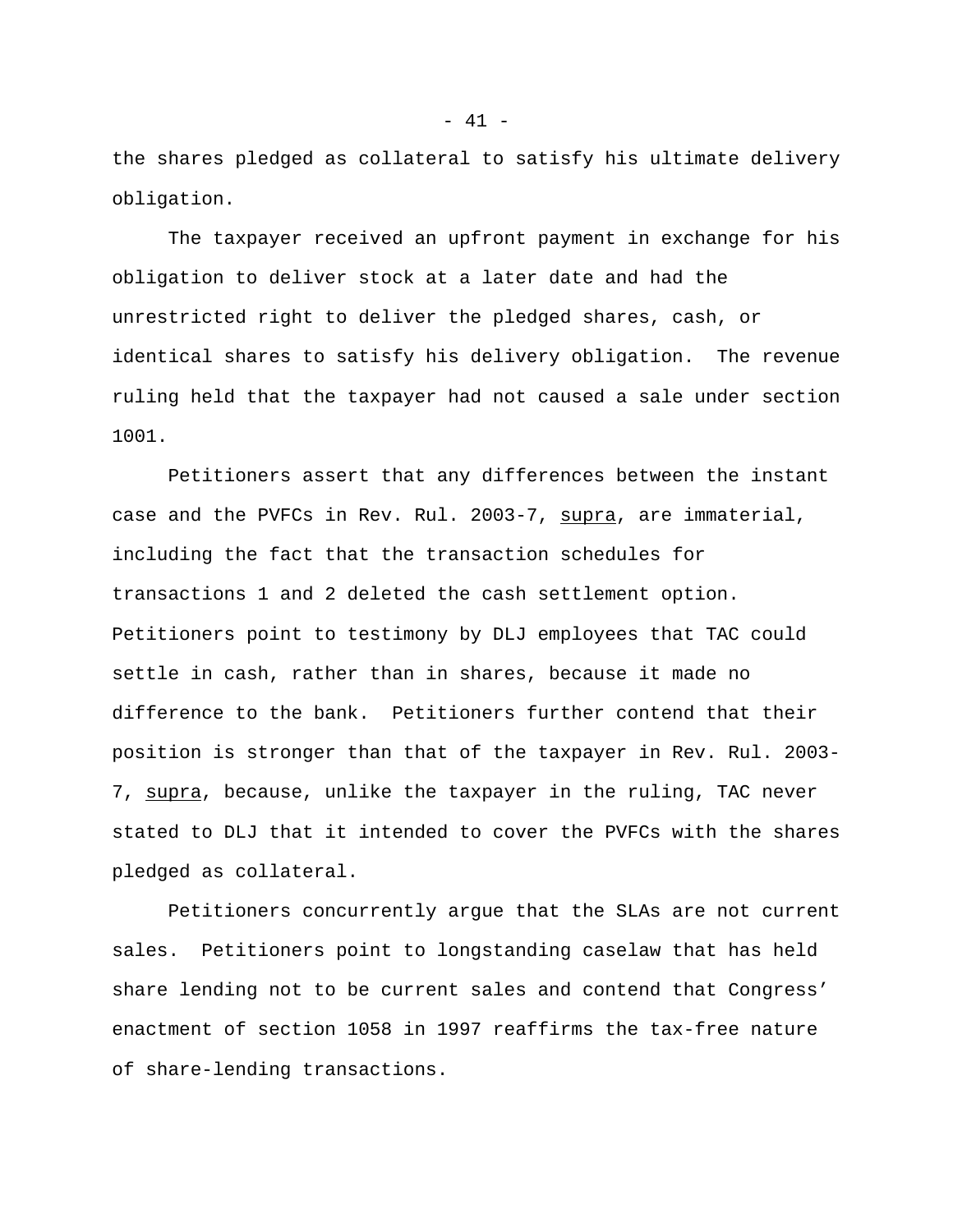Petitioners contend that the SLAs at issue satisfy the requirements of section 1058, which provides a special rule for determining taxation under agreements that call for the lending of shares of stock. Section 1058(a) provides that if a taxpayer transfers securities subject to an agreement that meets the requirements of section 1058(b), no gain or loss shall be recognized on the transfer in exchange for a promise to return identical shares at the end of the agreement period. Section 1058(b) imposes four requirements that must be met in order to satisfy that subsection.

(1) The agreement must provide for the return of identical securities. Sec. 1058(b)(1).

(2) If dividends, interest, or equivalent payments are made between the initial transfer by the transferor and the return of identical securities by the transferee with respect to the transferred shares, the agreement must provide for the payment of those amounts to the transferor. Sec. 1058(b)(2).

(3) The agreement must not reduce the risk of loss or opportunity for gain of the transferor in the securities transferred. Sec. 1058(b)(3).

(4) The agreement must meet any further requirements that the Secretary has prescribed by regulation. Sec. 1058(b)(4).

Petitioners argue that the SLAs do not violate section 1058(b) because: (1) DLJ is required to return shares to TAC of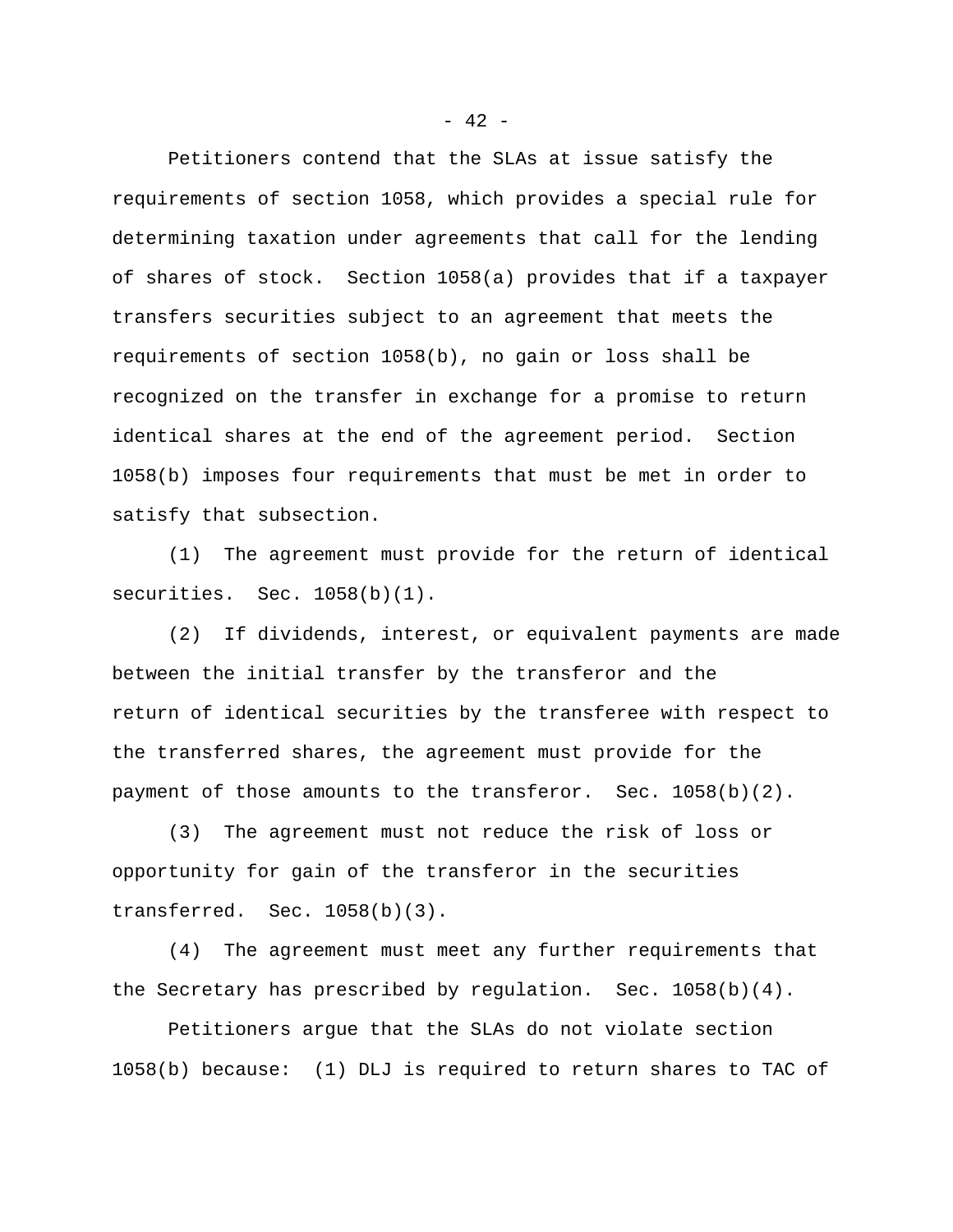the same issuer, class, and quantity as those borrowed; (2) while the share loans are outstanding, DLJ is required to pay TAC amounts equal to all interest, dividends, and other payments with respect to the lent shares; (3) the SLAs do not reduce TAC's risk of loss or opportunity for gain in the borrowed shares.

Petitioners dispute respondent's contention that the SLAs are illusory and violate section 1058(b) because the PVFCs limit TAC's risk of loss. Petitioners argue that we should look only at the documents connected with the SLAs themselves, not those connected with the PVFCs. Petitioners point to Samueli v. Commissioner, 132 T.C. 37, 48-49 (2009), and contend that this Court has rejected the idea that section 1058 allows looking beyond the lending agreement itself to simultaneously executed hedging transactions. In Samueli v. Commissioner, supra at 47, this Court held that a share-lending did not meet the requirements of section 1058(b) because it strictly limited the transferor's ability to recall the shares, thus reducing the transferor's opportunity for gain.

Petitioners point to proposed but never finalized regulations issued under section 1058 and contend that the determination of whether a share-lending agreement limits a lender's risk of loss is made by reference to the lender's ability to recall the lent shares. The proposed regulations indicate that an agreement to lend shares that allows the lender

 $- 43 -$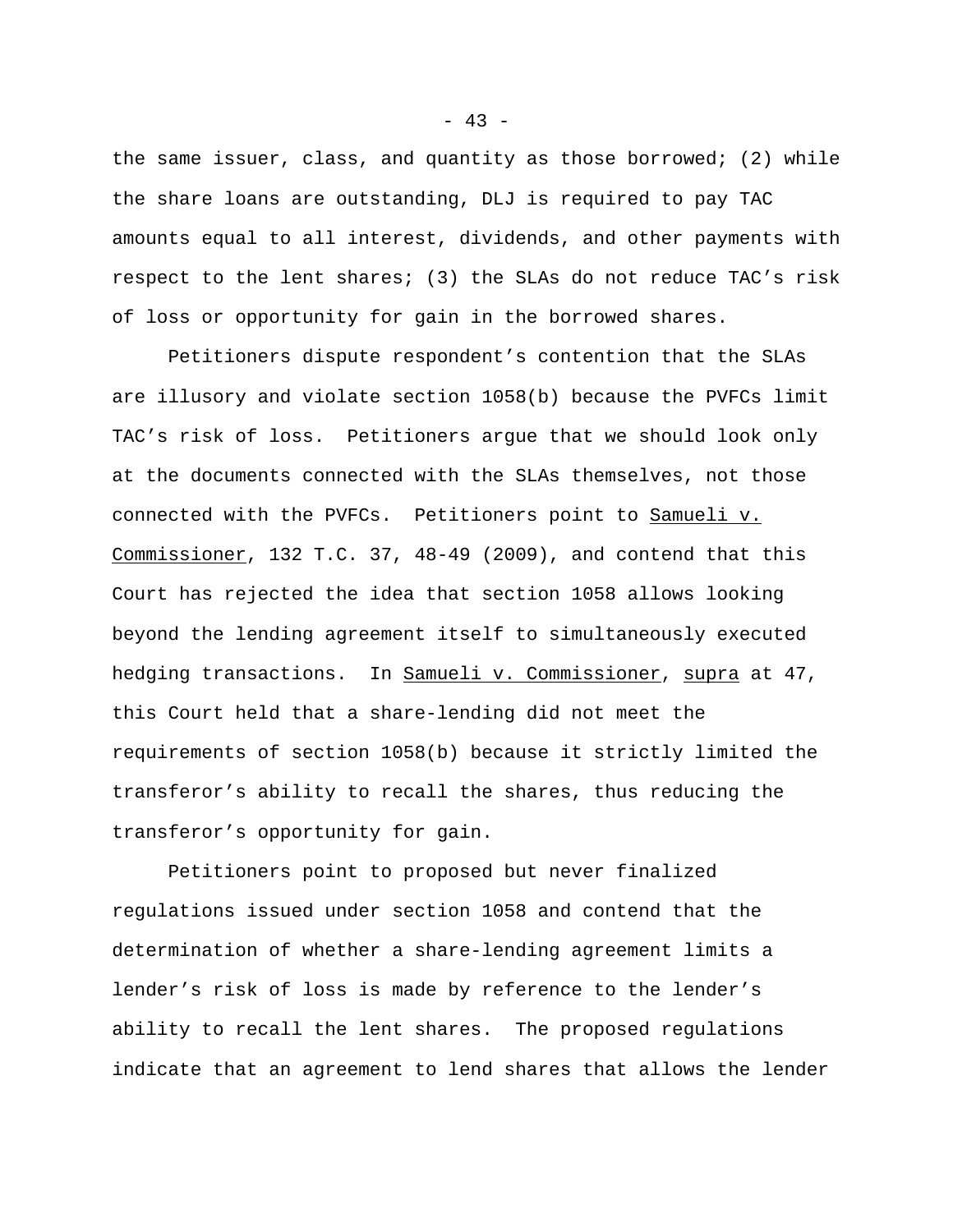to terminate the loan upon notice of not more than 5 business days does not limit the lender's risk of loss. Petitioners argue that because the SLAs can be terminated upon TAC's demand and because the SLAs are separate and distinct from the PVFCs, they do not limit TAC's risk of loss and therefore satisfy the requirements of section 1058.

Petitioners conclude that because the PVFCs and SLAs do not require petitioners to recognize gain, respondent's determinations should not be upheld.

C. Analysis

# 1. Was There a Sale?

We agree with respondent that the shares subject to the VPFCs and lent pursuant to the SLAs were sold for Federal income tax purposes. TAC transferred the benefits and burdens of ownership to DLJ in exchange for valuable consideration. Petitioners must recognize gain in an amount equal to the upfront cash payments received upon entering into the transactions.

TAC entered into an integrated transaction comprising two legs, one of which called for share lending. The transaction comprised PVFCs and SLAs. The two legs were clearly related and interdependent, and both were governed by the MSPA.

The MSPA required TAC to enter into a pledge agreement upon execution of a transaction schedule, and the pledge agreement required WTC to enter into an SLA with DLJ upon execution of a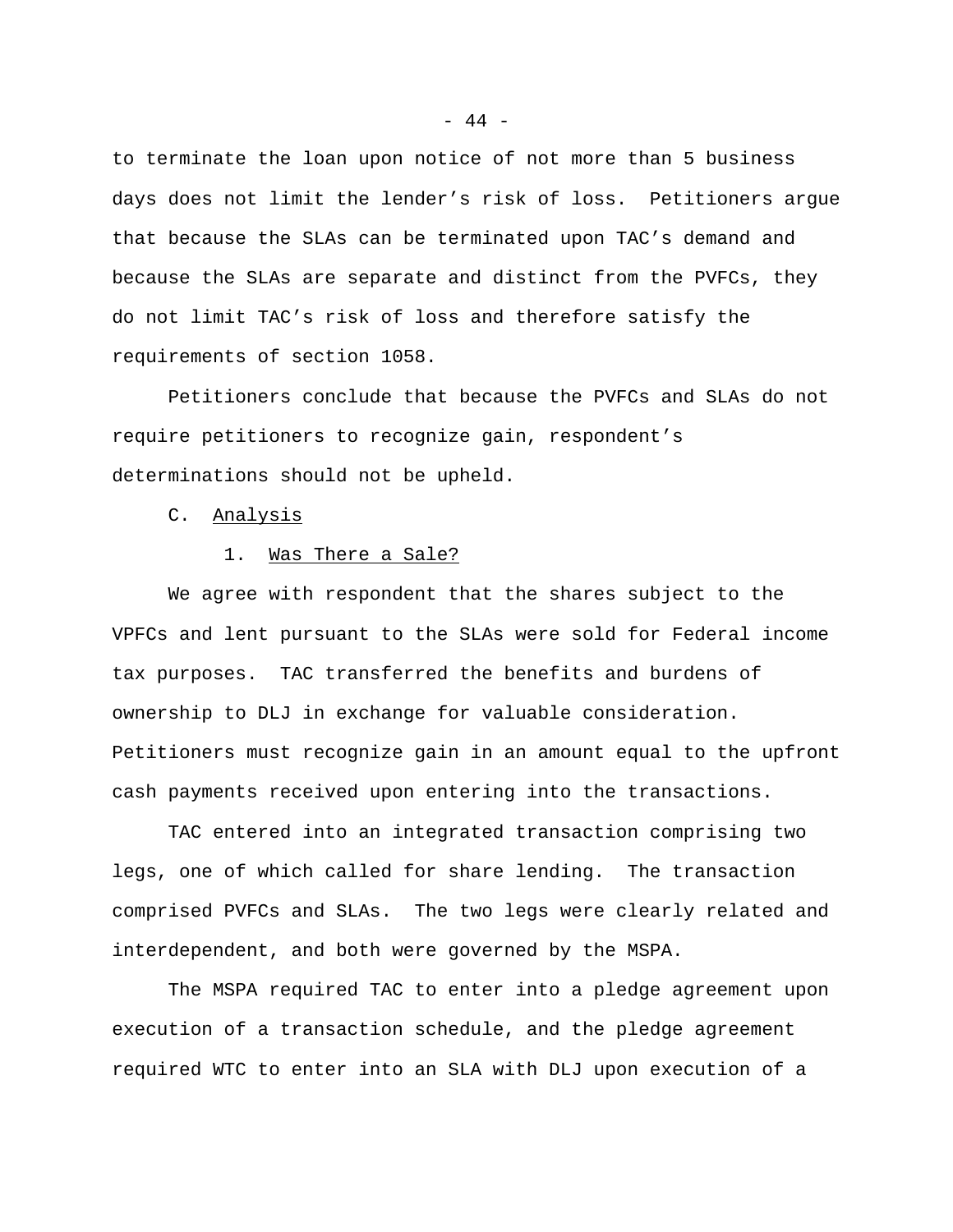pledge agreement. Further, if DLJ could not maintain its hedges (hedges based on TAC's lending shares to DLJ), DLJ could accelerate the PVFCs.

Lending the shares subject to the PVFCs was a vital part of the transaction and was contemplated during the parties' negotiations. While evaluating DLJ's potential as a source of financing, TAC and its executives viewed presentations by DLJ as to how the transactions at issue would occur. The presentation provided an overview of a transaction as a whole and stated that DLJ would borrow shares from TAC pursuant to the SLAs to cover its initial short sale obligation.

This is in line with testimony of TAC and DLJ executives involved in the planning and negotiating of the transactions. Scott Carpenter, a managing director of the Anschutz Investment Company, who was involved in the negotiations of the stock transactions, testified that the MSPA required execution of the pledge agreements, and the pledge agreements required execution of the SLAs. Philip Turbin, employed by DLJ during the negotiations with TAC, testified that the borrowed shares were used to close out the initial short sales. This is in line with the overall structure of the transaction as initially presented to TAC.

Petitioners argue that our decision in Samueli supports their contention that the SLAs were separate and distinct from

 $- 45 -$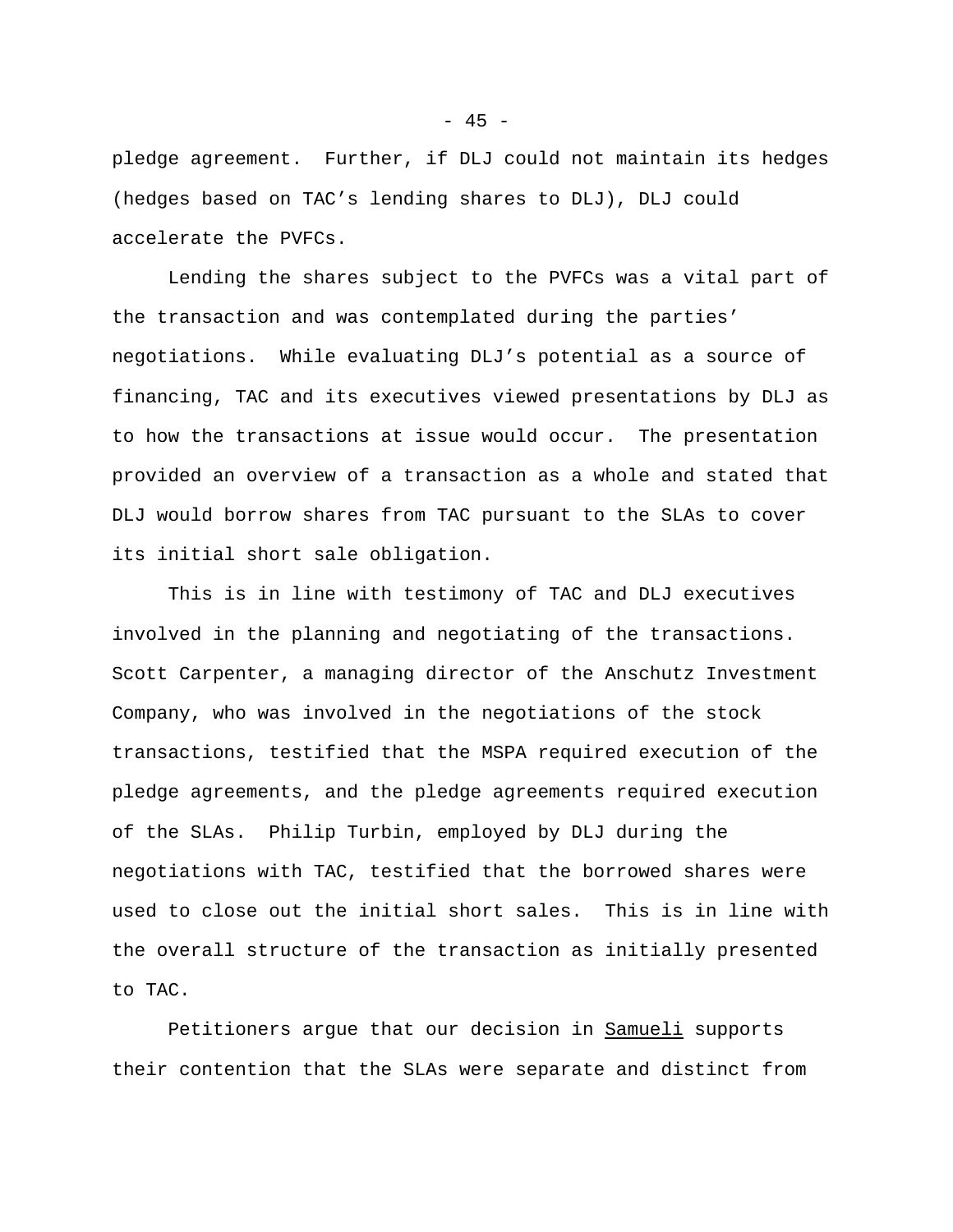the PVFCs. We disagree. The taxpayers in Samueli argued that the reduction of their opportunity for gain should not be determinative because they could have entered into a separate hypothetical transaction. Samueli v. Commissioner, supra at 48- 49. This Court rejected the taxpayers' argument and analyzed the parties' actual agreement under section 1058. Id.

Petitioners mischaracterize the Court's ruling in Samueli when they argue that the PVFCs are outside the lending agreement. We have held that the agreement consists of both the SLAs and PVFCs.

If we analyze the MSPA as a whole, it is clear that TAC transferred the benefits and burdens of ownership, including: (1) Legal title to the shares; (2) all risk of loss; (3) a major portion of the opportunity for gain; (4) the right to vote the stock; and (5) possession of the stock.

Neither petitioner nor respondent disputes that TAC transferred legal title to the stock. Likewise, neither party disputes that TAC did not possess the stock or have the opportunity to vote the stock.

Analyzing the MSPA makes clear that TAC transferred all risk of loss and most of the opportunity for gain with regard to the stock subject to the PVFCs and lent to DLJ. TAC received 75 percent of the cash value of the stock up front. Even if the stock value fell over the term of the PVFCs, TAC would not have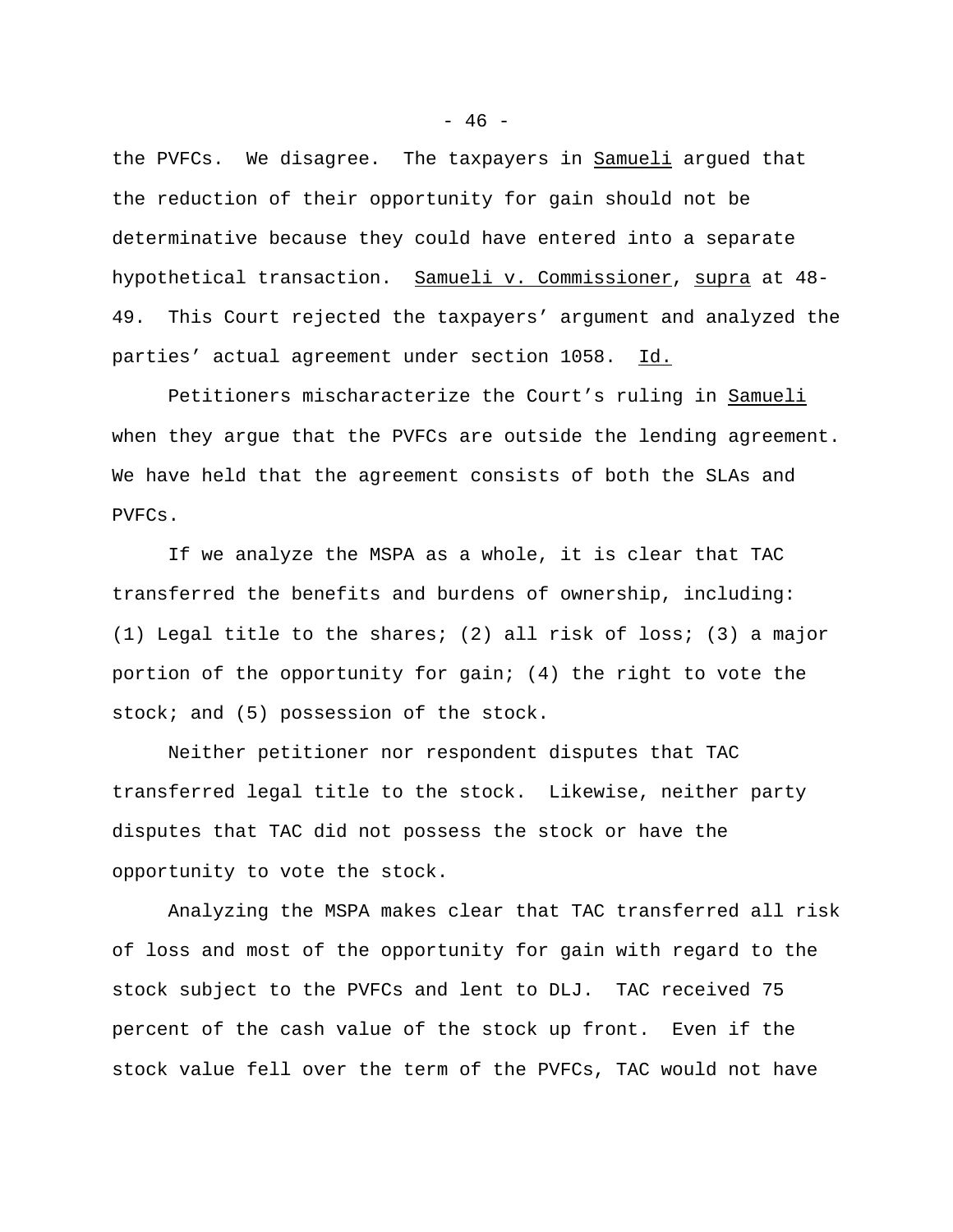to pay any of this amount back. DLJ could do with the lent stock whatever it wanted and in fact disposed of the stock almost immediately to close out its original short sales.

The parties focus on the validity of TAC's right to recall the stock lent to DLJ. Petitioners argue that the ability to recall the shares means that TAC only temporarily transferred the benefits and burdens of ownership but could recall the stock at any time. Thus, in petitioners' view, although TAC transferred legal title, possession, the right to vote, risk of loss, and most opportunity for gain, the transfer was only temporary and could be rescinded at any time upon notice to WTC and DLJ.

Respondent argues that the recalls should be ignored because they were shams meant to influence the result of this case. In respondent's view, if we ignore the recalls, petitioner could not recall the benefits and burdens of ownership.

Although we agree with petitioners that TAC could recall the shares, the recalls were accomplished only to influence the tax analysis. The recalls were not a foreseeable economically motivated event when the transactions at issue were structured. They were rather an after-the-fact effort to change the earlier tax effect which was fixed in 2000 and 2001.

Once TAC lent shares to DLJ, DLJ used them to close out its original short sales. For all intents and purposes, those lent shares were gone and could not be recovered.

- 47 -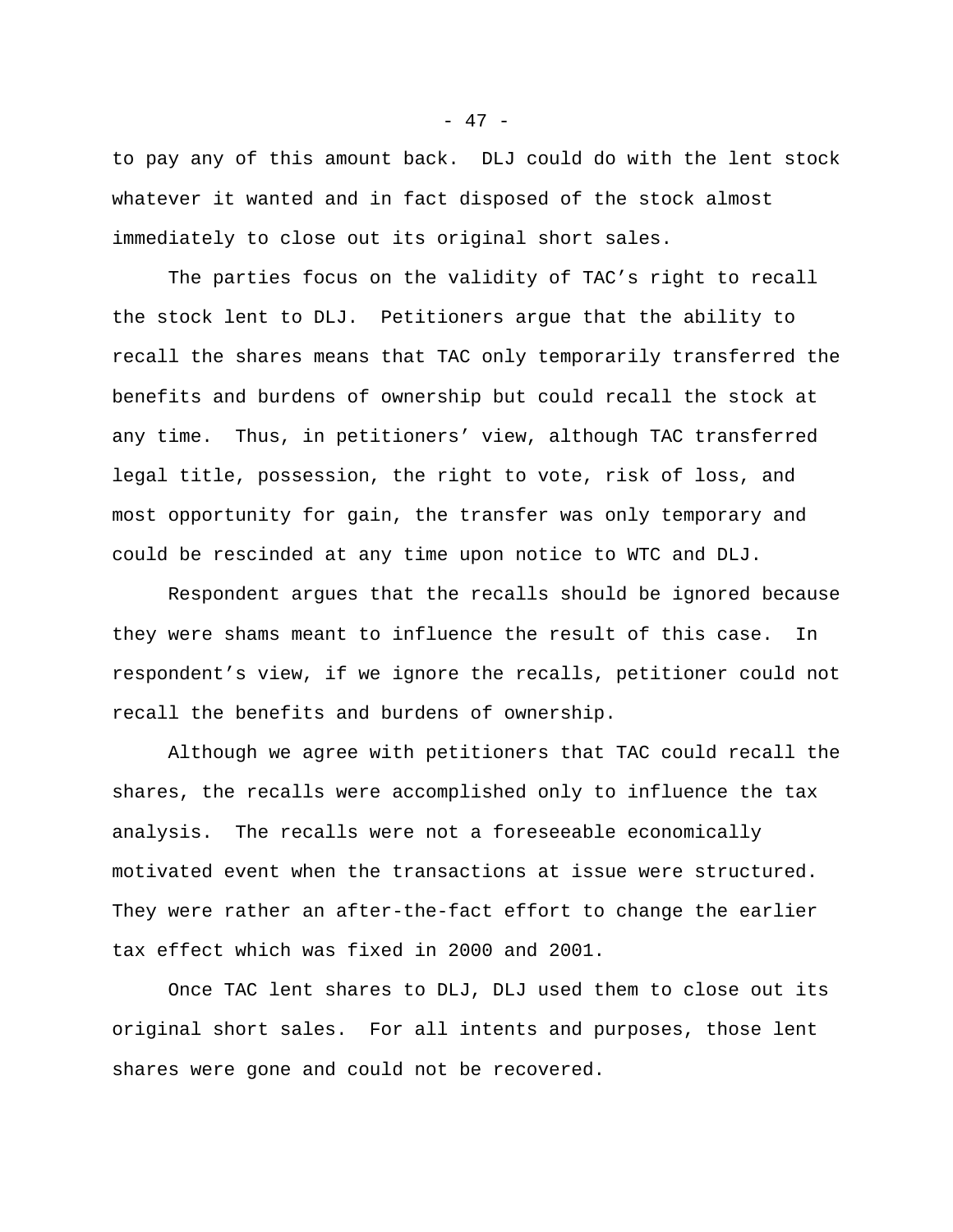The transaction documents support a finding that the share recalls were really TAC borrowing shares from DLJ. Because DLJ closed out its original short sales with the lent shares, the shares later transferred to TAC were in substance DLJ borrowing shares from third parties and delivering them to TAC. Pursuant to the MSPA, TAC was required to pay back the prepaid lending fee plus an additional amount if DLJ's borrowing costs exceeded the amount of the prepaid lending fee. With regard to the 2009 share recalls, TAC was required to bear any additional borrowing costs of DLJ.

Accordingly, we find that TAC transferred the benefits and burdens of ownership to DLJ in 2000 and 2001, and the later recalls were in substance a separate event akin to TAC borrowing shares.

Petitioners cannot avail themselves of section 1058. The MSPA violates the requirement of section 1058(b)(3) that the agreement not limit the lender's risk of loss or opportunity for gain. The MSPA eliminated TAC's risk of loss with regard to the lent shares.

The crux of petitioners' argument with regard to section 1058 is that the PVFCs are separate from the SLAs and that none of the transactions conducted pursuant to the PVFCs and the SLAs are taxable events. Petitioners' argument might hold true if the SLAs were separate and distinct from the PVFCs. However, the two

 $- 48 -$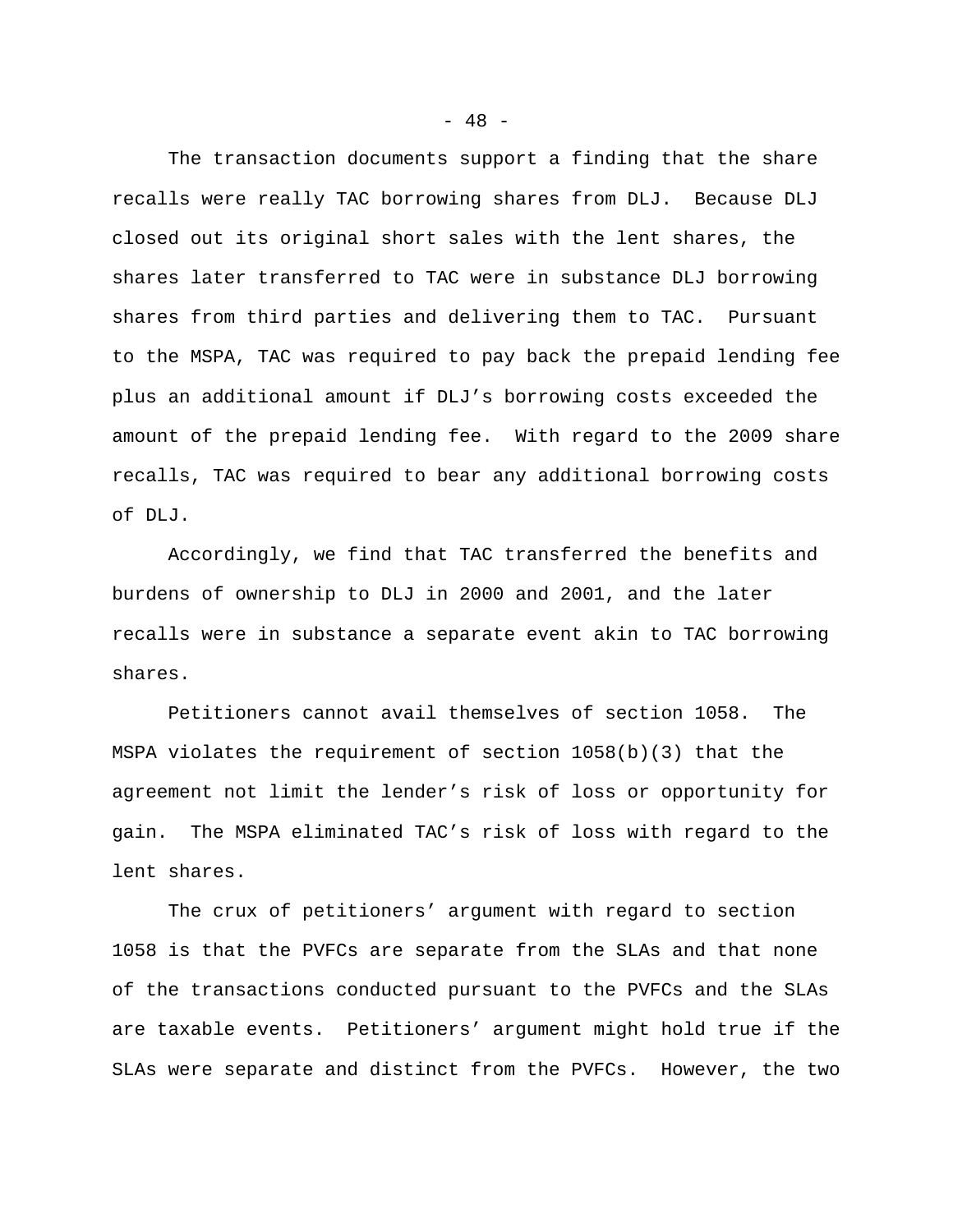are linked, and we cannot turn a blind eye to one aspect of the transaction in evaluating another.

TAC entered into one agreement that called for the lending of shares and limited its risk of loss. Once the PVFCs and SLAs are viewed together, it is clear that the MSPA violates section 1058(b)(3) because the MSPA limited TAC's risk of loss under the agreement through its use of the downside protection threshold. The downside protection threshold guaranteed that no part of the payment, equal to 75 percent of the fair market value of the stock, received by TAC at initiation of the agreement would have to be paid back when the PVFCs were ultimately settled. At settlement, if the adjusted stock price was at or below the downside protection threshold, the average settlement ratio was 1. This meant that the maximum TAC had to deliver was the base number of shares in each tranche without any regard to the fair market value of those shares.

We can look to tranche T1T1 as an example. That tranche had an average hedge price of \$21.49 and was for 1.5 million shares of UPR stock. TAC received an upfront payment of \$24,181,087 for agreeing to deliver a variable number of shares 10 to 11 years in the future. Because of the loss limitation, TAC would never have to return that upfront payment. Even if the stock dropped to \$1 a share, TAC would not have to account for this devaluation by giving back any portion of their upfront payment. Petitioners

- 49 -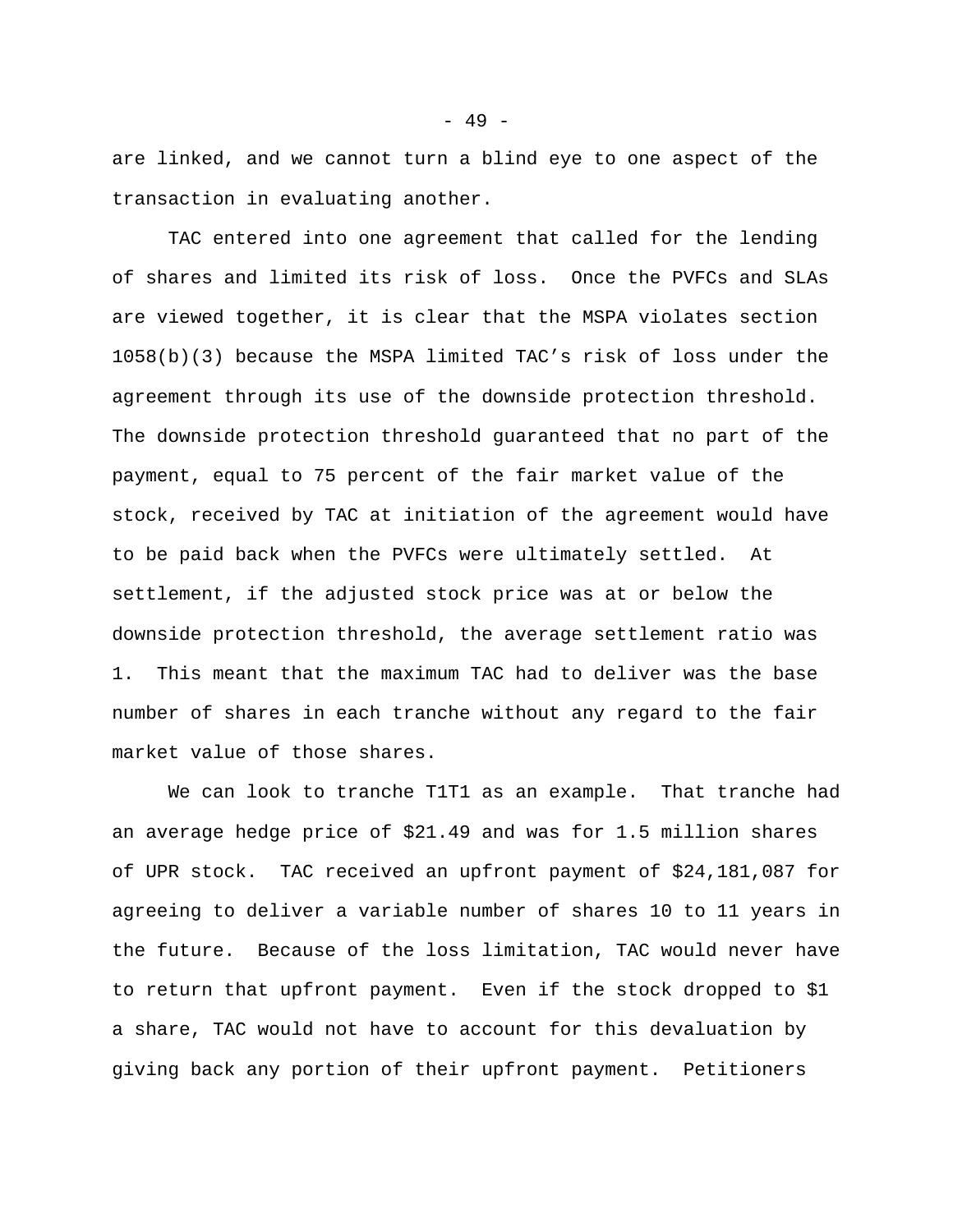could not lose any value per share if the fair market value dropped below the downward protection threshold price. This limitation of the risk of loss under the agreement violates section 1058(b)(3).

Petitioners contend that TAC's risk of loss was not limited because TAC could recall the shares. This argument is not convincing because it ignores the impact of the PVFCs. We cannot ignore that the SLAs were coupled with the PVFCs. Petitioners argue that the transactions are in no way related; but as discussed above, this is not credible.

The parties entered into an agreement to sell and lend shares by integrated transactions. The PVFCs and SLAs were clearly related. One could not occur without the other. To the extent that petitioners argue TAC and DLJ could have entered into the PVFCs without corresponding share-lending agreements, that hypothetical transaction is not before the Court. The transaction before the Court transferred the benefits and burdens of ownership of the lent shares, and petitioners do not satisfy the section 1058 safe harbor.

## 2. What Must Petitioners Recognize?

We next determine the amount of gain petitioners must recognize on the MSPA. Respondent argues that TAC received value equal to 100 percent of the fair market value of the shares that were subject to the PVFCs and were lent pursuant to the SLAs. We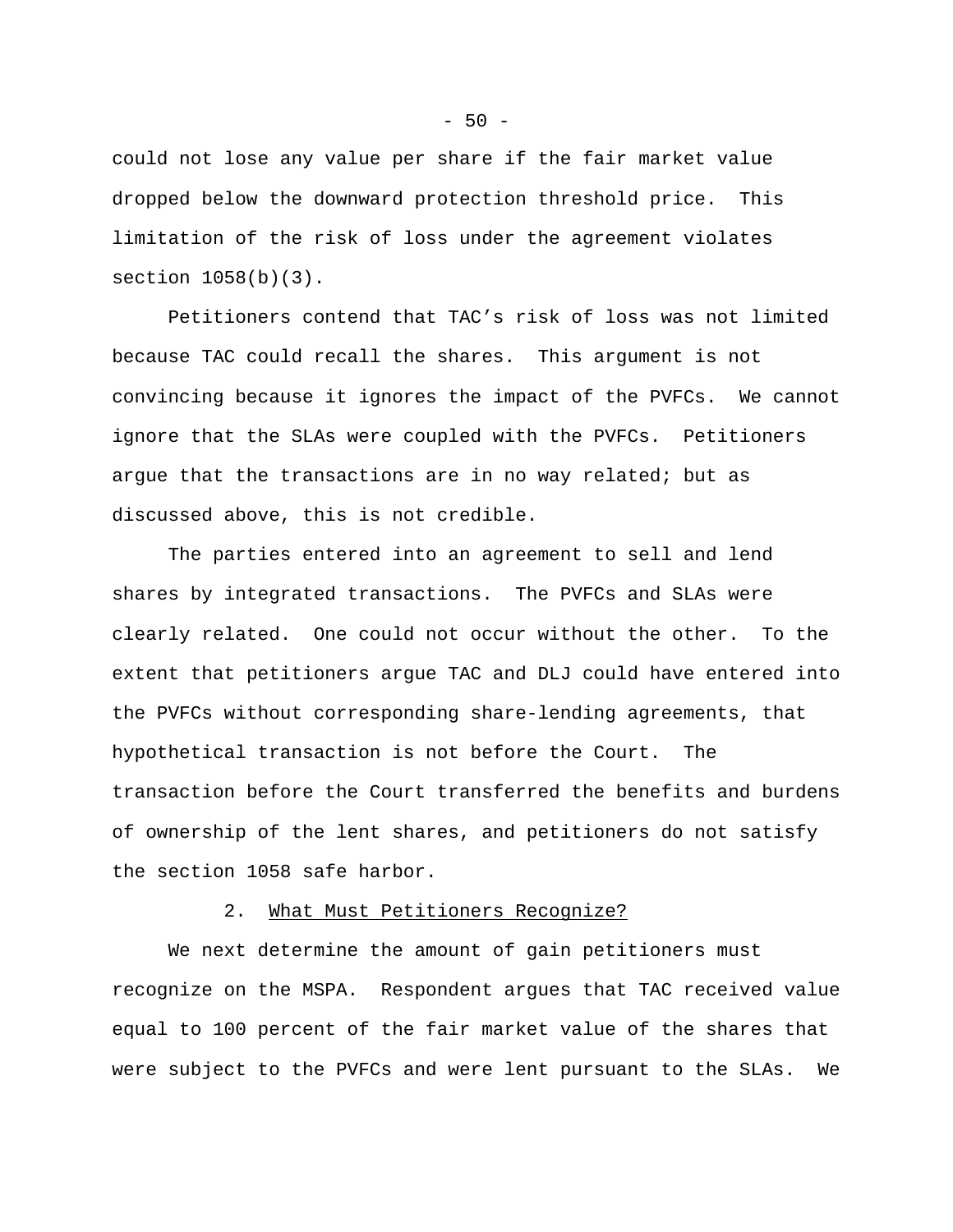disagree. Petitioners are required to recognize gain only to the extent TAC received cash payments in 2000 and 2001.

Respondent relies on his expert report in arguing that TAC received 100 percent of the fair market value. Respondent's argument in support of his contention that TAC received 100 percent of the fair market value upfront is that the SLAs were not legitimate and that TAC would never have possession of the shares after initially lending them to DLJ. Thus, the PVFCs would never actually be settled within the terms of the MSPA because TAC would never regain possession of the shares and never have to calculate and return shares to DLJ. Because TAC would never regain possession of the shares at issue, any gain TAC might receive upon appreciation of the stock was not really a retention of shares but could be viewed as a payment from DLJ to TAC equal in value to any stock appreciation. Respondent's expert testified that this payment profile could be priced as the payout of equity options received in 2000 and 2001.

Although certain portions of TAC's contracts can be valued as equity options representing TAC's entitlement to some appreciation in price and future dividends, whether petitioners will ever receive that value will not be determined until the contracts are settled. Further, as respondent's expert testified, the probability of the stock price's being above the

 $- 51 -$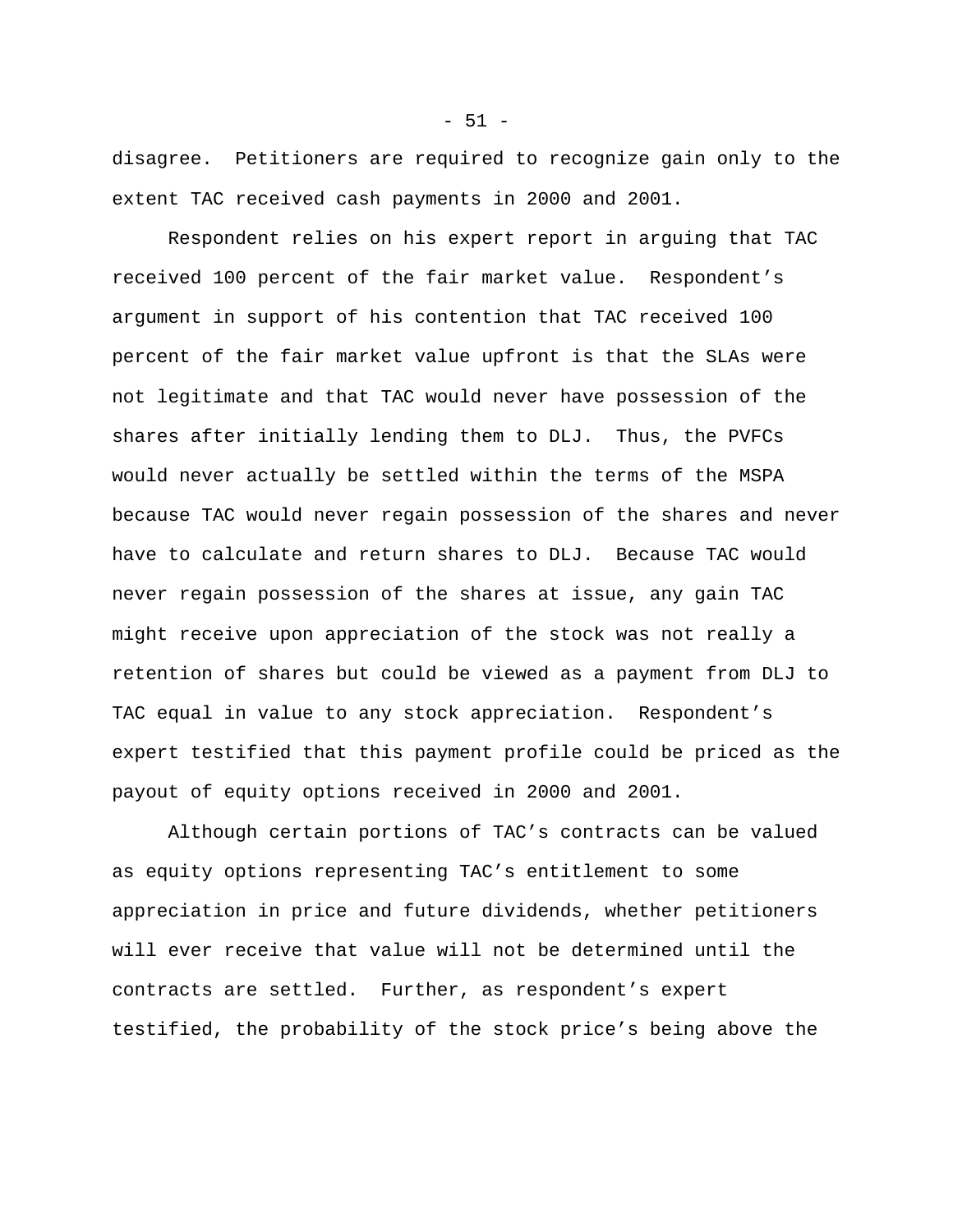downward protection threshold price is only 43 to 48 percent for TAC's three transactions.

Respondent's determinations, to the extent they treat petitioners as having received additional value in excess of the cash received, are incorrect. Accordingly, petitioners must recognize gain to the extent TAC received cash upfront payments in 2000 and 2001, which would include the 75-percent payment based upon the fair market value of shares and the 5-percent prepaid lending fee.

# II. Section 1259 Constructive Sale

# A. Respondent's Arguments

Respondent argues in the alternative that TAC caused constructive sales of the stock at issue. Respondent asserts two alternative grounds for finding a constructive sale under section 1259: A constructive short sale by TAC under section  $1259(c)(1)(A)$ ; and a constructive forward contract sale under section  $1259(c)(1)(C)$ .

Congress enacted section 1259 because it was concerned that taxpayers holding appreciated equity positions were entering into certain complex financial transactions in order to sell their positions without paying any tax. Section 1259(a)(1) provides that if there is a constructive sale of an appreciated financial position, the taxpayer shall recognize gain as if such appreciated position were sold at its fair market value on the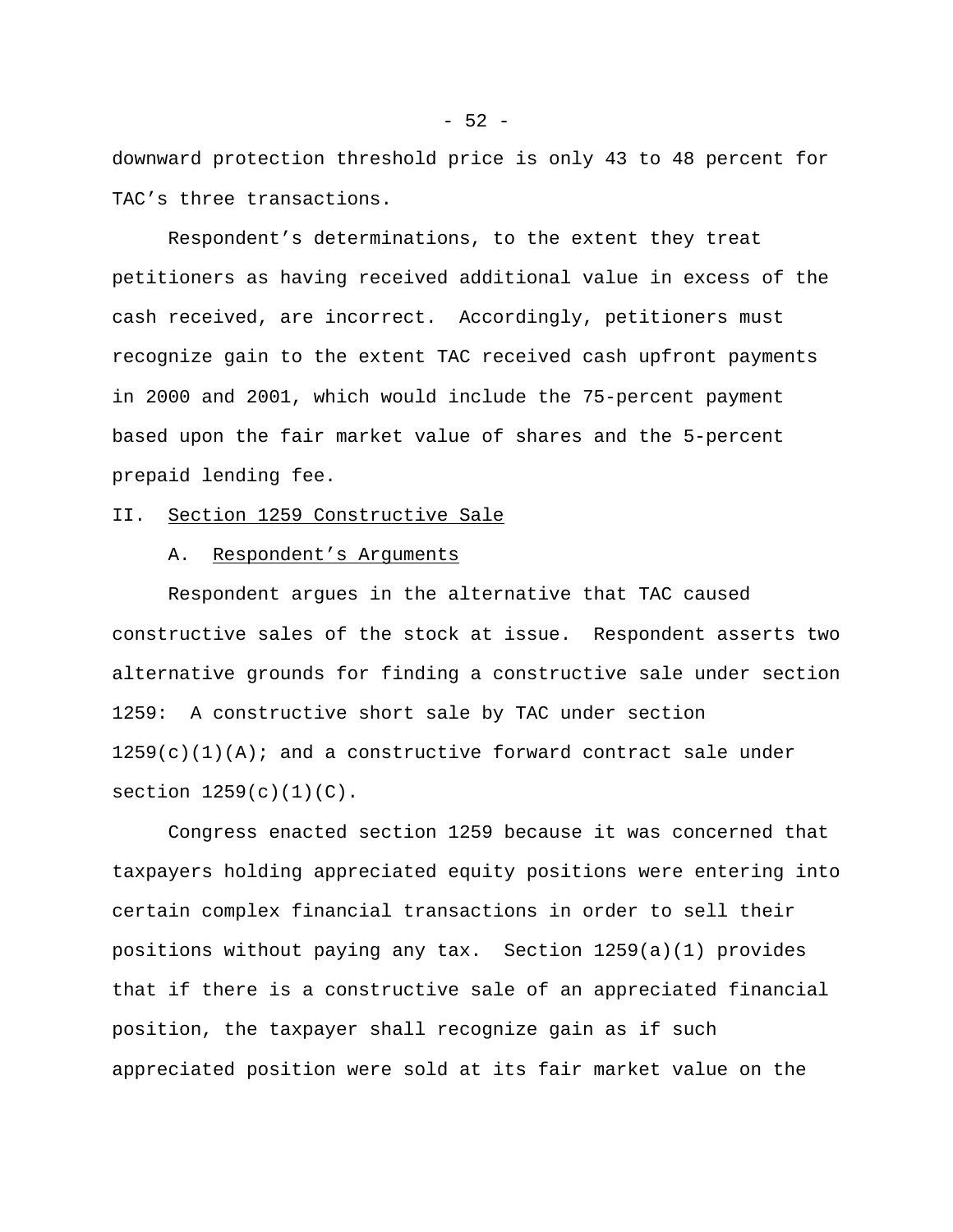date of such constructive sale. Any gain shall be taken into account for the taxable year during which the constructive sale occurred. Sec.  $1259(a)(1)$ . Section  $1259(b)(1)$  provides in pertinent part that the term "appreciated financial position" means any position with respect to stock if there would be gain were such a position sold at its fair market value.

If a constructive sale of an appreciated financial position occurs, section 1259(a)(2) provides rules for adjusting the financial product's basis and holding period. Section  $1259(a)(2)(A)$  provides that the owner of the appreciated financial position will increase his or her basis in that position to account for the gain recognized on the constructive sale. Further, the owner's holding period for the financial position will reset as of the date of the constructive sale. These rules are intended to prevent an owner of an appreciated financial position from having to recognize gain twice--once as of the date of the constructive sale, and again when the financial transaction leading to the constructive sale treatment eventually closes.

Section  $1259(c)(1)$  lists certain transactions that are treated as constructive sales if entered into with respect to an appreciated financial position. Three of the enumerated transactions are relevant. Section  $1259(c)(1)(A)$  provides that a taxpayer shall be treated as having made a constructive sale of

 $-53 -$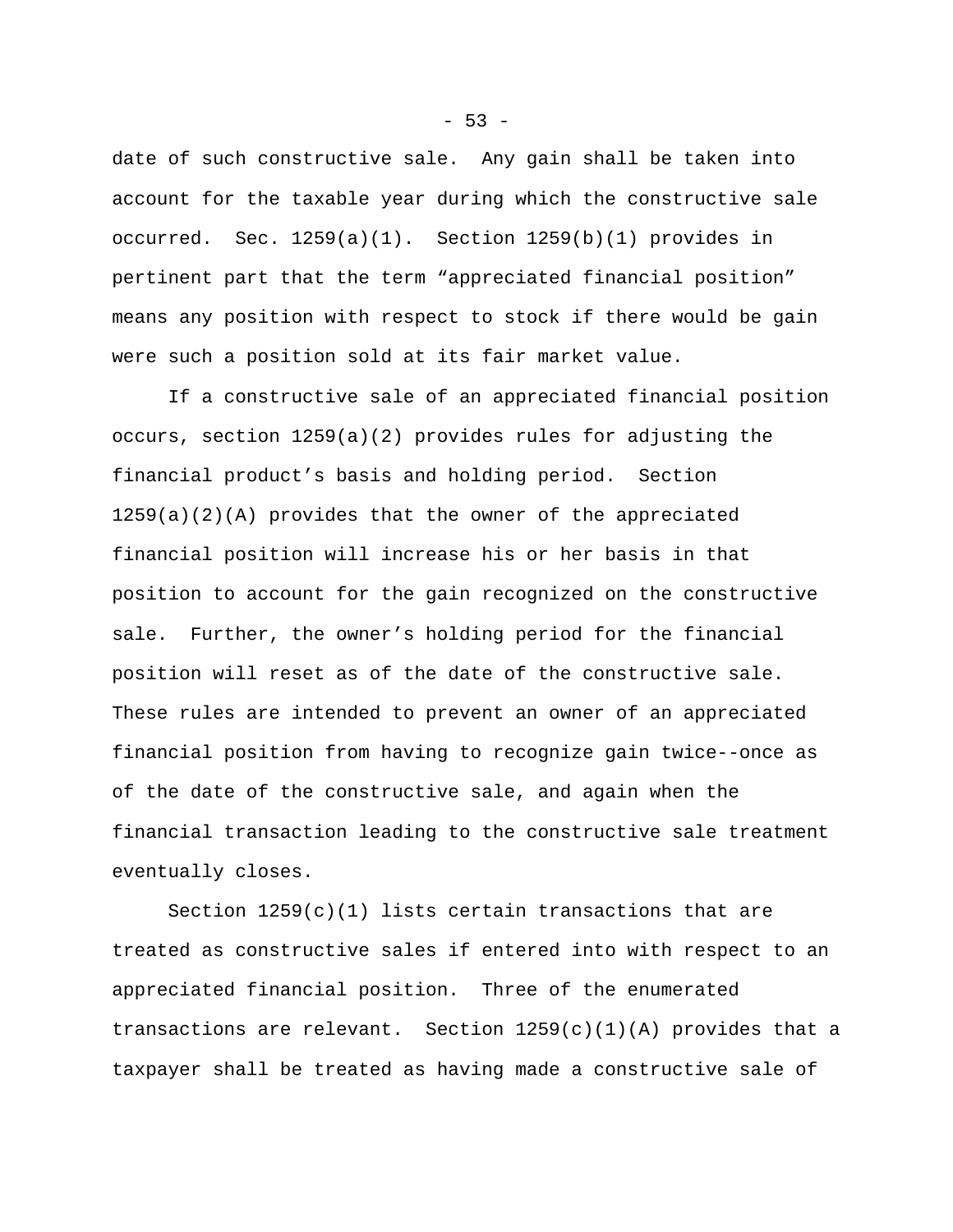an appreciated financial position if the taxpayer enters into a short sale of the same or substantially identical property. Section  $1259(c)(1)(C)$  provides that a taxpayer is treated as having made a constructive sale with respect to an appreciated financial position if the taxpayer enters into a futures or forward contract to deliver the same or substantially identical property. Lastly, section  $1259(c)(1)(E)$  allows the Secretary to prescribe regulations describing transactions that will be treated as constructive sales if they are substantially similar in effect to those listed in section  $1259(c)(1)(A)-(D)$ . Section  $1259(d)(1)$  defines a forward contract as a contract to deliver a substantially fixed amount of property (including cash) for a substantially fixed price.

Respondent argues first that DLJ acted as an agent for TAC and executed a short sale on TAC's behalf for the stocks at issue in the PVFCs. Respondent argues that the constructive sale occurred as follows: (1) TAC informs DLJ that it intends to sell shares of stock pursuant to a transaction schedule; (2)  $D L J$ , acting as TAC's agent, engages in the short sales used to generate the terms of a pricing schedule; (3) DLJ borrows shares pursuant to an SLA; and (4) DLJ uses the borrowed shares to close out the initial short sale.

Respondent argues in the alternative that the PVFCs trigger a constructive sale under section  $1259(c)(1)(C)$  because the MSPA

 $-54 -$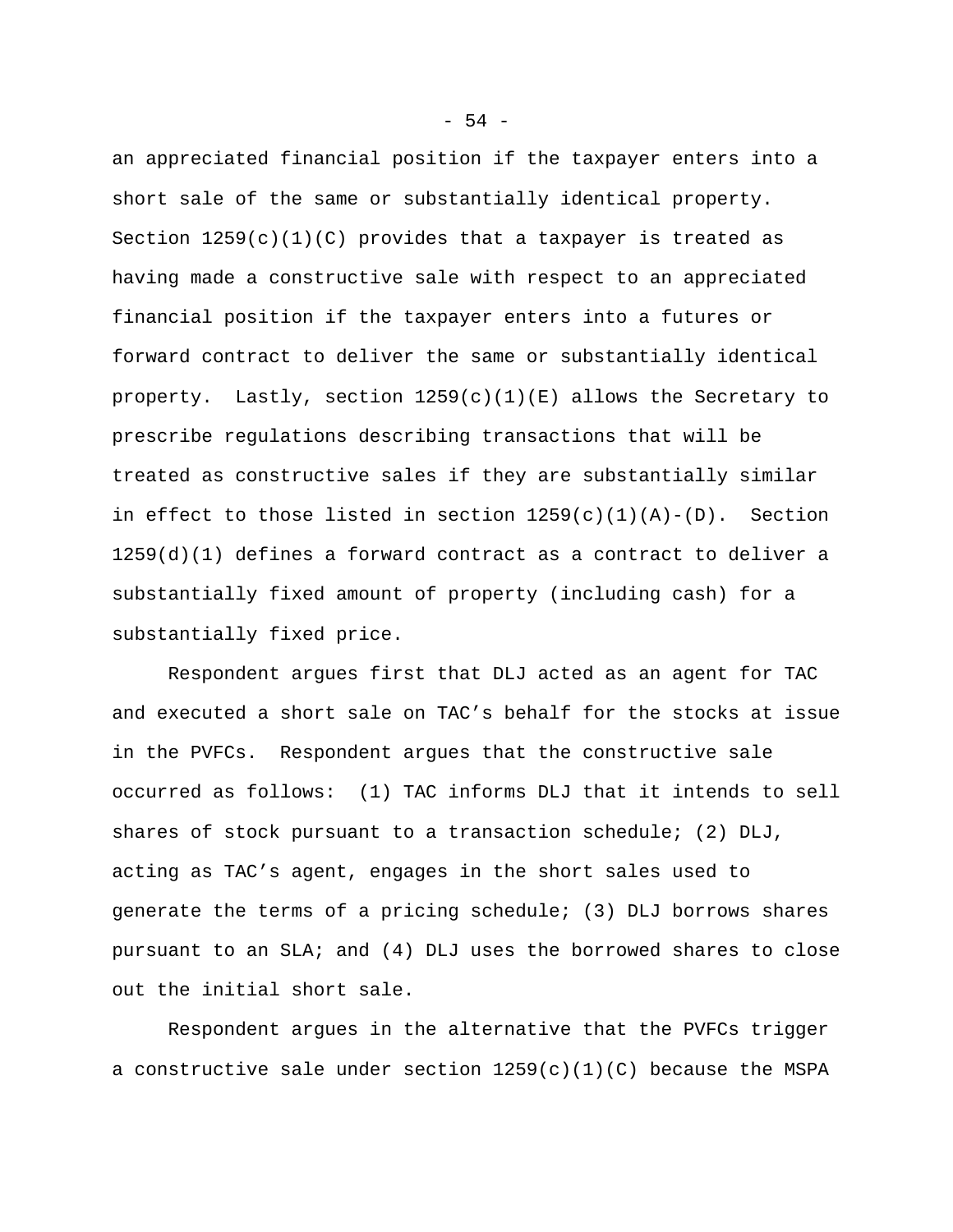is a forward contract to deliver "the same or substantially identical property" as TAC's appreciated financial positions in the stock at issue.

## B. Petitioners' Arguments

Petitioners dispute respondent's characterization of the transaction as a constructive sale under either section  $1259(c)(1)(A)$  or  $(C)$ .

Petitioners argue that there could be no constructive short sale under section  $1259(c)(1)(A)$  because TAC did not cause any short sales to occur. Petitioners argue that DLJ was not acting as TAC's agent but rather was a counterparty to the transaction, and the decision to execute short sales was DLJ's alone.

Petitioners next argue that TAC did not cause a forward contract constructive sale under section  $1259(c)(1)(C)$  because the PVFCs were not forward contracts: the number of shares to be delivered is not a substantially fixed amount of property. Petitioners again point to Rev. Rul. 2003-7, supra, and argue that because the revenue ruling found 20 percent to be a substantial variance, then 33.3 percent must be a substantial variance.

# C. Analysis

TAC did not cause constructive sales during 2000 and 2001. TAC did not cause short sales of substantially similar property or enter into forward contracts for a substantially fixed amount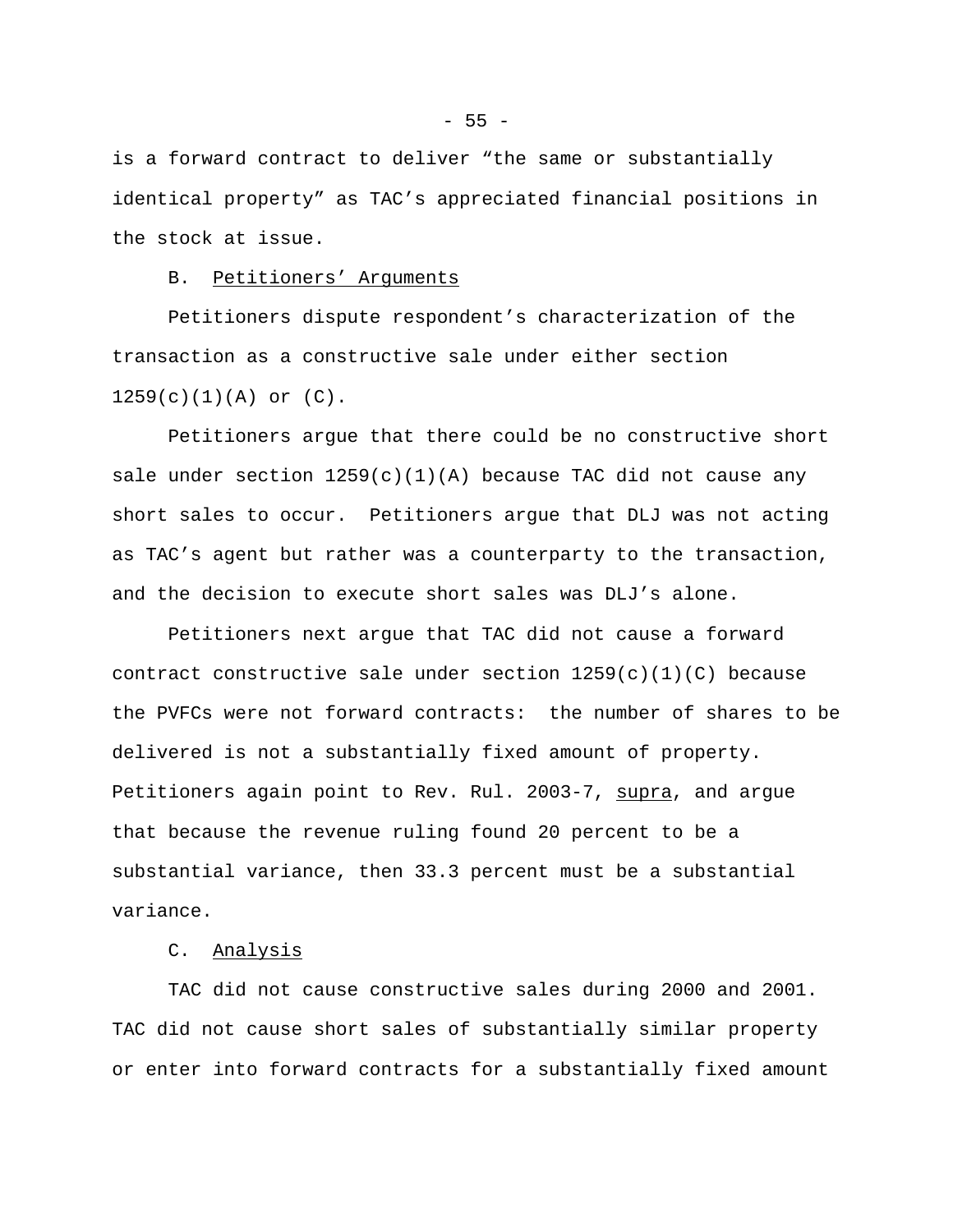of property. DLJ was not acting as an agent for TAC; DLJ executed short sales in order to meet its contractual obligations to TAC. Further, use of the short sales was DLJ's hedging transaction, a means for DLJ to limit its losses on its purchase of TAC's stocks should they decrease in value. The constructive short sale provisions are intended to force a taxpayer to recognize gain upon entering into short sales that limit the taxpayer's loss. TAC did not limit its loss through short sales; DLJ did.

TAC's transactions were likewise not constructive forward contracts. As discussed above, a forward contract is treated as a constructive sale if it is for a substantially fixed amount of property for a substantially fixed price. Sec.  $1259(c)(1)(C)$ , (d)(1). Section 1259 does not define the terms "substantially fixed amount of property" or "substantially fixed price". Section 1259 gives the Secretary two sources of authority for issuing regulations to carry out Congress' intent--section  $1259(c)(1)(E)$  and  $(f)$ --but no regulations have been issued defining either phrase.

The legislative history provides some guidance as to determining whether a transaction is treated as a constructive sale under section 1259. The Senate Finance Committee report, S. Rept. 105-33, at 125-126 (1997), 1997-4 C.B. (Vol. 2) 1067, 1205- 1206, in stating that a forward contract results in a

- 56 -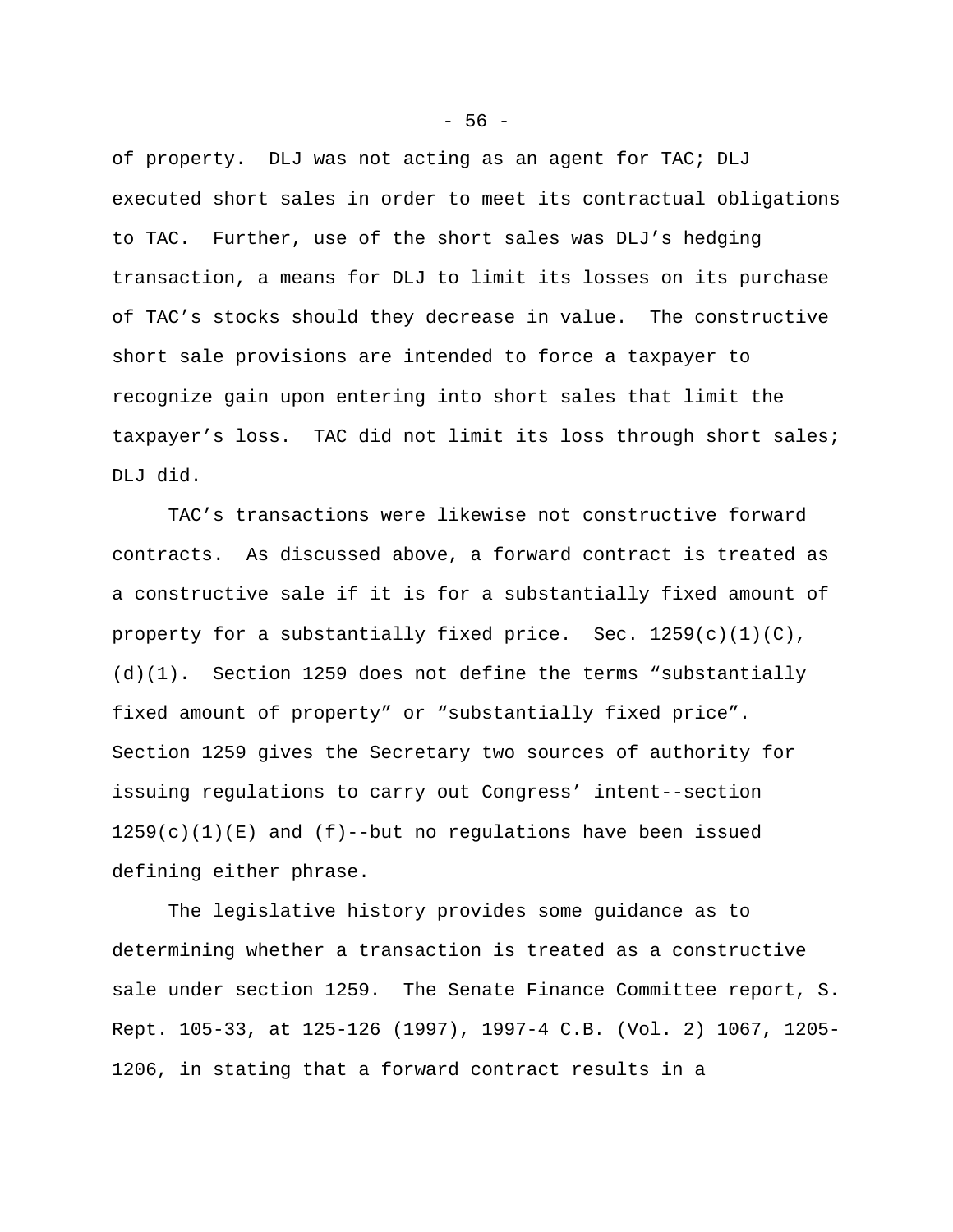constructive sale only if it provides for delivery of a substantially fixed amount of property at a substantially fixed price, goes on to say that "a forward contract providing for delivery of an amount of property, such as shares of stock, that is subject to significant variation under the contract terms does not result in a constructive sale." The report does not define or provide any guidance relative to the term "significant variation" and the Secretary has not issued any regulations interpreting this term.

The Senate Finance Committee report provides more detailed guidance when discussing the Secretary's regulatory authority under section  $1259(c)(1)(E)$  to issue regulations to carry out the purpose of section 1259. Id. at 126, 1997-4 C.B. (Vol. 2) at 1206. Congress anticipated that the Secretary would use his authority to issue regulations treating as constructive sales financial transactions which, like those listed in section 1259(c)(1), have the effect of eliminating "substantially all of the taxpayer's risk of loss and opportunity for income or gain" with respect to the appreciated financial position. Id. However, transactions in which the taxpayer eliminated his risk of loss, or opportunity for income or gain, but not both, were not to be treated as constructive sales under section 1259. Id.

The report goes on to state that it is not intended that risk of loss and opportunity for gain be considered separately.

- 57 -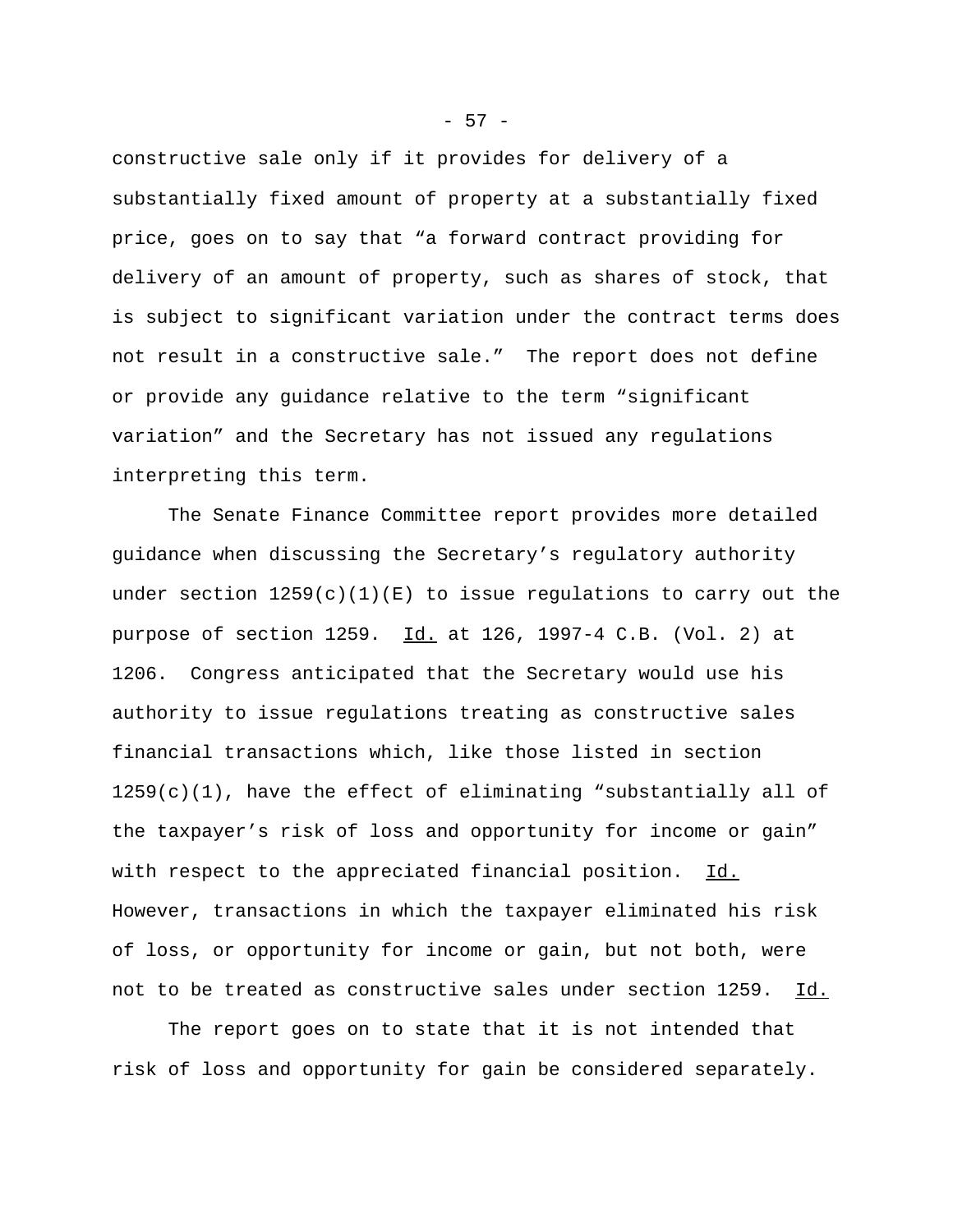If a transaction has the effect of eliminating substantially all of the taxpayer's risk of loss and substantially all of the taxpayer's opportunity for gain with respect to an appreciated financial position, it is intended that the Secretary's regulations would treat the transaction as a constructive sale. Id. Again, however, section 1259 and the legislative history do not define "substantially all".

Rev. Rul. 2003-7, supra, provides some limited guidance in evaluating whether TAC's PVFCs trigger constructive sale treatment. In that revenue ruling the taxpayer entered into a forward contract to deliver a variable number of shares of stock, depending on the fair market value of the stock on the delivery date. The taxpayer received an upfront payment in exchange for his obligation to deliver stock at a later date. The taxpayer's delivery obligation varied by 20 shares: the taxpayer would have to deliver no fewer than 80, and no more than 100, shares of the stock at issue. The revenue ruling held that the taxpayer had not entered into a constructive sale under section  $1259(c)(1)(C)$ because the variation in the number of shares deliverable, 20, was significant, and the agreement was not a contract to deliver a substantially fixed amount of property for purposes of section 1259(d)(1).

TAC's stock transactions were not forward contract constructive sales because they were not forward contracts as

 $-58 -$